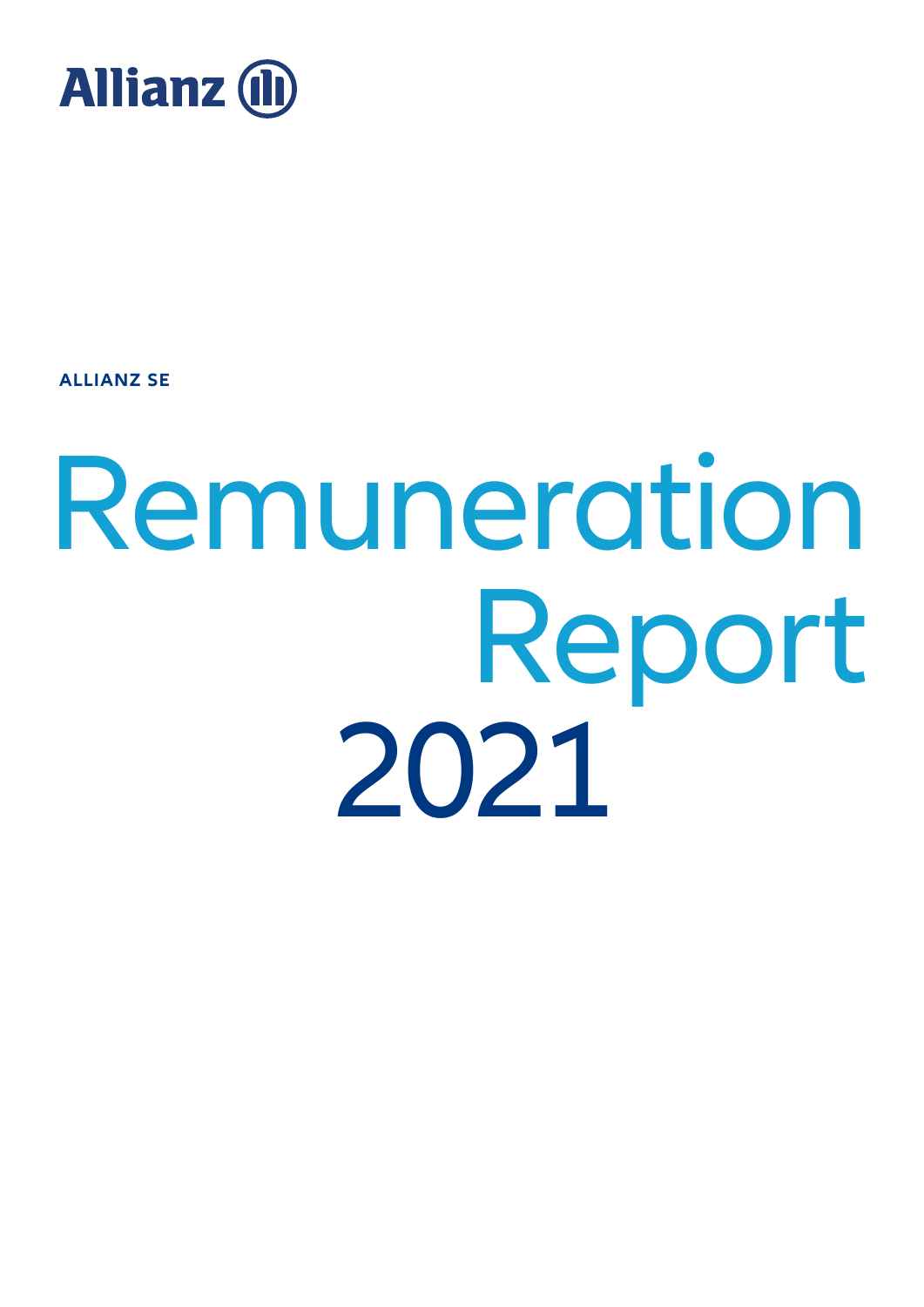$\langle \quad \equiv \quad \rangle$ 

|                                                                                                                                                                                                                          | $\blacktriangleright$ | 4  |
|--------------------------------------------------------------------------------------------------------------------------------------------------------------------------------------------------------------------------|-----------------------|----|
| <b>2021 Annual General Meeting</b>                                                                                                                                                                                       |                       |    |
| <b>Changes to the composition of the Board of Management</b>                                                                                                                                                             |                       |    |
| Key remuneration issues in the financial year                                                                                                                                                                            |                       |    |
|                                                                                                                                                                                                                          |                       | -5 |
| Key principles of the board remuneration                                                                                                                                                                                 |                       |    |
| <b>Determination of the remuneration system</b>                                                                                                                                                                          |                       |    |
| Determination of and adequacy of the Board of Management remuneration<br><b>Horizontal appropriateness</b><br><b>Vertical appropriateness</b>                                                                            |                       |    |
| <b>Overview of the remuneration system of Allianz SE</b>                                                                                                                                                                 |                       |    |
| <b>Components of the Board of Management remuneration and their relation to strategy</b><br><b>Fixed remuneration</b><br><b>Base salary</b><br><b>Perquisites</b><br><b>Pension contribution</b>                         |                       |    |
| <b>Performance-based remuneration</b><br><b>Annual bonus</b><br>Long-term incentive - LTI                                                                                                                                |                       |    |
| <b>Additional remuneration principles</b><br>Shareholding obligation and shareholding exposure<br>Malus/clawback<br><b>Payout cap</b><br><b>Deviation from the remuneration system</b><br><b>Remuneration adjustment</b> |                       |    |
| <b>Termination of service</b><br>Severance payment cap<br><b>Transition payment</b>                                                                                                                                      |                       |    |
| <b>Miscellaneous</b><br>Internal and external board appointments                                                                                                                                                         |                       |    |
| <b>Variable remuneration system</b><br>Target achievement factor to determine the variable remuneration<br><b>Group financial targets</b>                                                                                |                       |    |
| <b>Individual performance indicators</b><br><b>Business division targets</b><br>Non-financial targets (incl. sustainability targets)                                                                                     |                       |    |
| Determining the individual contribution factor (ICF)                                                                                                                                                                     |                       |    |
| Long-term incentive (LTI) design<br>Grant and contractual vesting period<br>Relative performance versus peers<br><b>Sustainability assessment</b><br>Allianz share performance, payout, and cap                          |                       |    |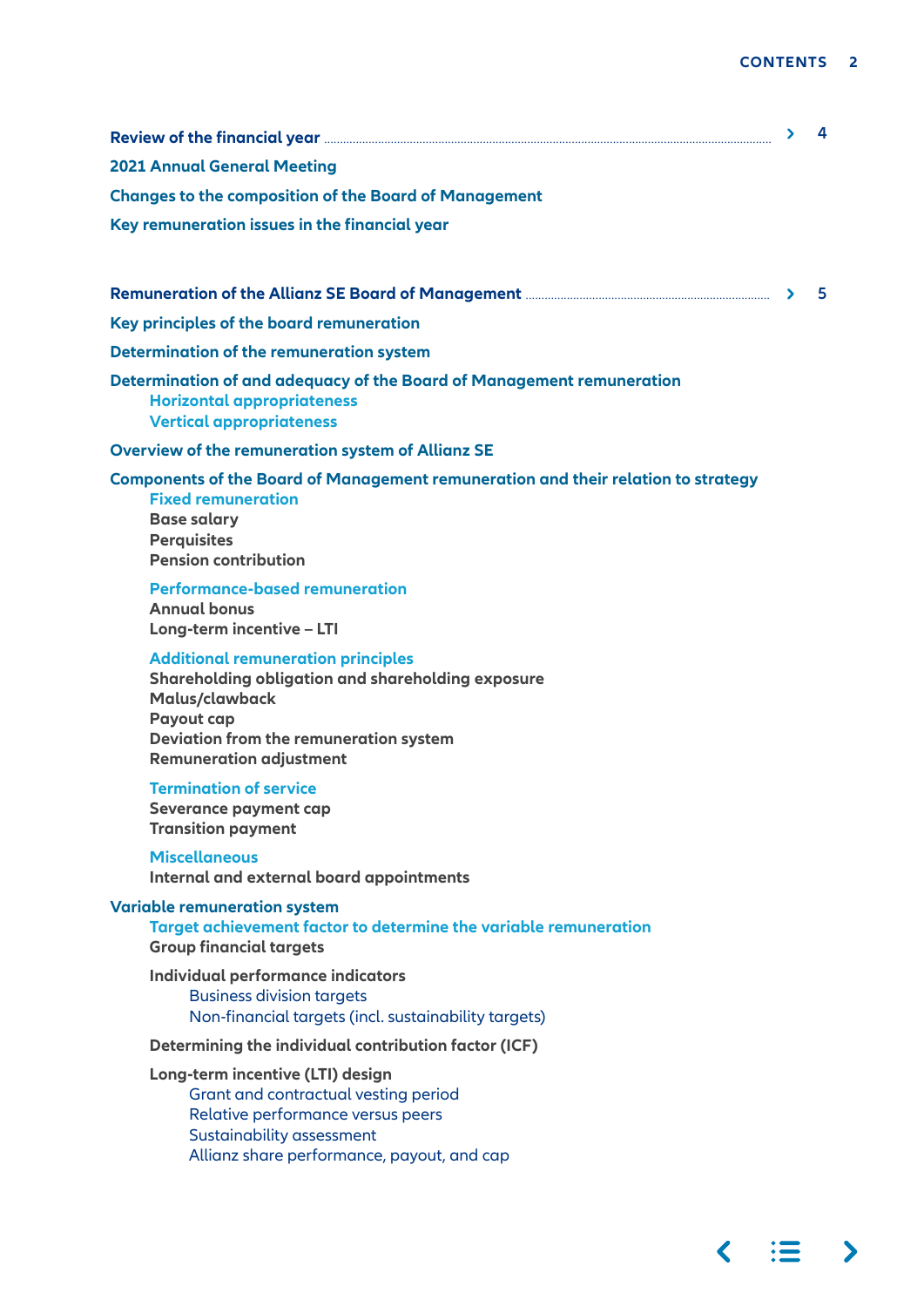| Application of the remuneration system in the financial year <b>Common Street Street Street Street</b> > 16                                                                                                                                                                                                                                                               |  |
|---------------------------------------------------------------------------------------------------------------------------------------------------------------------------------------------------------------------------------------------------------------------------------------------------------------------------------------------------------------------------|--|
| Variable remuneration for the financial year<br><b>Financial Group targets and target achievement</b><br>Individual performance indicators and application of the individual contribution factor<br>Potential impact of the legal disputes in the USA on Board of Management remuneration<br>Overview target achievement and variable remuneration for the financial year |  |
| <b>Share-based remuneration</b>                                                                                                                                                                                                                                                                                                                                           |  |
| <b>Shareholding requirements</b>                                                                                                                                                                                                                                                                                                                                          |  |
| <b>Pensions</b>                                                                                                                                                                                                                                                                                                                                                           |  |
| <b>Remuneration of the members of the Board of Management</b><br><b>Remuneration in the financial year</b><br><b>Remuneration for the financial year</b>                                                                                                                                                                                                                  |  |
| Members who retired from the Board of Management in the reporting year<br>Remuneration awarded and due in the financial year 2021 for former members<br>of the Board of Management                                                                                                                                                                                        |  |
| <b>Comparative presentation</b>                                                                                                                                                                                                                                                                                                                                           |  |
| <b>Outlook for 2022</b><br><b>New board members</b><br><b>Individual contribution factor (ICF) structure</b>                                                                                                                                                                                                                                                              |  |
| Remuneration of the Allianz SE Supervisory Board <b>Entity Community Strategy Area</b> > 30                                                                                                                                                                                                                                                                               |  |
| <b>Remuneration principles</b>                                                                                                                                                                                                                                                                                                                                            |  |
| <b>Remuneration structure and components</b><br><b>Fixed annual remuneration</b><br><b>Committee-related remuneration</b><br><b>Attendance fees and expenses</b>                                                                                                                                                                                                          |  |
| <b>Remuneration awarded and due</b>                                                                                                                                                                                                                                                                                                                                       |  |
| <b>Comparative presentation</b>                                                                                                                                                                                                                                                                                                                                           |  |
| Remuneration for mandates in other Allianz companies and for other functions                                                                                                                                                                                                                                                                                              |  |
|                                                                                                                                                                                                                                                                                                                                                                           |  |

 $\langle \quad \equiv \quad \rangle$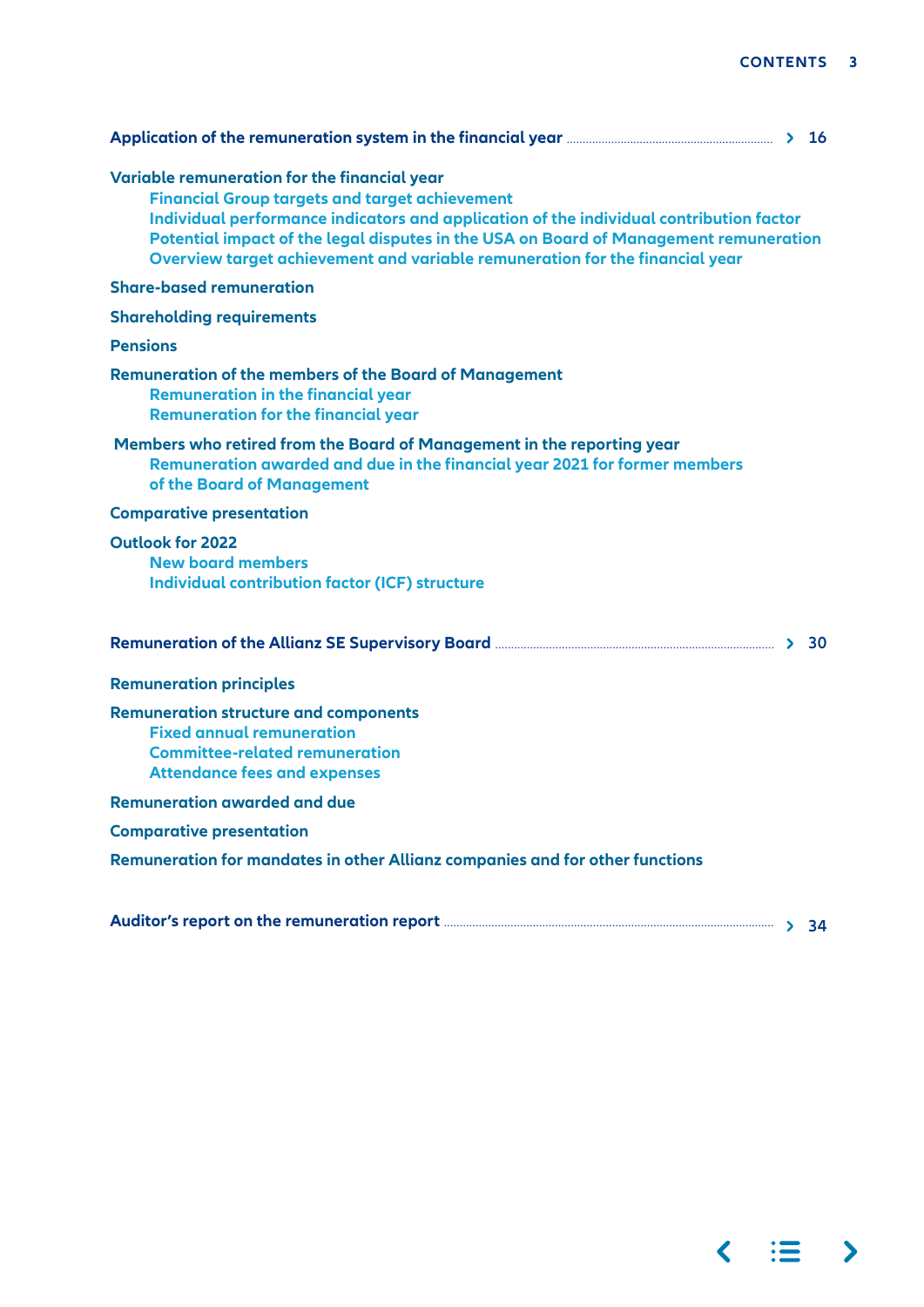<span id="page-3-0"></span>The Remuneration Report describes the structure and arrangements of the remuneration system for the Board of Management and the Supervisory Board of Allianz SE. It explains the application of the remuneration system in the financial year 2021, using detailed and individualized specifications on the remuneration of current and former members of the Board of Management and the Supervisory Board.

 The report was created jointly by the Board of Management and the Supervisory Board, and takes into consideration the requirements of § 162 of the German Stock Corporation Act (AktG), and the recommendations of the German Corporate Governance Code in its currently valid version.

 It was also decided to allow the auditor to carry out a comprehensive, content audit of the Remuneration Report above and beyond the legal requirements of § 162(3) AktG.

# **Review of the financial year**

# **2021 Annual General Meeting**

 The Supervisory Board had resolved minor adjustments to the remuneration system for members of the Board of Management with effect from 1 January 2021. These comprise primarily the introduction of requirements or recommendations of the German Stock Corporation Act and the German Corporate Governance Code. The details of these adjustments are described in the section "Other Remuneration Principles", "Deviation From The Remuneration System" and "Remuneration Adjustments".

 The Supervisory Board also resolved to adjust the target remuneration and the maximum remuneration of the Chairperson of the Board of Management, to ensure the appropriateness of the remuneration.

 The remuneration system adjusted on this basis was presented to the Annual General Meeting under agenda item 5 for approval on 5 May 2021. The Annual General Meeting approved the system for the remuneration of the members of the Board of Management with a majority of 87.14%. The remuneration system applies to all members of the Board of Management who were active in the financial year 2021.

# **Changes to the composition of the Board of Management**

 Barbara Karuth-Zelle and Christopher Townsend have been members of the Board of Management since 1 January 2021. They assumed departmental responsibility from Dr. Christof Mascher and Niran Peiris, both of whom retired from the Board of Management as of 31 December 2020.

 Effective 1 October 2021, Andreas Wimmer was appointed to the Board of Management. He assumed responsibility for the Asset Management division and Allianz Life in the U.S. from Jacqueline Hunt, who is acting as strategic advisor to the Chairperson of the Board of Management as of this date. Remuneration for the new members of the Board of Management was set at the same level as the other ordinary members of the Board of Management.

# **Key remuneration issues in the financial year**

 In addition to the situation and impact of the global COVID-19 pandemic on overall economic conditions, as well as on the insurance industry and Allianz employees, other key issues included the risk strategy and the Board of Management's planning for both the financial year 2022 and the

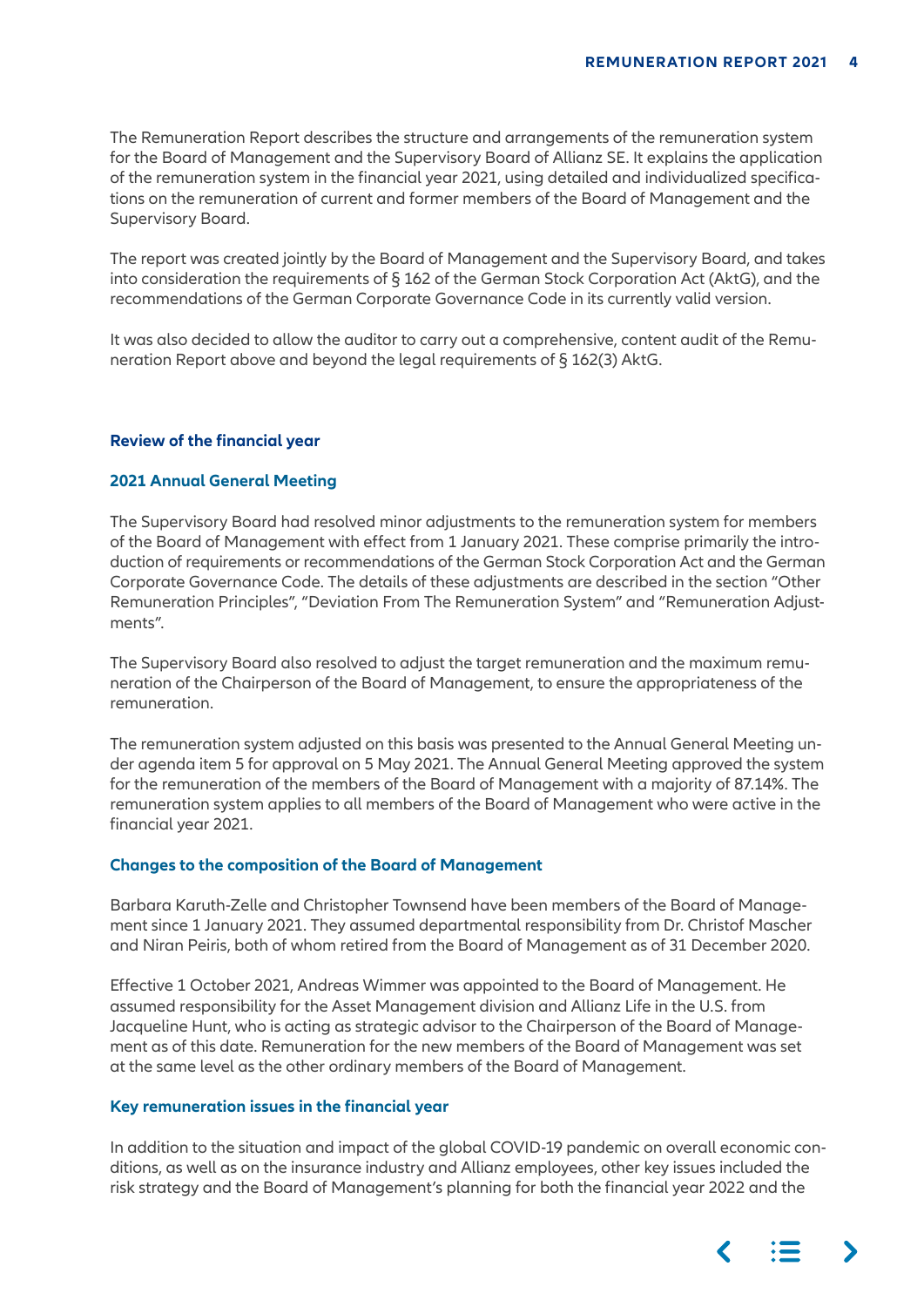<span id="page-4-0"></span>three-year period from 2022 to 2024. Cyber risk security and the impact of rising inflation rates on the insurance business were also regularly discussed. Furthermore, the Supervisory Board dealt in depth with personnel matters relating to the Board of Management as well as succession planning for the Board of Management and Supervisory Board, especially in the context of the upcoming elections to the Supervisory Board in 2022. The Supervisory Board and various committees also discussed appropriate consideration of non-financial targets in the target-setting process for the Board of Management remuneration.

 The Personnel Committee of the Supervisory Board has closely followed the business development from the viewpoint of potential target achievement at Group level and individual remuneration targets for the first half of the year and at year-end. Another focal point was the ongoing discussion of the lawsuit and official proceedings in connection with the AllianzGI U.S. Structured Alpha Funds, particularly in the second half of 2021 and with regards to the target achievement for the financial year. Besides the quantitative targets for the financial year 2022, the non-financial targets and appropriateness of the remuneration of the Board of Management were discussed. Changes in the Board of Management were also prepared and implemented.

# **Remuneration of the Allianz SE Board of Management**

# **Key principles of the board remuneration**

 Remuneration is designed to be appropriate compared to peers, given the Allianz Group's range of business activities, operating environment, and business results achieved. The aim is to ensure and promote sustainable and value-oriented management of the company that is in line with our corporate strategy. The key principles are as follows:

- Support of the Group's strategy: The design of variable compensation, and in particular of performance targets, reflects the business strategy and sustainable long-term development of the Allianz Group.
- Alignment of pay and performance: The performance-based variable component of the board members' remuneration forms a significant portion of the overall remuneration, corresponding to 70% of the target compensation.
- Sustainability of performance and alignment with shareholder interests: A major part of the variable remuneration reflects longer-term performance, with deferred payout (64%), and is linked to the absolute and relative performance of the Allianz share.

# **Determination of the remuneration system**

 The Board of Management's remuneration is decided upon by the entire Supervisory Board, based on proposals prepared by the Supervisory Board's Personnel Committee. If required, the Supervisory Board may seek outside advice from independent external consultants. The Personnel Committee and the Supervisory Board consult with the Chairperson of the Board of Management in assessing the performance and remuneration of Board of Management members. The Chairperson of the Board of Management is generally not involved in the discussion about their own remuneration. The Supervisory Board designs the remuneration system for the members of the Board of Management in accordance with the requirements of the German Stock Corporation Act (AktG) in its currently valid version as well as with regulatory requirements and the recommendations of the German Corporate Governance Code, while ensuring clarity and comprehensibility. Feedback from investors is also considered.

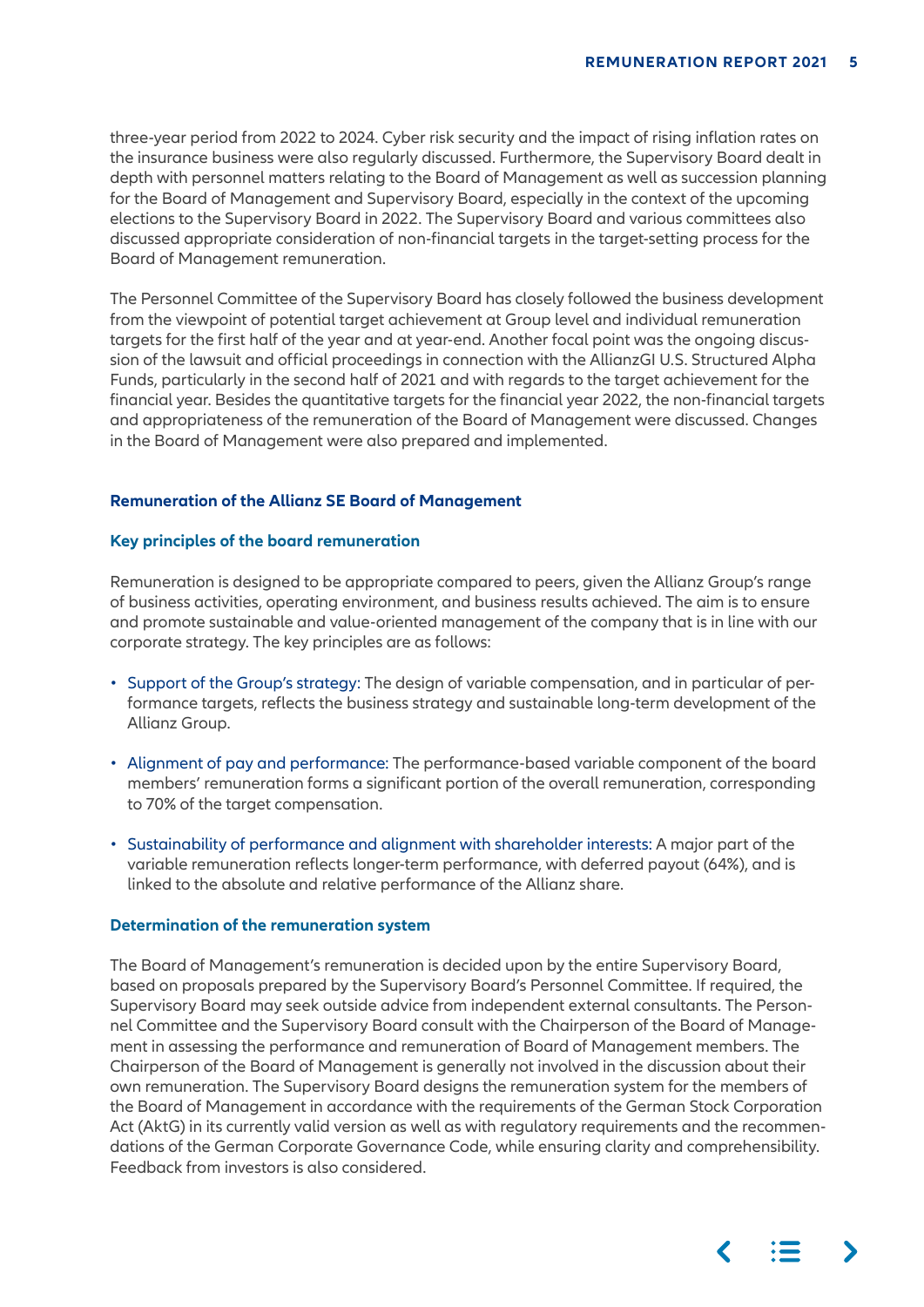## <span id="page-5-0"></span>**Determination of and adequacy of the Board of Management remuneration**

 Based on the remuneration system, the Supervisory Board determines the target total compensation, and regularly reviews the appropriateness of the remuneration. This is based on both a horizontal comparison (i.e., with peer companies) and a vertical comparison (in relation to Allianz employees). Again, the Supervisory Board's Personnel Committee develops respective recommendations, if necessary with the assistance of external consultants.

 The structure, weighting, and level of each remuneration component should be adequate and appropriate.

#### **Horizontal appropriateness**

 The Supervisory Board regularly benchmarks the remuneration of the Board of Management of Allianz SE against other DAX companies and selected international companies (including, for example, the top positions in the STOXX Europe 600 Insurance), taking into account the company's position, as well as the Allianz Group`s long-term performance, relative size, complexity, and internationality.

 The benchmarking against the DAX companies in December already took into account the extension of the peer group from 30 to 40 companies. The outcome of the horizontal comparison is that Allianz SE is well above 75th percentile relative to size (revenue, number of employees, and market capitalization) compared to the DAX companies. Accordingly, the total remuneration of the members of the Board of Management is orientated on the upper quartile of the remuneration of the peer companies.

#### **Vertical appropriateness**

 This comparison is based on the total direct compensation of a member of the Board of Management and the average direct compensation of an employee of the German Allianz companies. The Supervisory Board's decision in December is based on the factor resulting from this comparison for the previous financial year. For the financial year 2020, the factor for the Chairperson of Board of Management to employee was "66", and the factor for a regular board member to employee was "36". For the financial year 2021, the respective factor for the Chairperson of Board of Management to employee is "70" and the factor regular board member to employee is "41".

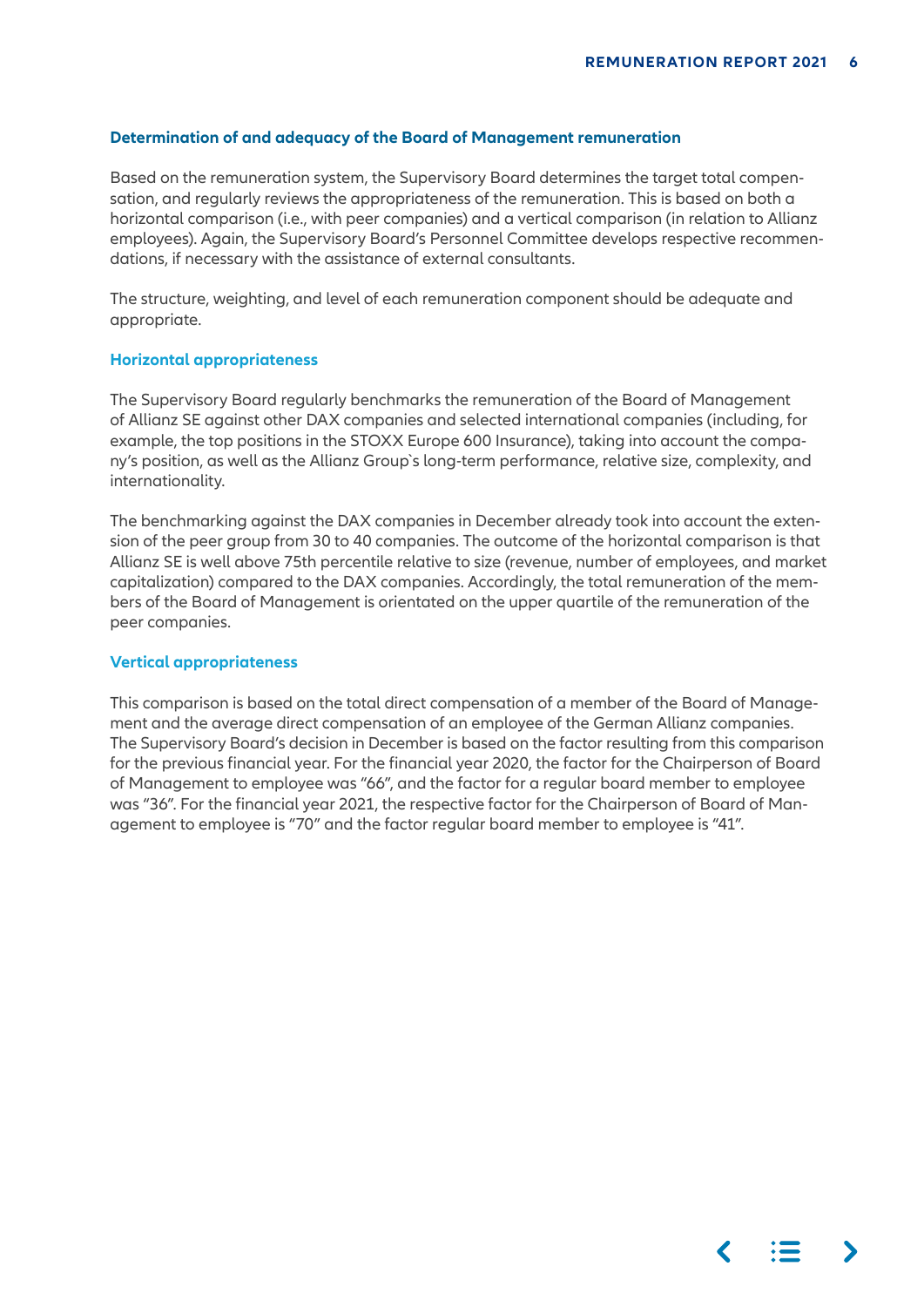## <span id="page-6-0"></span>**Overview of the remuneration system of Allianz SE**

 The following diagram provides an overview of the structure and amount of the target remuneration of the members of the Board of Management in the financial year 2021.



\* CEO = Chief Executive Officer, RBM = regular board member.

1\_For simplicity reasons, the LTI percentage as well as the LTI target amount are based on target allocation values.

2\_The overall compensation cap of € 11,750 thou | € 6,000 thou including pension contributions limits the effective payout of the LTI to a maximum of 272 %.

3\_Shareholding requirement plus LTI at full run-rate.

# **Components of the Board of Management remuneration and their relation to strategy**

# **Fixed remuneration**

 The fixed remuneration components comprise the base salary, perquisites, and pension contributions. They serve to provide a competitive remuneration to attract and retain Board of Management members, whose experience and skills enable them to develop and successfully implement the Allianz Group's strategy. They secure a reasonable level of income in line with market conditions, and promote a management of the company that is commensurate with risk.

## **Base salary**

The base salary, which is not performance-related, is paid in twelve equal monthly installments.

## **Perquisites**

 Perquisites mainly consist of contributions to accident and liability insurances, tax consultant fees and the provision of a company car and further individual perquisites if applicable. Perquisites are not linked to performance. Each member of the Board of Management is responsible for paying the income tax due on these perquisites. The Supervisory Board regularly reviews the level of

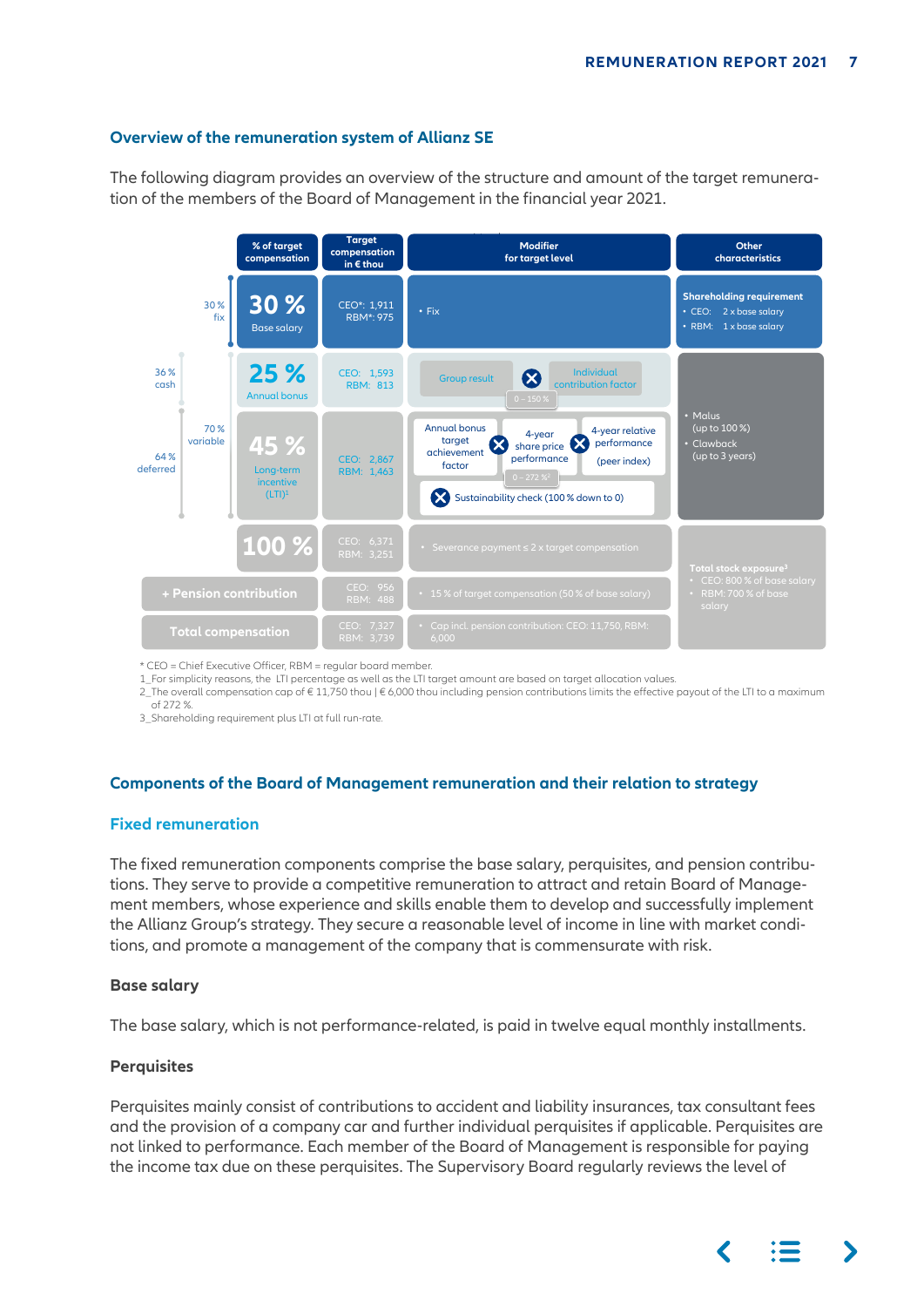<span id="page-7-0"></span>perquisites; a contractual annual cap applies. If an appointment to the Board of Management requires a change of residence, relocation expenses are reimbursed to an appropriate extent.

## **Pension contribution**

 To provide competitive and cost-effective retirement and disability benefits, company contributions to the defined-contribution pension plan "My Allianz Pension" are invested with a guarantee for the contributions paid, but no further interest guarantee.

 Each year, the Supervisory Board decides whether a budget is provided and, if so, to what extent. The current pension contribution generally represents 15% of the target compensation of the board members.

 Apart from cases of occupational or general disability for medical reasons, the earliest age a pension can be drawn is 62. Should board membership cease before the retirement age is reached, accrued pension rights are maintained if vesting requirements are met.

 Members of the Board of Management may have additional pension entitlements under former pension plans based on previous positions in the Allianz Group or due to membership of the Board of Management prior to 2015. Payments of social insurance contributions abroad required by Allianz in individual cases may also give rise to additional pension entitlements.

## **Performance-based remuneration**

 The performance-based variable remuneration includes the short-term annual bonus and longterm share-based remuneration. The composition aims to balance short-term performance, longerterm success and sustained value creation. The Supervisory Board ensures that the targets for the variable remuneration are challenging, sustainable and ambitious.

## **Annual bonus**

 The annual bonus provides incentives for profitable growth and further developing the operating business by successfully implementing the business objectives for the respective financial year. In doing so, the overall responsibility for reaching the Group targets as well as the individual performance with regard to the operational responsibilities of the individual members of the Board of Management are taken into consideration.

 The annual bonus is derived by multiplying the target achievement factor by the target amount for the annual bonus, and is paid out in cash after the end of the relevant financial year, with payment limited to a maximum of 150% of the target amount.

## **Long-term incentive – LTI**

 The long-term, share-based compensation is oriented mainly towards the sustainable increase in the enterprise value. Taking the share price performance in absolute and relative terms as a basis, it encourages combining the interests of the shareholders with those of the members of the Board of Management.

 Other stakeholder aspects are taken into consideration by setting strategic sustainability targets, whose achievement forms the basis for the final assessment at the end of the four-year contractual vesting period.

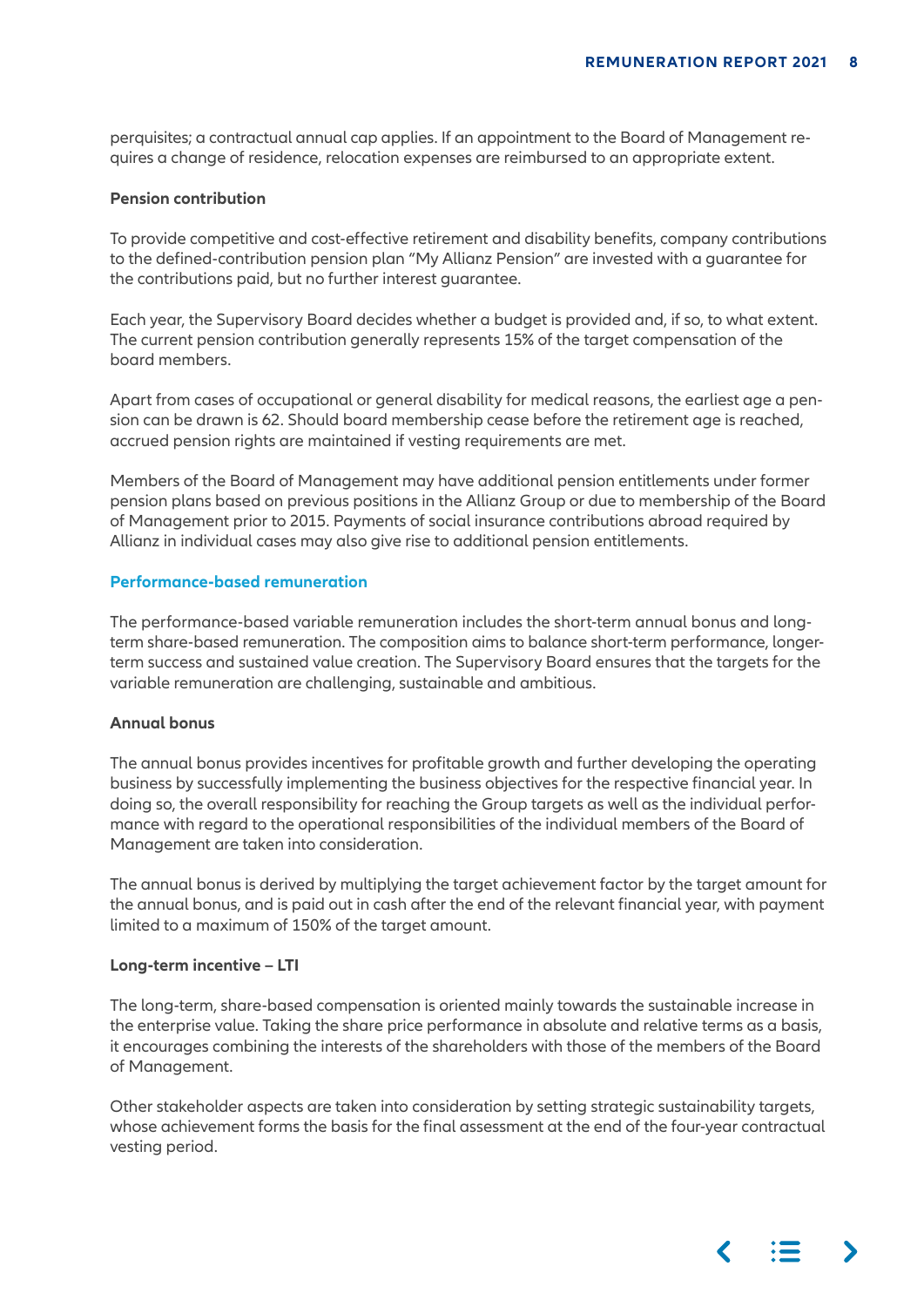<span id="page-8-0"></span> Almost two thirds (64%) of the variable remuneration is share-based, so as to adequately reflect the long-term performance of the company in the Board of Management remuneration.

# **Additional remuneration principles**

## **Shareholding obligation and shareholding exposure**

 The members of the Board of Management are obliged to build up the following degree of share ownership within three years:

- Chairperson of the Board of Management: two times base salary, i.e., € 3,822 thou,
- Regular Board of Management member: one time base salary, i.e.,  $\epsilon$  975 thou.

 Holding is required for the entire term of service on the Board of Management. Shares will be acquired through mandatory pay component conversion. In case of a base salary increase, the shareholding obligation increases accordingly. The holding obligation ceases with the end of the mandate.

 In combination with the virtual shares (RSU) accumulated over four years through the LTI plan, the Allianz SE Board of Management has significant economic exposure to the Allianz stock: It amounts to approx. 800% of base salary for the Chairperson and approx. 700% of base salary for a regular board member.

## **Malus/clawback**

 Variable remuneration components may not be paid, or payment may be restricted, in the case of a significant breach of the Allianz Code of Conduct or regulatory Solvency II policies or standards, including risk limits.

 In the same way, variable remuneration components already paid may be subject to a clawback for three years after payout. Additionally, a reduction or cancellation of variable remuneration may occur if the supervisory authority (BaFin) requires this in accordance with its statutory powers.

## **Payout cap**

 In accordance with § 87a (1) sentence 2 (1) AktG and the recommendations of the German Corporate Governance Code, the Supervisory Board has determined a remuneration cap.

 Thus, the actual payout for the underlying financial year, comprising the base salary, variable remuneration and pension service cost, will be capped at maximum  $\epsilon$  11,750 thou for the Chairperson of the Board of Management, and at € 6,000 thou for a regular member of the Board of Management. If the remuneration for the financial year exceeds this amount, compliance with the maximum limit will be ensured by reducing the payout of the long-term variable remuneration accordingly.

 This payout cap principle was introduced for the first time for the financial year 2019. Given that the actual amount of the paid out long-term variable remuneration cannot be determined until after vesting and the final sustainability assessment, compliance with the payout cap will be reported on for the first time in the Remuneration Report for the financial year 2024.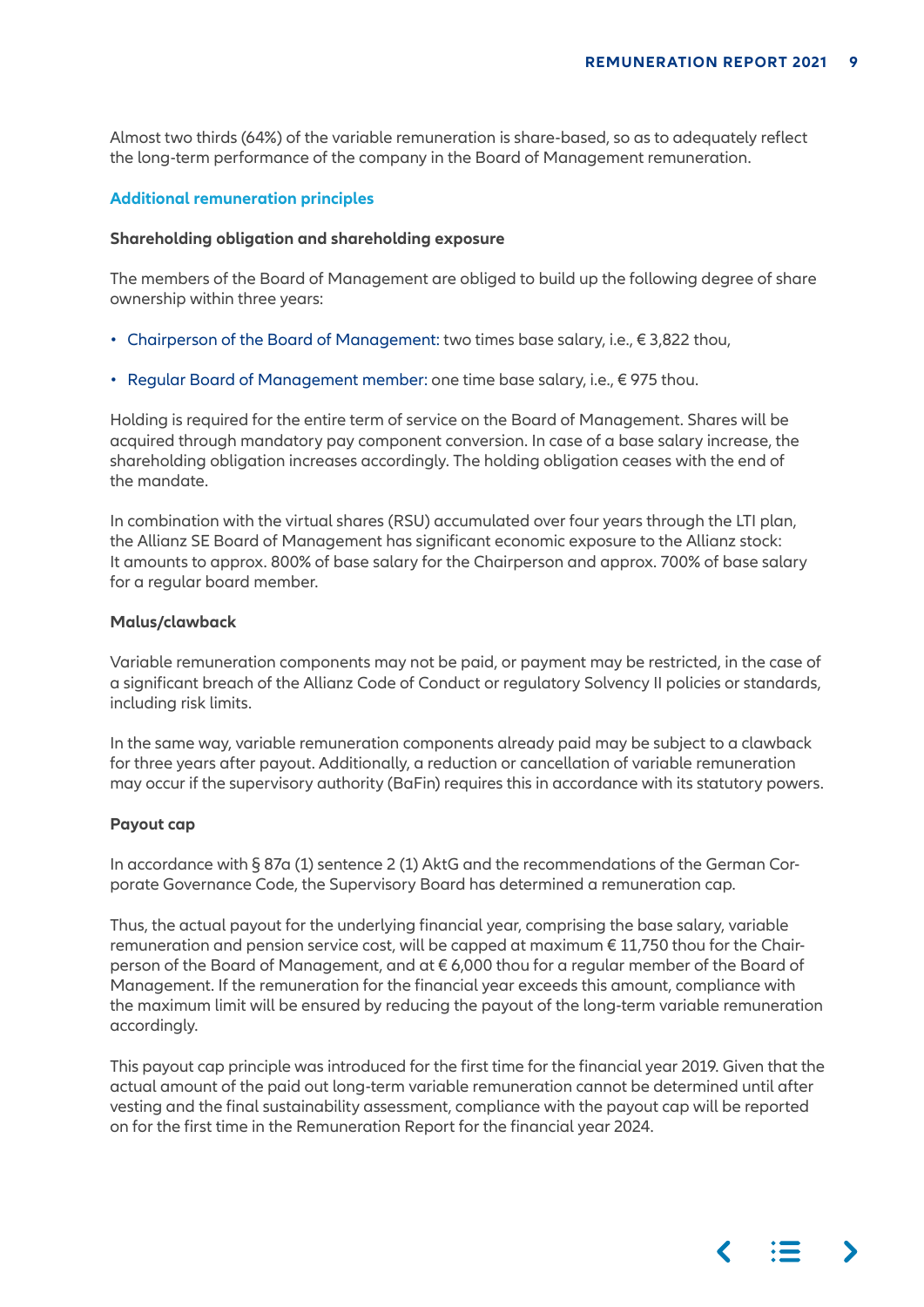# <span id="page-9-0"></span>**Deviation from the remuneration system**

 The Supervisory Board can deviate temporarily from the remuneration system in exceptional circumstances in accordance with the statutory requirements (§ 87a (2) AktG), if this is necessary in the interests of the long-term welfare of the company. The assessment may take into account both macroeconomic and company-related exceptional circumstances, such as impairment of the long-term viability and profitability of the company. The deviation requires a prior proposal by the Personnel Committee.

 The components of the remuneration system from which deviations may be made in exceptional cases include in particular the base salary, the annual bonus and the long-term incentive (LTI), including their relationship to each other, their respective assessment bases where applicable, the target setting and target achievement assessment principles, and the determination of any payout and payment dates. The duration of the deviation shall be determined by the Supervisory Board at its due discretion, but should not exceed a period of four years. In a crisis situation, for example, this principle is intended to allow the appointment of a new board member, e.g., with crisis management expertise, with a remuneration structure that temporarily deviates from the remuneration structure.

 In the financial year 2021, the Supervisory Board did not make use of the option to deviate from the remuneration system.

## **Remuneration adjustment**

 The Supervisory Board is also entitled to take appropriate account of extraordinary unforeseeable developments when determining the amount of the variable remuneration components. This rule takes up a recommendation of the German Corporate Governance Code and allows for the adjustment of the remuneration in rare unforeseeable exceptional cases.

 Conceivable cases of application include, for example, significant changes in accounting rules, or in the tax or regulatory framework, as well as catastrophic events not yet known at the time of target setting. The application of this rule may also lead to a reduction in the variable remuneration.

 The Supervisory Board may also adjust the target remuneration of the members of the Board of Management, insofar as this is appropriate to ensure that the remuneration of the Chairperson of the Board of Management or a regular member of the Board of Management is appropriate with regard to their duties and performance. In doing so, it shall take into account the comparison of the Board of Management remuneration horizontally and vertically. The aim of this rule is to moderately adjust Board of Management remuneration on the basis of horizontal and vertical salary trends, and thus to avoid major salary increases.

 It does not constitute an automatic adjustment, but requires a justified decision by the Supervisory Board in each case. Such a moderate adjustment of the target remuneration does not in itself represent a significant change to the remuneration system. These adjustments or deviations must be justified in detail in the respective remuneration report for the financial year. The remuneration report is prepared in accordance with ARUG II and submitted to the Annual General Meeting for approval.

 In the financial year 2021, the Supervisory Board did not make use of the option to adjust the remuneration.

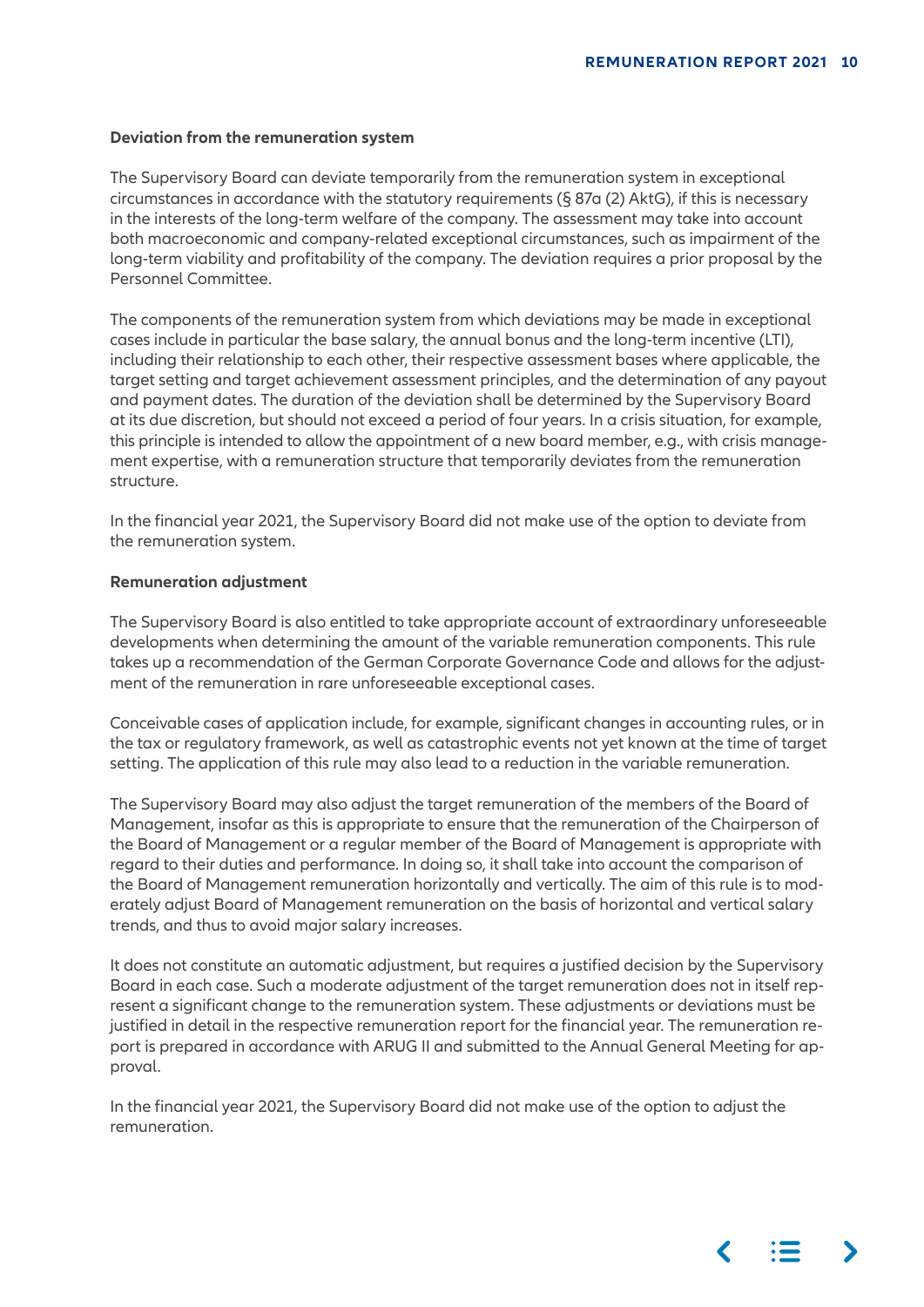# <span id="page-10-0"></span>**Termination of service**

 Board of Management contracts are limited to a period of five years. For new appointments, a shorter period of up to three years is provided based on the recommendation by the German Corporate Governance Code.

## **Severance payment cap**

 Payments for early termination to board members with a remaining term of contract of more than two years are capped at twice the annual compensation, consisting of the last financial year's base salary and 100% of the variable target compensation. If the remaining term of contract is less than two years, the payment is pro-rated for the remaining term of the contract. Contracts do not contain provisions for any other cases of early termination of Board of Management service.

 In the event of a contractually agreed non-compete clause, a severance payment is offset against compensation resulting from the non-compete clause in case of premature termination of service.

## **Transition payment**

 Board members appointed before 1 January 2010 are eligible for a transition payment after leaving the Board of Management. The transition payment comprises an amount corresponding to the most recent base salary (paid for a period of six months), plus a one-time payment of 25% of the target variable remuneration at notice date. Where an Allianz pension is due at the same time, such pension is deducted from the monthly transition payments. In the event of a contractually agreed non-compete clause, the remittance of the transitional payment will be offset against the payment resulting from the non-compete clause.

# **Miscellaneous**

# **Internal and external board appointments**

 When a member of the Board of Management simultaneously holds an appointment at another company within the Allianz Group or their joint ventures with outside partners, the full amount of the respective remuneration is transferred to Allianz SE.

 In recognition of related benefits to the organization, and subject to prior approval by the Supervisory Board of Allianz SE, board members are also allowed to accept a limited number of nonexecutive supervisory roles at appropriate external organizations. In these cases, 50% of the remuneration received is paid to Allianz SE.

 The respective board member will retain the full remuneration for that position only if the Allianz SE Supervisory Board classifies the appointment as a personal one *(ad personam)*. Any remuneration paid by external organizations will be itemized in those organizations' annual reports; its level will be determined by the governing body of the relevant organization.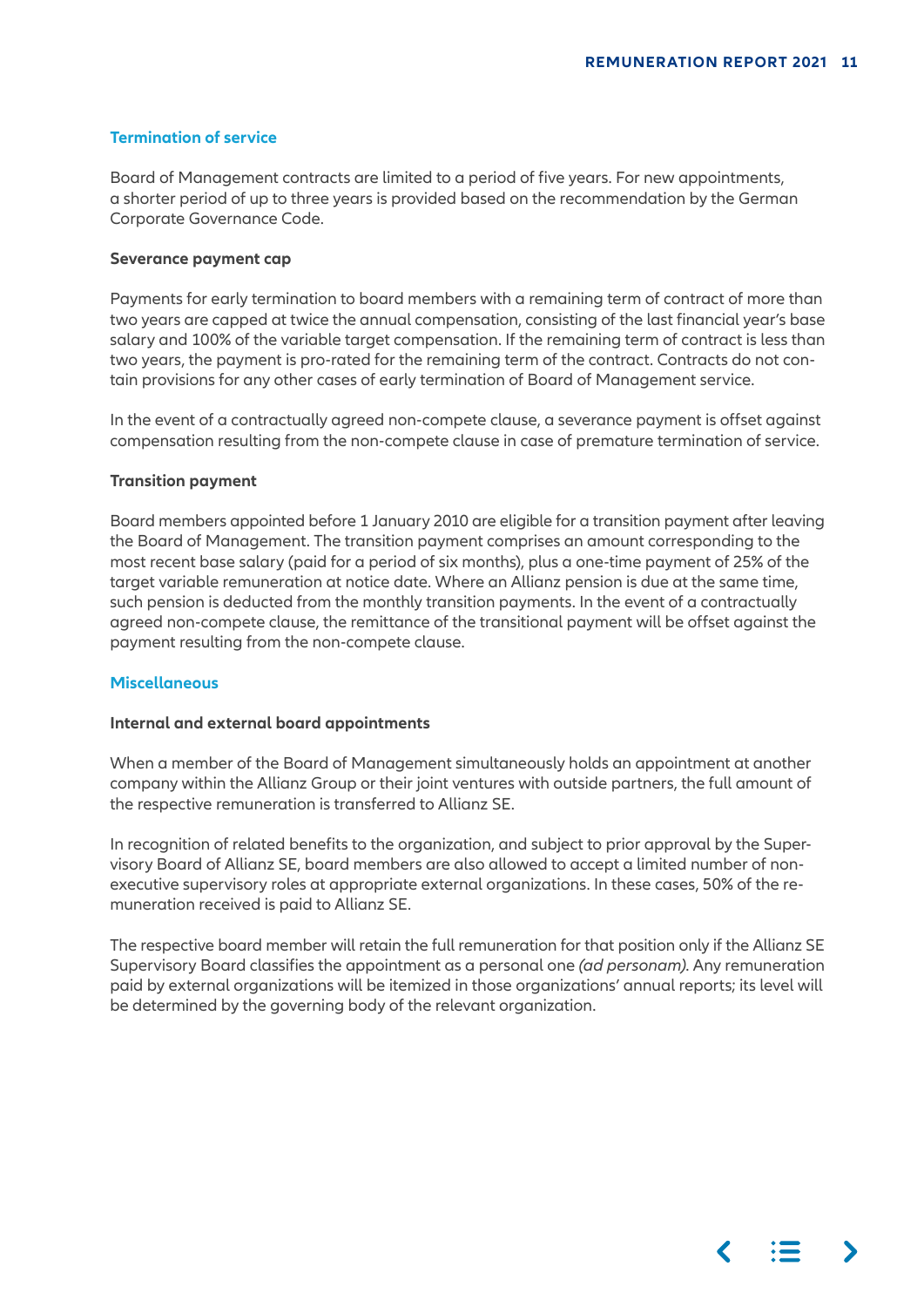## <span id="page-11-0"></span>**Variable remuneration system**

## **Target achievement factor to determine the variable remuneration**

 In line with the overarching strategic objective "simplicity wins", the calculation of variable remuneration follows a simple system. The annual bonus and LTI allocation are based on only two Group financial targets for the relevant financial year: operating profit and net income attributable to shareholders, each at 50%. The resulting target achievement is adjusted by an individual contribution factor (ICF) in the range of 0.8 to 1.2, which reflects both the results of the business division and the performance of the individual board member. If targets are not met, the variable compensation can be reduced to zero. If targets are significantly exceeded, the target achievement is limited to 150%.



## **Group financial targets**

 The Group financial targets are based on equally weighted targets for Group operating profit and Group net income attributable to shareholders. Adjustments are only applied to acquisitions and disposals that account for more than 10% of the Group's operating profit or net income attributable to shareholders, or that have a value-adding effect from a risk management perspective (e.g., portfolio transfers) and were not yet known at the time the plan was prepared. This regulation is intended to prevent meaningful transactions from having a negative impact on the remuneration of the Management Board.

Operating profit highlights the underlying performance of ongoing core operations.

 Net income attributable to shareholders is the profit after tax and non-controlling interests (minorities). Furthermore, the net income forms the basis for the dividend payout and for the return on equity calculation. Both key performance indicators (KPIs) are important steering parameters for the Allianz Group and therefore reflect the level of implementation of the Group's strategy.

The Group's financial target achievement is limited to a maximum of 150% and can drop to zero.

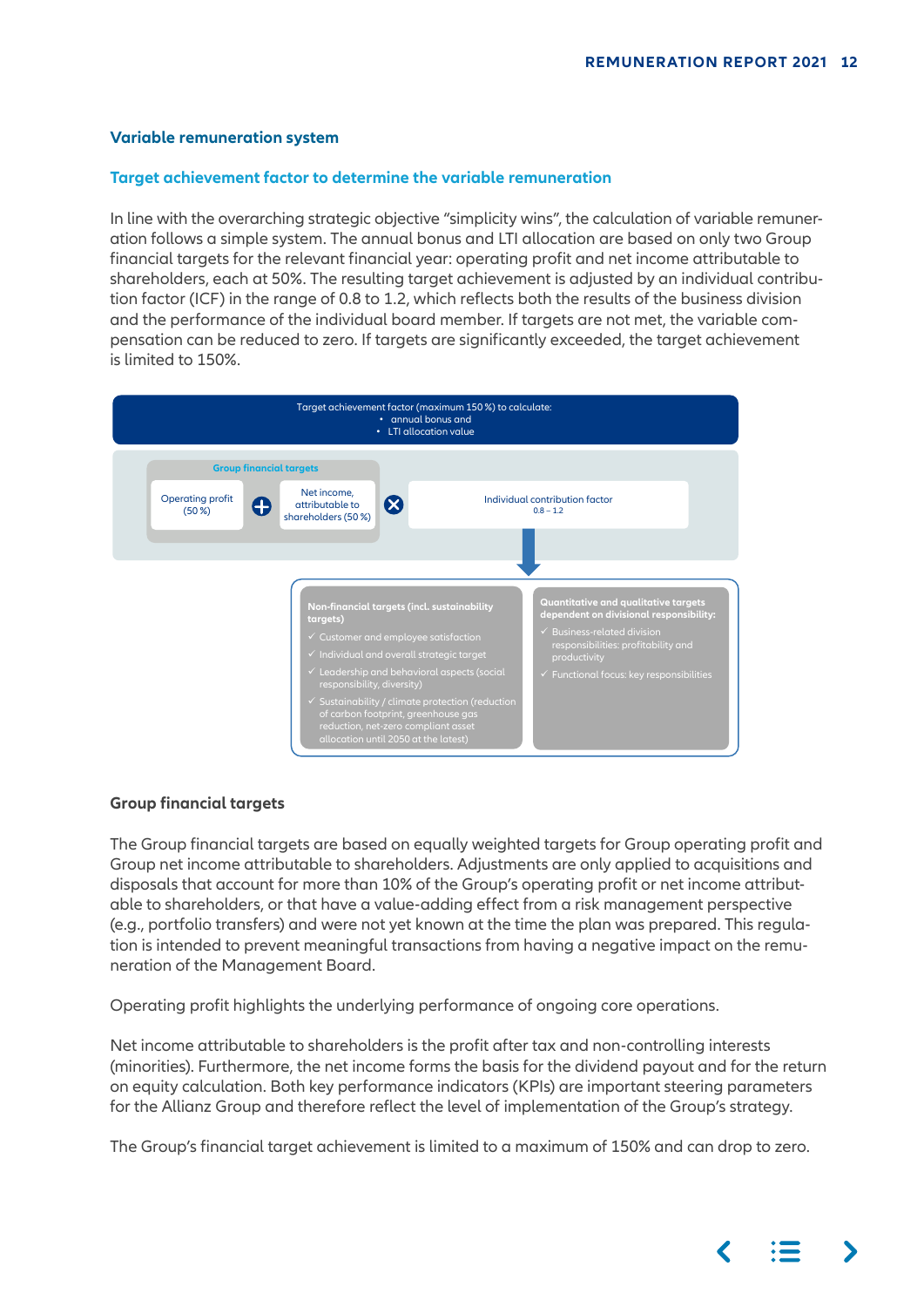<span id="page-12-0"></span> The minimum, target, and maximum values for the Group financial targets are set annually by the Supervisory Board. These are documented for the respective next financial year and published expost in the remuneration report.

## **Individual performance indicators**

 The Group financial target achievement is multiplied by the ICF for each board member. The ICF is based on an assessment by the Allianz SE Supervisory Board, resting upon KPIs reflecting the respective board member's area of responsibility and their personal contribution.

- Business division targets: For board members with business-related division responsibilities, the contribution to the financial performance considers various indicators of profitability (e.g., operating profit and net income) and productivity (e.g., expense ratio) for the respective business division. For board members with a functional focus, division-specific performance targets are determined based on their key responsibilities, and qualitatively assessed.
- Non-financial targets (incl. sustainability targets): Customer satisfaction (for example, Net Promoter Score (NPS)) and employee satisfaction (for example, Allianz Engagement Survey) are taken into account in the non-financial targets. The management qualities, including strategic properties, are also assessed. The review of the individual management qualities assesses behavioral aspects, such as customer orientation, personnel management, corporate behavior, and credibility (for example, social responsibility, integrity, diversity). The following elements were taken into account in 2021 with regard to sustainability/climate protection:
	- Decarbonizing the Allianz Group's business operations and increasing the share of renewable energy in order to reduce carbon emissions by 30% by 2025, against a 2019 baseline.
	- Decarbonizing the investment portfolio in line with the Asset Owner Alliance (AOA) with the interim target of reducing emissions in listed equities and corporate bonds asset classes by 25% by year-end 2024 (baseline year 2019).
	- Securing the strong sustainability position in three leading sustainability indices.

 Additional information can be found in the Non-Financial Statement for the Allianz Group and Allianz SE.

# **Determining the individual contribution factor (ICF)**

 The Supervisory Board determines the ICF for each member of the Board of Management based on the fulfillment of the individual performance indicators. Most of the performance indicators are provided with quantitative criteria, and therefore offer a sufficiently concrete basis for the combined assessment. The individual indicators are not weighted on a percentage basis, so that the ICF is not determined on the basis of a formulaic calculation. This allows the Supervisory Board to take appropriate consideration of the individual criteria and to react appropriately to changes in priorities during the year. Since the performance is determined without a specified weighting, the ICF covers a narrow range of 0.8 to 1.2.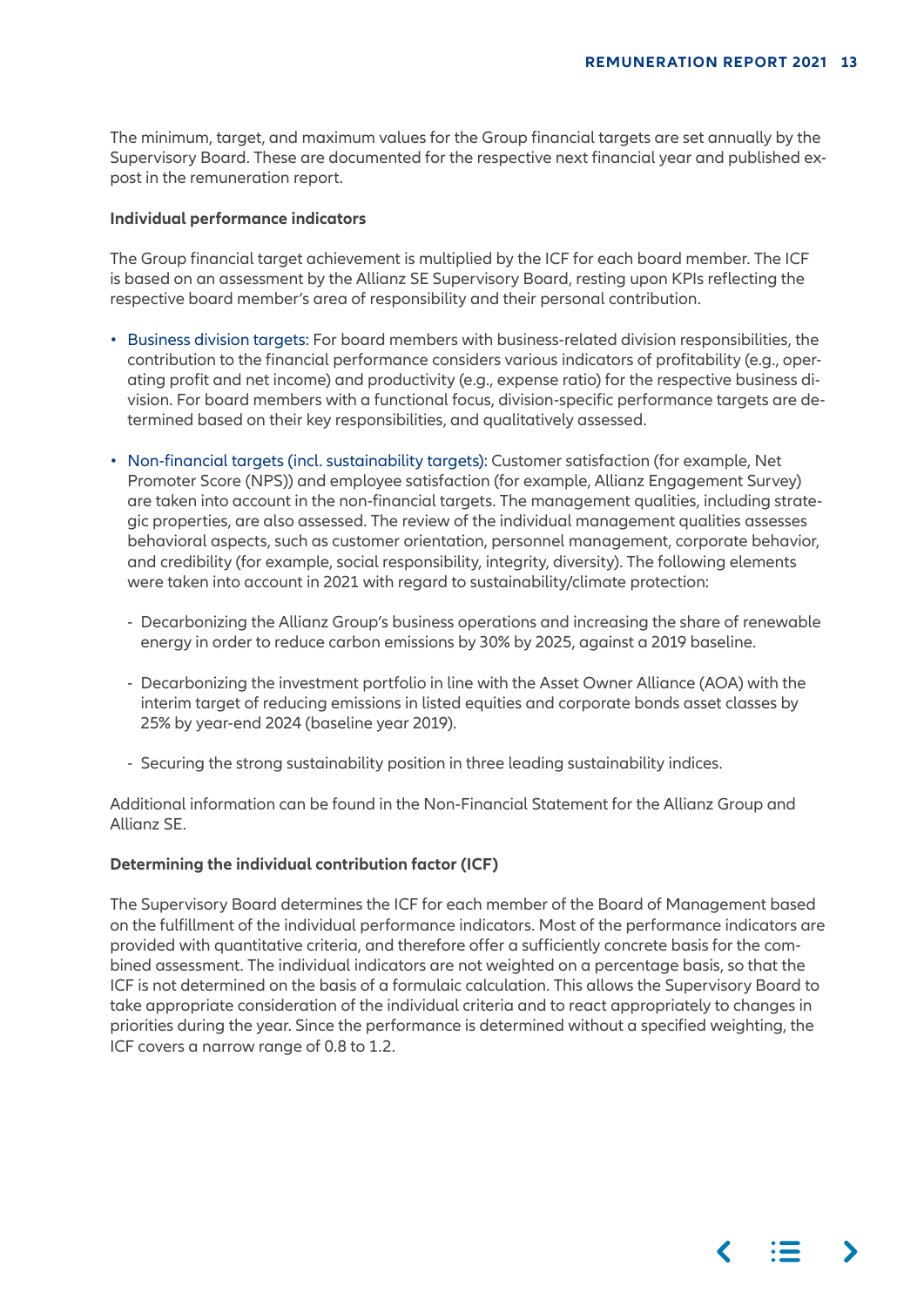# <span id="page-13-0"></span>**Long-term incentive (LTI) design**

ative terms (i.e., versus competitors) of the Allianz share. Furthermore, the long-term development The long-term, share-based compensation component makes up the largest portion of variable compensation. It promotes alignment with shareholders and reflects the sustainable implementation of the company's long-term strategy. The LTI is based on the performance in absolute and relof KPIs is reflected in the deferred sustainability assessment following the four-year contractual vesting period.



- Grant and contractual vesting period: The LTI is granted annually in the form of virtual Allianz shares, so-called restricted stock units (RSUs). The number of RSUs to be granted corresponds to the LTI allocation amount, divided by the allocation value of an RSU at grant:
	- The LTI allocation amount is derived by multiplying the LTI target amount by the annual bonus achievement factor, and capped at maximum 150% of the target level.
	- The RSU allocation value is based on the ten-day-average Xetra closing price of the Allianz stock following the annual financial media conference<sup>1</sup>. As RSUs are virtual stock without dividend payments, the relevant share price is reduced by the net present value of the expected future dividend payments during the four-year contractual vesting period.

 The LTI grant is followed by a contractual vesting period of four years. After that period, the LTI amount to be paid is determined based on the relative performance of the Allianz share, the relevant share price, and the results of the sustainability assessment.

• Relative performance versus peers: Besides the absolute share-price development, the LTI payout takes the relative performance of the Allianz share into account. The total shareholder return (TSR) of the Allianz share is benchmarked against the TSR of the STOXX Europe 600 insurance index by reflecting the relation of the total performance of the Allianz share ("Allianz TSR") and the total performance of the STOXX Europe 600 insurance index ("Index TSR") between the start and end of the four-year contractual vesting period. The payout is based on the TSR performance factor, which is calculated as follows:

<sup>1)</sup> For accounting purposes, the determination of the fair value of RSUs is based on an option pricing model taking into account additional input parameters, including the term structure of interest rates and the expected relative performance of the Allianz share price compared to the peer index. For the latter, simulation techniques are applied at the valuation date to determine the volatility of the Allianz stock, the volatility of the peer index, their correlation, and the expected dividends. The value of the RSUs used for the board members' compensation may deviate from this IFRS value, as a simplified calculation method was applied to increase transparency and traceability.

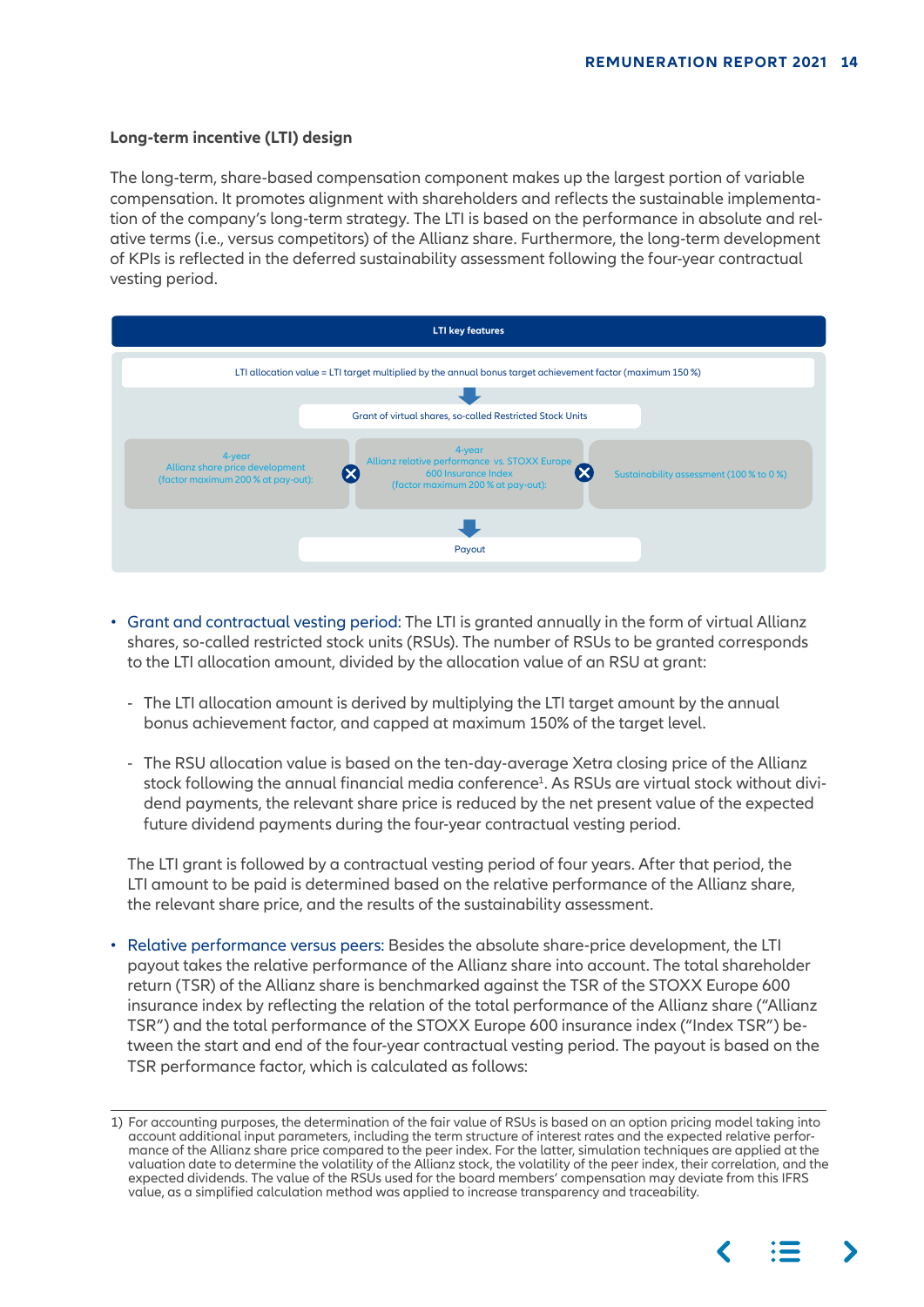- <span id="page-14-0"></span>- At the end of the contractual vesting period, the difference between the Allianz TSR and the Index TSR is determined in percentage points; the result is multiplied by "2": As the comparison with competitors and the market is of outstanding importance, the outperformance/ underperformance is weighted twofold.
	- To determine the factor, 100 percentage points are added to the result. Example: 1 percentage point outperformance results in a relative performance factor of 102%; 1 percentage point underperformance results in a relative performance factor of 98%.

 In order to avoid incentivizing excessive risk-taking, the relative TSR performance factor is limited: it can vary between zero (for underperformance of the index by - 50 percentage points or lower) and 200% (for outperformance of the index by minimum + 50 percentage points or higher).



• Sustainability assessment: Prior to the payout of each LTI tranche, the Supervisory Board determines, following a preliminary assessment by the Personnel Committee and the external auditor, whether there are any sustainability-related concerns regarding a full payout. If so, payment of the tranche may be canceled in full or in part.

Subject of the sustainability assessment are:

- compliance breaches,
- balance sheet issues, such as reserve strength, solvency, indebtedness, and ratings,
- KPIs entailed in the individual board members' targets, such as NPS, employee satisfaction, and climate targets.

 The assessment is made applying a comparable basis; i.e., any regulatory changes, changes in accounting regulations, or changes in calculation methods for the KPIs in question are taken into account.

• Allianz share performance, payout, and cap: Following the end of the four-year contractual vesting period, the granted RSUs are settled in cash, based on the ten-day average Xetra closing price of the Allianz SE share following the annual financial media conference in the year the respective RSU plan vests, multiplied by the relative TSR performance factor, and adjusted by the sustainability assessment, if necessary. The relevant share price is capped at 200% of the grant price. Likewise, the relative TSR performance factor is capped at a maximum of 200%.

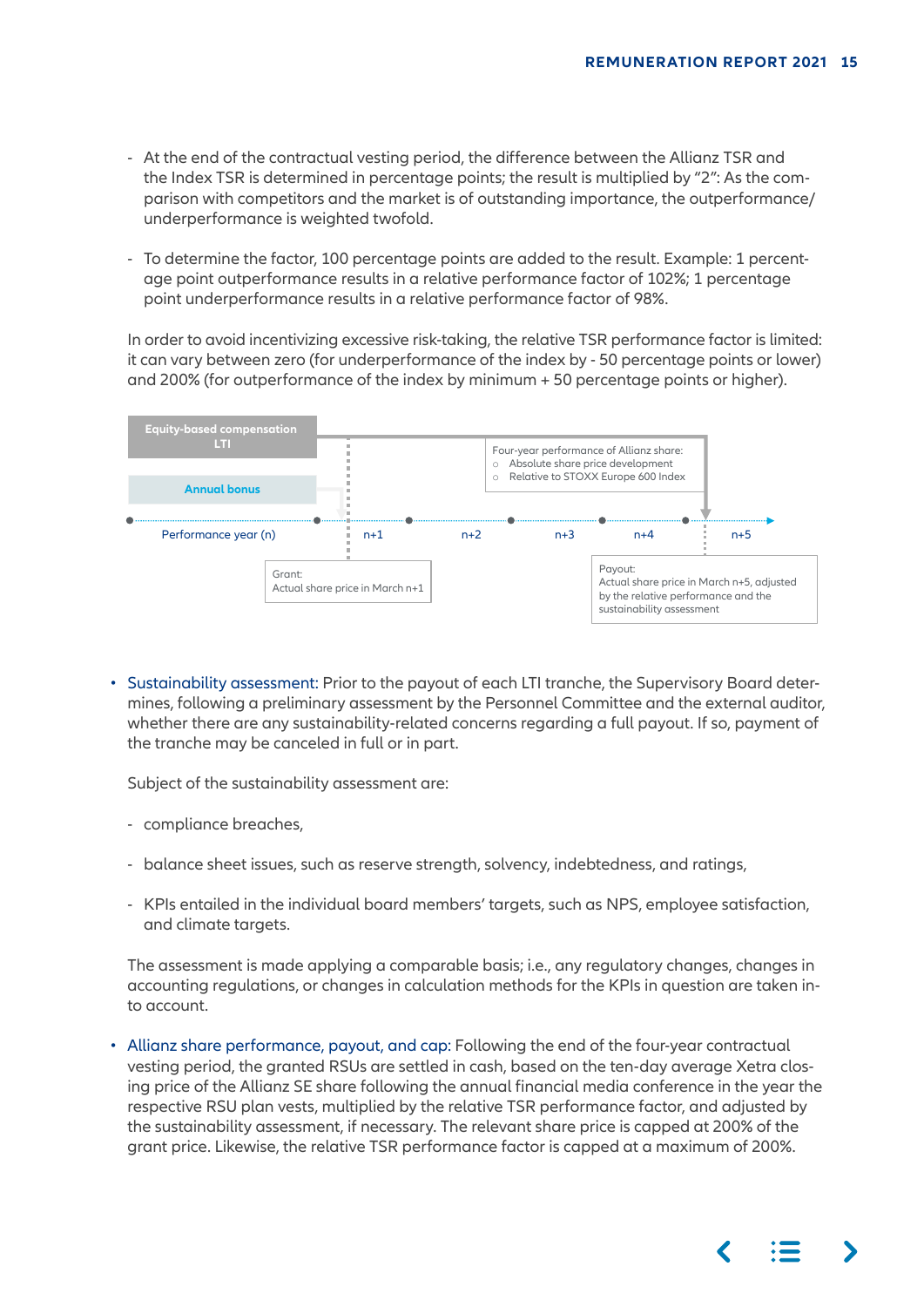<span id="page-15-0"></span>Taking into account the overall compensation cap  $(€ 6,000$  thou for a regular board member and € 11,750 thou for the Chairperson of the Board of Management), the LTI payout in relation to the LTI target – which deviates from the individual LTI component caps – is limited to 272%.

 Outstanding RSU holdings are forfeited should a board member leave at their own request or be terminated for important cause.

## **Illustrative examples:**

## **LTI payout: performance exceeds expectation (scenario 1)**

| Illustrative example for RBM                                                                                                                                                               | %   | Number RSUs | $\epsilon$ thou |
|--------------------------------------------------------------------------------------------------------------------------------------------------------------------------------------------|-----|-------------|-----------------|
| Initial grant based on:                                                                                                                                                                    |     |             |                 |
| •LTI target                                                                                                                                                                                |     |             | 1,463           |
| . LTI allocation amount: annual bonus achievement factor applied to LTI target                                                                                                             | 110 |             | 1,609           |
| .RSU grant (listed share price: € 240, share price relevant to the calculation of the allocation: € 190 (= reduced by the net present value of estimated<br>future dividends of $\in$ 50)) |     | 8,470       |                 |
| LTI payout at vesting based on:                                                                                                                                                            |     |             |                 |
| $\cdot$ RSUs x share price at vesting (€ 298)                                                                                                                                              |     |             | 2,524           |
| •TSR relative performance factor: 2 x (TSR Allianz: 45 % – TSR Stoxx Europe 600 Insurance: 40 %) + 100 %                                                                                   | 110 |             |                 |
| Payout                                                                                                                                                                                     |     |             | 2.776           |
|                                                                                                                                                                                            |     |             |                 |

# **LTI payout: performance remains below expectation (scenario 2)**

| Illustrative example for RBM                                                                                                                                                               | %  | Number RSUs | $\epsilon$ thou |
|--------------------------------------------------------------------------------------------------------------------------------------------------------------------------------------------|----|-------------|-----------------|
| Initial grant based on:                                                                                                                                                                    |    |             |                 |
| •LTI target                                                                                                                                                                                |    |             | 1,463           |
| . LTI allocation amount: annual bonus achievement factor applied to LTI target                                                                                                             | 90 |             | 1,317           |
| .RSU grant (listed share price: € 240, share price relevant to the calculation of the allocation: € 190 (= reduced by the net present value of estimated<br>future dividends of $\in$ 50)) |    | 6,930       |                 |
| LTI payout at vesting based on:                                                                                                                                                            |    |             |                 |
| $\cdot$ RSUs x share price at vesting (€ 226)                                                                                                                                              |    |             | 1,566           |
| •TSR relative performance factor: 2 x (TSR Allianz: 15 % – TSR Stoxx Europe 600 Insurance: 40 %) + 100 %                                                                                   | 50 |             |                 |
| Payout                                                                                                                                                                                     |    |             | 783             |
|                                                                                                                                                                                            |    |             |                 |

# **Application of the remuneration system in the financial year**

## **Variable remuneration for the financial year**

## **Financial Group targets and target achievement**

 The degree of target achievement for the Group's financial targets is calculated as the simple average of the target achievement of the operating profit for the year and the net income for the year attributable to shareholders. At  $\in$  13.4 bn, the operating profit target of  $\in$  12.0 bn was exceeded as all business units achieved strong growth, resulting in a target achievement of 123.33% for operating profit.

 The provision recorded in Q4 2021 for proceedings relating to the Structured Alpha Funds significantly reduced net income attributable to shareholders and thus also the target achievement of the net income attributable to shareholders. With net income attributable to shareholders of € 6.61 bn, the target of €7.20 bn was not reached, resulting in a target achievement of 83.60%. Without the very strong operating performance and the positive effect from the Allianz Life reinsurance agreement in the USA, the target achievement for net income attributable to shareholders would have been even lower.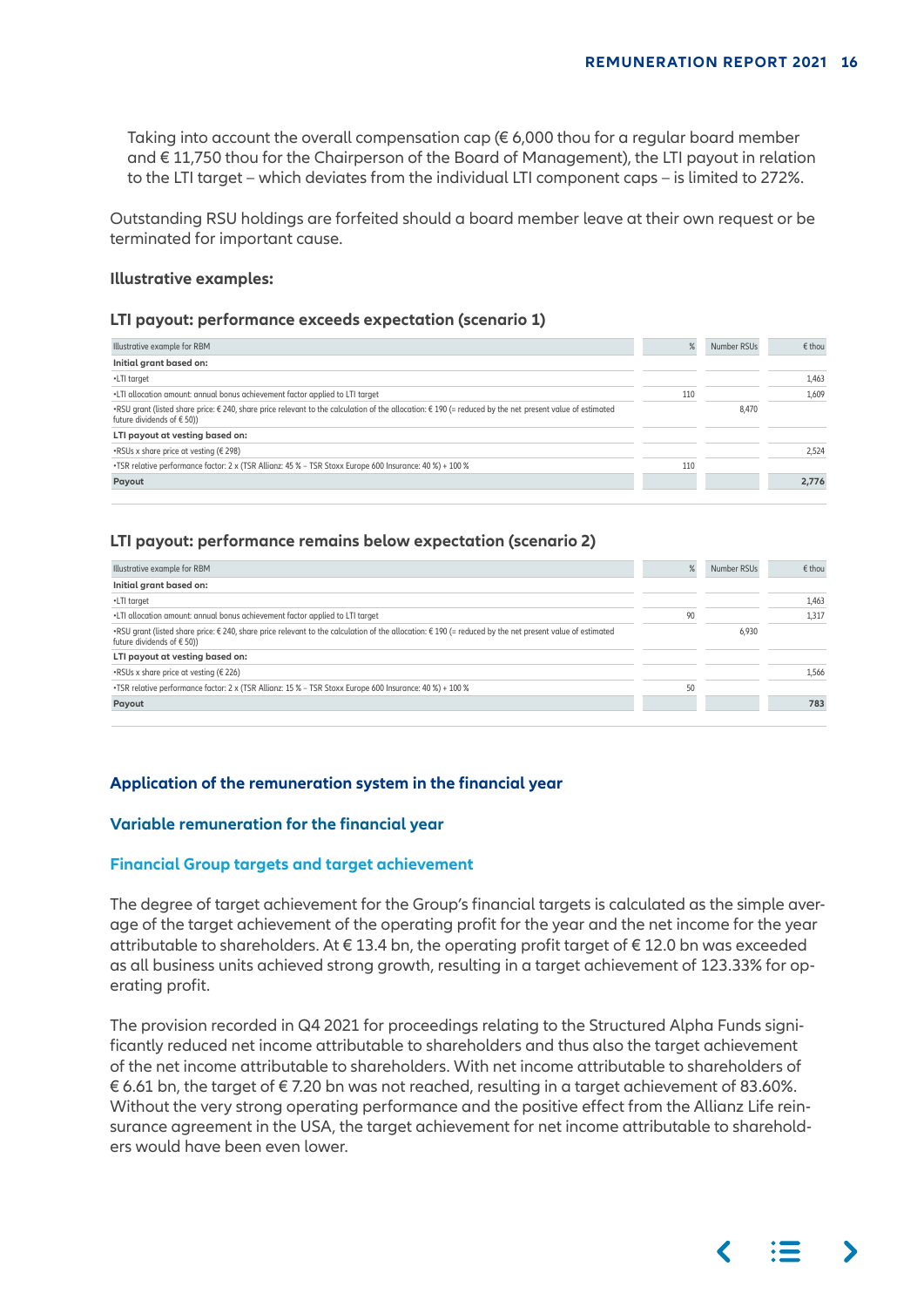<span id="page-16-0"></span>Overall, this results in an achievement rate for the Group's financial targets of 103.47%. The Supervisory Board did not exercise any discretion in determining the Group's financial target achievement.





#### **Group financial target achievement 2019-2021**

| Group financial target achievement |        | <b>Operating profit</b> |        |        | Net income |       | Achievement level combined in % |       |        |  |
|------------------------------------|--------|-------------------------|--------|--------|------------|-------|---------------------------------|-------|--------|--|
| Financial year                     | 2019   | 2020                    | 2021   | 2019   | 2020       | 2021  | 2019                            | 2020  | 2021   |  |
| Bonus curve                        |        |                         |        |        |            |       |                                 |       |        |  |
| $0\%$ - Floor in $\epsilon$ bn     | 5.80   | 6.00                    | 6.00   | 3.80   | 4.00       | 3.60  |                                 |       |        |  |
| 100 % - Target in $\epsilon$ bn    | 11.50  | 12.00                   | 12.00  | 7.50   | 7.90       | 7.20  |                                 |       |        |  |
| 150 % - Max in € bn                | 14.35  | 15.00                   | 15.00  | 9.35   | 9.85       | 9.00  |                                 |       |        |  |
| <b>Target achievement</b>          |        |                         |        |        |            |       | 108.72                          | 75.58 | 103.47 |  |
| Achievement level in $\epsilon$ bn | 11.86  | 10.75                   | 13.40  | 7.91   | 6.81       | 6.61  |                                 |       |        |  |
| Achievement level in %             | 106.24 | 79.19                   | 123.33 | 111.19 | 71.97      | 83.60 |                                 |       |        |  |
| Weight in %                        | 50.00  | 50.00                   | 50.00  | 50.00  | 50.00      | 50.00 |                                 |       |        |  |
|                                    |        |                         |        |        |            |       |                                 |       |        |  |

## **Individual performance indicators and application of the individual contribution factor**

 In order to calculate the annual bonus, the target achievement level of the Group's financial targets is multiplied by the individual contribution factor (ICF), which is determined for each board member by the Supervisory Board in line with the target achievement of the individual agreement on the financial and non-financial targets.

 The financial performance of the Board of Management, based on the operating business, has to be rated as very strong for the financial year 2021. The solvency stabilized at a good level. Almost all business divisions made a positive contribution and some have significantly exceeded the target level.

 The Iberia & Latin America region and the non-operating business of the Asset Management are the exception. Consequently, the Group's target achievement level is negatively impacted almost exclusively by these divisions.

 The strong performance overall was achieved on a sustainable basis. As in the financial year 2020, both customers and employees once again awarded the Board of Management a very good rating in the financial year 2021, as revealed by the indicators such as Net Promoter Score, Inclusive Meritocracy Index, and Work Well Index Plus. The environmental target set for reducing CO $_{\textrm{\tiny{2}}}$  emissions

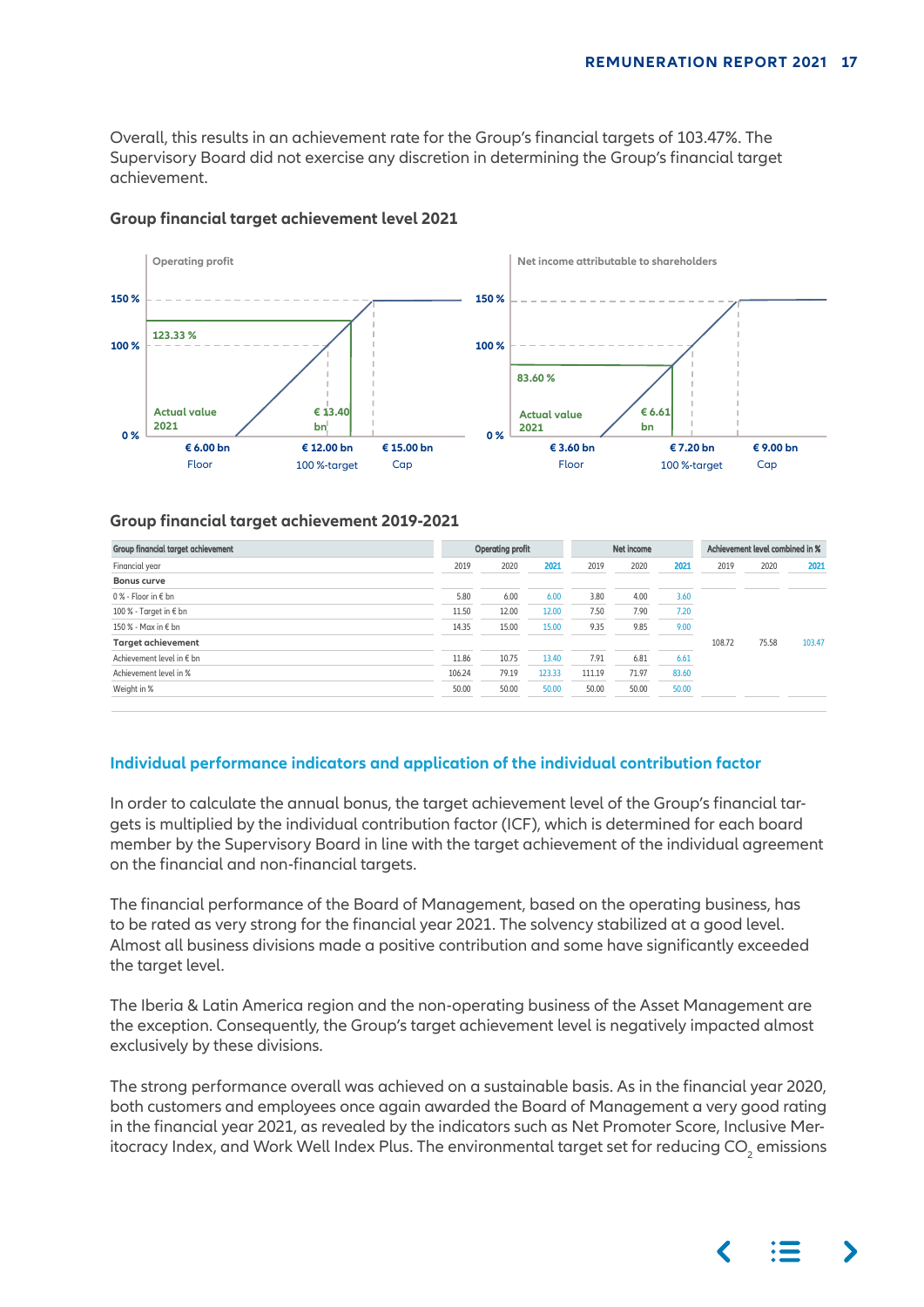was also clearly exceeded. As a result, the overall determination of the individual contribution factor (ICF) for the Board of Management was 1. Compared to the previous year, this includes a flat-rate discount of around 10 percentage points, which was agreed with each individual member of the Board of Management as a result of the Structured Alpha proceedings.

 As CFO, Giulio Terzariol was responsible for a considerable share of the strong operating profit of over € 13 bn. He worked consistently on the Allianz Group's S&P rating, the solvency ratio, and liquidity, which he reinforced through very good capital management, such as successful transactions with closed life insurance policies. Mr. Terzariol was also convincing in his communication of the new financial targets on the Capital Markets Day and of the preparations for the introduction of IFRS 9/17.

 The Supervisory Board expects further progress to be made in 2022 on accumulation control, the management of potential reputational risks, and in monitoring and managing the transformation and IT activities.

 Dr. Günther Thallinger achieved a performance that exceeded expectations in investment management, for which he was responsible. Capital efficiency was significantly increased in the Life/Health business segment through a series of capital measures. In 2021 the return on equity in this segment was 13.0%. Dr. Thallinger also played a significant role in further structuring and implementing the Allianz Group's sustainability ambitions with regard to environmental, social and governance (ESG) issues, whereby it achieved the leading position among the insurance companies in the Dow Jones Sustainability Index Ranking 2021. The Group Center for sustainability was set up successfully and pro-actively supported the work of the newly-established Sustainability Committee of the Supervisory Board.

 The Supervisory Board expects to make further efforts in consistently realizing potential in the area of health insurance, especially through new cross-border digital initiatives as well as strengthening the competitive position as an investor in global capital markets, especially in non-listed assets.

 Dr. Barbara Karuth-Zelle has very quickly lived up to her new role as member of the Board of Management, already making a positive and important contribution in her first year. Under her leadership, the Allianz Group has made considerable progress in further harmonizing and centralizing its IT operations. Productivity, for example, once again increased. Despite the numerous group-wide transformation initiatives, IT costs remained in line with expectations. The IT stability was maintained at a high level and the IT security of the Allianz Group was improved further. The very positive development of employee satisfaction in her area of responsibility is also worth mentioning.

 The Supervisory Board expects further progress, especially in synchronizing the global and local measures taken to implement the Business Master Platform, and the consistent alignment of personnel development to the new requirements. The topic of cybersecurity must always be at the forefront in a dynamic environment.

 With a strong contribution to earnings by the operating entities in Western Europe, Sergio Balbinot once again made a material contribution to the Group's very good operating result. Thanks to the acquisition of the Italian property-casualty insurance entity from the Aviva Group, he further reinforced Allianz's strong position in Italy. In addition to Allianz's leadership among the Asian insurance units, the authorization it was granted to establish an insurance asset management company is another very positive issue. Allianz is therefore the first company in China to be able to establish a fully foreign-owned insurance asset management enterprise on the Chinese market. From a Group perspective, the approval from the China Banking and Insurance Regulatory Commission (CBIRC)

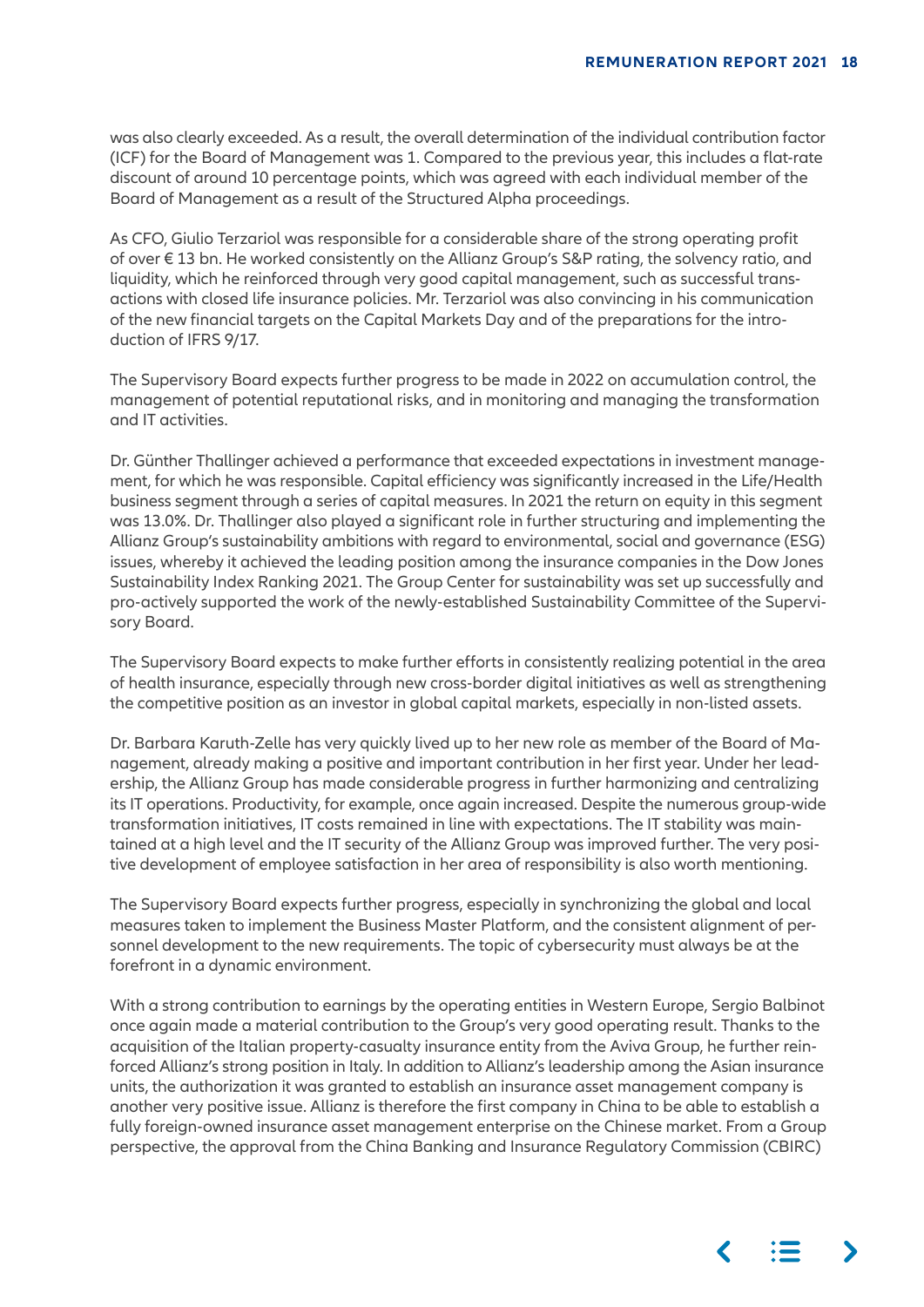to acquire the shareholdings in Allianz China Life Insurance from joint venture Partner Citic Trust is of great importance. Allianz is now the sole owner of this company.

 For the financial year 2022, the Supervisory Board expects internal and external growth potential, where appropriate, to be realized in the Asia region, as well as further optimization of the business operations.

 Renate Wagner made a positive contribution to earnings with the functional units she leads – Human Resources, Legal, Compliance, Privacy & Data Protection, and M&A. It is particularly worth mentioning the second-highest result in the history of the group-wide employee survey "Allianz Engagement Survey", which reflects the high level of employee satisfaction with the management of the still persistent pandemic in 2021. Contrary to the market trend, employee satisfaction remained at a high level in 2021. Another positive factor is the implementation of acquisitions despite adverse conditions, for example in Italy and Poland, and groundbreaking transactions with various closed life insurance portfolios as well as the good collaboration with the US authorities in resolving the events surrounding the AllianzGI U.S. Structured Alpha Funds.

 The Supervisory Board expects that, aside from economies of scale, M&A transactions will also contribute to the new technological challenges. The HR division has to focus strongly on developing and supporting talent within the Group, with regard to the changing requirements.

 Dr. Klaus-Peter Röhler successfully steered the Allianz Deutschland AG companies through a challenging year with a steady hand. The implementation of the reorganization of Allianz in Germany, together with the very good results of the employee survey at the same time, is positive. Despite the severe natural disasters of summer 2021, Allianz Deutschland AG achieved very solid results. In addition to the strong contributions to earnings from Switzerland and the region Central and Eastern Europe, the acquisition of Aviva's life and property-casualty business, as well as Aviva Poland's pension and asset management businesses, further expanded the strong position of the Allianz companies in the region. Mr. Röhler had a material impact on the group-wide improvement in the Group's property insurance performance indicators in the retail business.

 The Supervisory Board continues to expect strong growth above the market trend in the region Central and Eastern Europe. It also expects consistent development of the digitalization process in the German companies in particular as well as timely improvements in customer satisfaction in property insurance, in order to become the market leader here too.

 Dr. Andreas Wimmer quickly familiarized himself with the business division he assumed on 1 October 2021, while also continuing to successfully manage Allianz Lebensversicherungs-AG. In addition to his commitment to processing the Structured Alpha proceedings and his contribution to the life insurance portfolio transaction in the United States, his convincing presentation of Allianz's future life insurance strategy at the Capital Markets Day in December was a positive factor.

 Besides processing the potential measures arising from the Structured Alpha proceedings, the Supervisory Board expects Dr. Wimmer to take further steps in implementing the life insurance strategy and continuing the strategy in asset management.

 Chris Townsend has integrated into the management team and the broader Allianz community fast and with positive impact. Under his leadership and via Global Commercial, the Group's Commercial business, incl. AGCS, benefited from reduced volatility. Global Commercial installed a segment-focus steering approach across the Group to address the significant market potential in Mid-Corp. The AGCS turnaround shows substantial progress, delivering an underwriting profit,

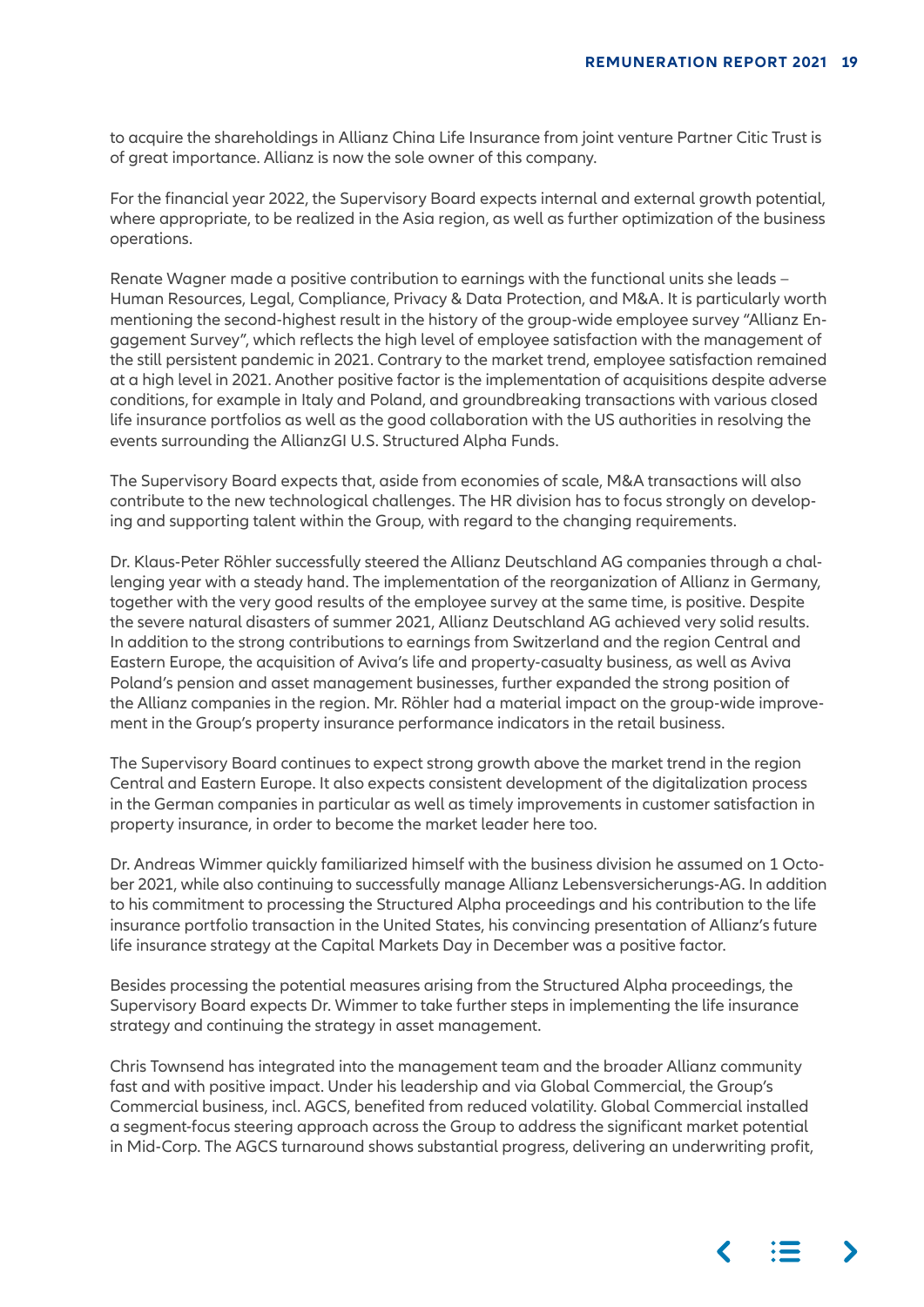<span id="page-19-0"></span>and Euler Hermes successfully exited the State Support Schemes and was able to increase profits in 2021. Australia delivered on the replatforming of the new Business Master Platform with positive results. The strong indices of the annual employee engagement survey within the units under Chris Townsend's responsibility were encouraging.

 The Supervisory Board expects further improvement in the Mid-Corp business, and tangible progress in the transformation of the companies in the UK and Australia.

 The quantitative performance of the companies in the Iberia & Latin America region led by Iván de la Sota fell short of expectations. The Supervisory Board expects a visible improvement here, in terms of profitability and technical excellence. It is worth mentioning the promising start of the joint venture with Banco Bilbao Vizcaya Argentaria (BBVA) in Spain, the integration of the SulAmérica business in Brazil, and the successful transactions of the Allianz X unit in promising FinTech companies. The Supervisory Board assesses as very positive the further successful steps taken towards developing and implementing a uniform, cross-border product and IT platform strategy as well as in the claims processing of Allianz Group.

 Allianz Life Insurance Company of North America (Allianz Life) as well as AllianzGI and PIMCO showed a strong operating performance during the time Jacqueline Hunt was responsible until 30 September 2021. Also positive was the successful completion of the reinsurance agreement for a \$35 billion fixed index annuity portfolio by AZ Life, which significantly improved the Allianz Group's return on equity and strengthened the Allianz Group's regulatory capital position. In the case of AllianzGI and PIMCO, in particular, the record inflows of assets under management had a positive impact.

 The non-financial targets also showed a good performance of Mrs. Hunt and her contribution went beyond her divisional responsibilities.

 Mrs. Hunt has been an excellent member of the Board of Management and there is no evidence of any wrongdoing by her in connection with Structured Alpha. However, the net income impact of the provision for Structured Alpha has been reflected in her ICF of 0.8.

 Overall, Oliver Bäte acted prudently and with confidence, providing his Board of Management team with the right impetus in what was once again a difficult environment, so that the Allianz Group could consistently meet its operating targets beyond expectations. Mr. Bäte presented the Allianz Group's new strategy and ambition for 2022 – 2024 with great conviction at the Capital Markets Day and the Supervisory Board now expects consistent implementation of this strategy. Mr. Bäte convinced analysts and investors alike with the new dividend strategy and the announcement of AZ Life's groundbreaking transactions in the United States. He was once again a great role model to the entire Allianz management in 2021.

## **Potential impact of the legal disputes in the USA on Board of Management remuneration**

 The legal disputes in the U.S.A. will, in addition to the negative impact on net income attributable to shareholders of the Asset Management division and the Group as a whole, because of failure of this element to meet the financial targets for the 2021 financial year, and through the agreement to a 10 percentage point discount on the individual contribution factor of all board members, also have negative implications for the bonus of the entire Board of Management. The distribution of the LTI in 2022 will be reduced, as well as the bonus payment. Furthermore, the legal disputes in the USA could also potentially have a clearly negative effect on the Board of Management's longterm incentive. The long-term incentive is based on Allianz SE's share price performance in abso-

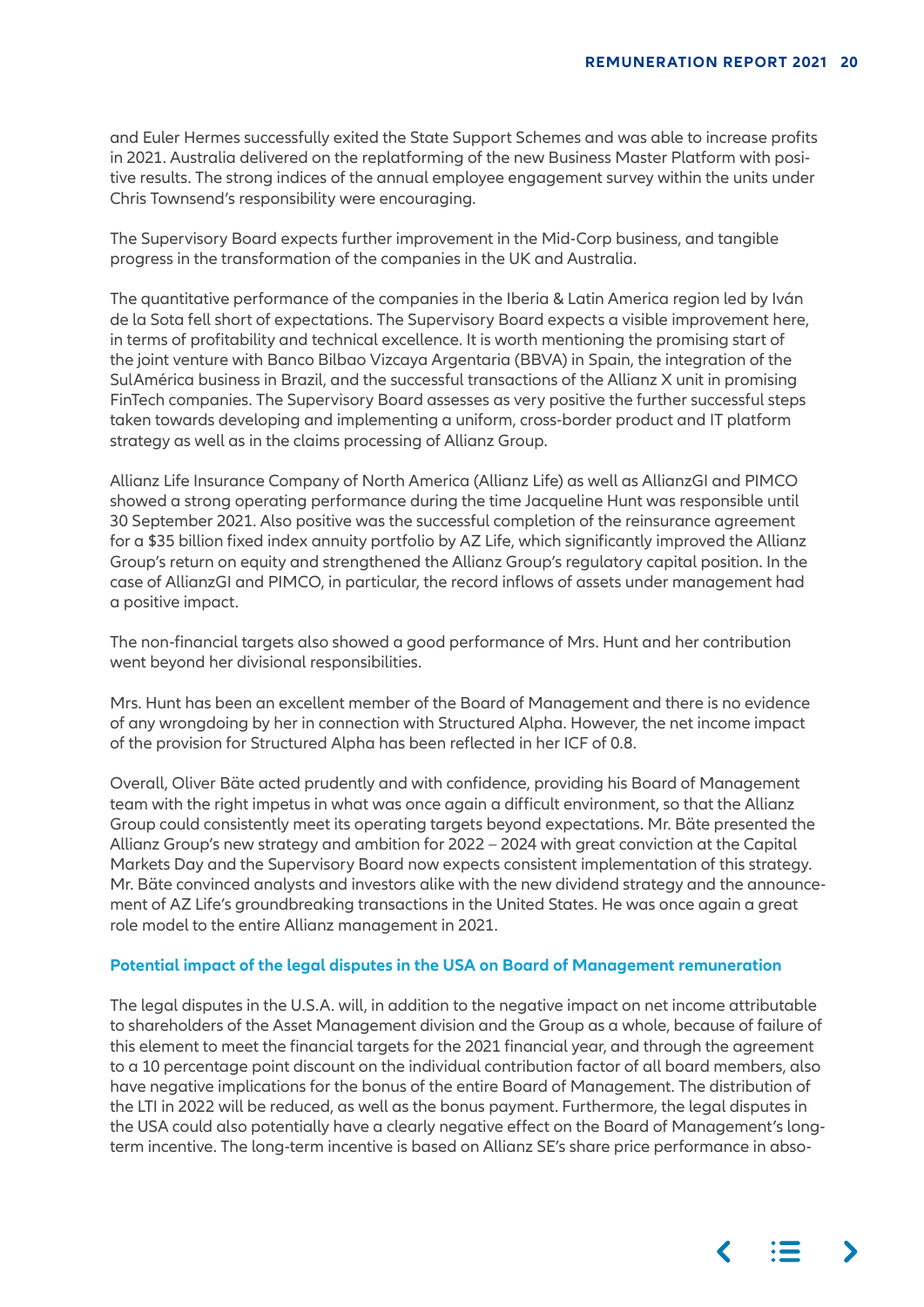lute and relative terms. Following publication of the ad hoc announcement on 1 August 2021, the Allianz share fell by 8% and at year-end 2021 traded only +3.5% higher than at the start of the year. In the relative development (including dividends), the STOXX Europe 600 Insurance rose by +21% compared to the +8% performance of the Allianz share in 2021. The 12% points underperformance is reflected with a factor of 2 in the Board of Management's long-term incentive and could potentially reduce the payout by up to -25%. Each long-term incentive plan has a four-year term. The relative performance achieved before 1 January 2021 or the future relative performance until the payment date are not taken into account in this exemplary analysis as at the reporting date of 31 December 2021. The relative performance in the reporting year impacts the long-term incentive from the 2020 and 2021 plans. $2$ 

 The Supervisory Board and the Board of Management have initiated reviews in conjunction with the Structured Alpha subject as well as commissioning independent advisors to conduct external investigations. The various examinations were not yet concluded at the time of preparing this Remuneration Report. There are no findings so far of possible breaches of duty by the Board of Management.

 According to the remuneration system for members of the Board of Management, the Supervisory Board may wholly or partially reduce the annual bonus and/or LTI allocation amount or payout (malus) in the case of a significant breach of the Allianz Code of Conduct or other compliance provisions. If a breach of compliance is committed and/or infringed prior to payment of the annual bonus or the long-term incentive but is not identified until after payout, the Supervisory Board may wholly or partially reclaim the annual bonus or long-term incentive paid out (clawback). The Supervisory Board makes its decision on the basis of its professional judgment. In particular, the severity and impact of the breach, degree of culpability and any financial loss or reputational damage to the company that has occurred or is impending must be taken into account.

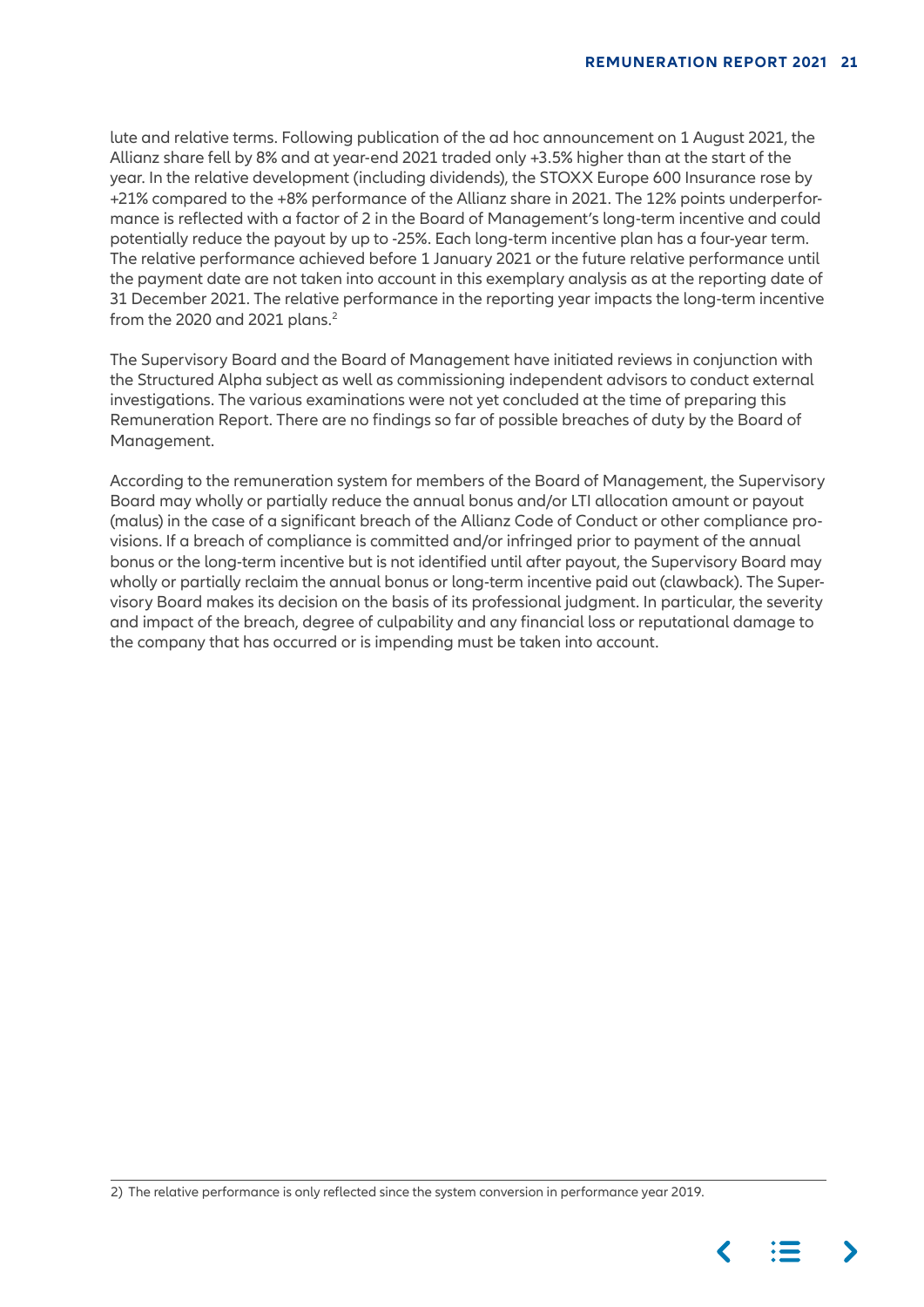# <span id="page-21-0"></span>**Overview target achievement and variable remuneration for the financial year**

 The following table shows the amounts for annual payout and LTI-allocation resulting from the target achievement of the financial year as well as the target, minimum and maximum amount of the variable compensation components.

# **Target achievement and variable remuneration of the members of the Board of Management for the financial year**

 $\epsilon$  thou (total might not sum up due to rounding)

| Group<br>Target<br>Board member<br>achieve<br>financial<br>ICF<br>Min<br>Min<br>Max<br>Allocation<br>Target<br>Max<br>Payout<br>Target<br>performa<br>ment<br>factor<br>nce<br>$\%$<br>€ thou<br>€ thou<br>€ thou<br>€ thou<br>Active board members in 2021<br>$0.8 - 1.2$<br>%<br>€ thou<br>€ thou<br>€ thou<br>2021<br>103.47<br>109.68<br>1,593<br>1,748<br>1.06<br>2,390<br>2,867<br>4,301<br>Oliver Bäte<br>2020<br>75.58<br>88.43<br>1,422<br>2,263<br>1.17<br>2,133<br>1,257<br>2,559<br>3,839<br>Appointed: 01/2008; CEO since 05/2015<br>3,144<br>2019<br>108.72<br>1.13<br>122.85<br>1,422<br>2,133<br>1,747<br>2,559<br>3,839<br>813<br>892<br>1,605<br><b>Sergio Balbinot</b><br>2021<br>103.47<br>1.06<br>109.68<br>1,220<br>1,463<br>2,195<br>2020<br>75.58<br>1,283<br>87.67<br>813<br>1,220<br>713<br>1,463<br>2,195<br>1.16<br>Appointed: 01/2015<br>2019<br>108.72<br>1.11<br>120.68<br>813<br>1,220<br>981<br>2,195<br>1,463<br>1,211<br><b>Jacqueline Hunt</b><br>2021<br>103.47<br>0.80<br>82.78<br>813<br>1,220<br>673<br>1,463<br>2,195<br>2020<br>75.58<br>1,261<br>813<br>1,220<br>700<br>1,463<br>2,195<br>1.14<br>86.16<br>07/2016 until 09/2021<br>1,750<br>2019<br>108.72<br>1.10<br>119.59<br>813<br>1,220<br>972<br>1,463<br>2,195<br>Dr. Barbara Karuth-Zelle<br>2021<br>103.47<br>1.04<br>813<br>107.61<br>1,220<br>875<br>1,463<br>2,195<br>2020<br>J.<br>Appointed: 01/2021<br>2019<br>÷,<br>÷,<br>Dr. Klaus-Peter Röhler<br>2021<br>103.47<br>1.05<br>108.64<br>813<br>1,220<br>883<br>1,463<br>2,195<br>2020<br>75.58<br>1.15<br>86.92<br>611<br>917<br>531<br>1,100<br>1,650<br>Appointed: 04/2020<br>2019<br>Iván de la Sota<br>2021<br>103.47<br>0.98<br>101.40<br>813<br>1,220<br>824<br>1,463<br>2,195<br>1,483<br>2020<br>75.58<br>83.89<br>813<br>682<br>1,227<br>1.11<br>1,220<br>1,463<br>2,195<br>Appointed: 04/2018<br>2019<br>108.72<br>813<br>1,511<br>0.95<br>103.28<br>1,220<br>840<br>1,463<br>2,195<br><b>Giulio Terzariol</b><br>2021<br>103.47<br>1.04<br>107.61<br>813<br>1,220<br>875<br>1,463<br>2,195<br>2020<br>75.58<br>813<br>2,195<br>1,261<br>1.14<br>86.16<br>1,220<br>700<br>1,463<br>Appointed: 01/2018<br>108.72<br>2019<br>1.07<br>116.33<br>813<br>1,220<br>946<br>1,463<br>2,195<br>1,574<br>Dr. Günther Thallinger<br>2021<br>103.47<br>813<br>875<br>1.04<br>107.61<br>1,220<br>1,463<br>2,195<br>2020<br>75.58<br>813<br>1,220<br>2,195<br>1,261<br>1.14<br>86.16<br>700<br>1,463<br>ä,<br>Appointed: 01/2017<br>108.72<br>1,702<br>2019<br>1.07<br>116.33<br>813<br>1,220<br>946<br>1,463<br>2,195<br>2021<br><b>Christopher Townsend</b><br>103.47<br>1.04<br>107.61<br>813<br>1,220<br>875<br>1,463<br>2,195<br>2020<br>Appointed: 01/2021<br>2019<br><b>Renate Wagner</b><br>2021<br>103.47<br>1.05<br>108.64<br>813<br>1,220<br>883<br>1,463<br>2,195<br>2020<br>75.58<br>813<br>1,220<br>700<br>2,195<br>1,261<br>1.14<br>86.16<br>1,463<br>Appointed: 01/2020<br>2019<br>Dr. Andreas Wimmer <sup>2</sup><br>226<br>554<br>2021<br>103.47<br>1.00<br>103.47<br>205<br>308<br>369<br>2020<br>Appointed: 10/2021<br>2019 |  | Target achievement |  |  | Annual bonus |  |  |  | LTI allocation <sup>1</sup> |  |  |        |
|---------------------------------------------------------------------------------------------------------------------------------------------------------------------------------------------------------------------------------------------------------------------------------------------------------------------------------------------------------------------------------------------------------------------------------------------------------------------------------------------------------------------------------------------------------------------------------------------------------------------------------------------------------------------------------------------------------------------------------------------------------------------------------------------------------------------------------------------------------------------------------------------------------------------------------------------------------------------------------------------------------------------------------------------------------------------------------------------------------------------------------------------------------------------------------------------------------------------------------------------------------------------------------------------------------------------------------------------------------------------------------------------------------------------------------------------------------------------------------------------------------------------------------------------------------------------------------------------------------------------------------------------------------------------------------------------------------------------------------------------------------------------------------------------------------------------------------------------------------------------------------------------------------------------------------------------------------------------------------------------------------------------------------------------------------------------------------------------------------------------------------------------------------------------------------------------------------------------------------------------------------------------------------------------------------------------------------------------------------------------------------------------------------------------------------------------------------------------------------------------------------------------------------------------------------------------------------------------------------------------------------------------------------------------------------------------------------------------------------------------------------------------------------------------------------------------------------------------------------------------------------------------------------------------------------------------------------------------------------------------------------------------------------------------------------------------------------------------------------|--|--------------------|--|--|--------------|--|--|--|-----------------------------|--|--|--------|
|                                                                                                                                                                                                                                                                                                                                                                                                                                                                                                                                                                                                                                                                                                                                                                                                                                                                                                                                                                                                                                                                                                                                                                                                                                                                                                                                                                                                                                                                                                                                                                                                                                                                                                                                                                                                                                                                                                                                                                                                                                                                                                                                                                                                                                                                                                                                                                                                                                                                                                                                                                                                                                                                                                                                                                                                                                                                                                                                                                                                                                                                                                         |  |                    |  |  |              |  |  |  |                             |  |  |        |
|                                                                                                                                                                                                                                                                                                                                                                                                                                                                                                                                                                                                                                                                                                                                                                                                                                                                                                                                                                                                                                                                                                                                                                                                                                                                                                                                                                                                                                                                                                                                                                                                                                                                                                                                                                                                                                                                                                                                                                                                                                                                                                                                                                                                                                                                                                                                                                                                                                                                                                                                                                                                                                                                                                                                                                                                                                                                                                                                                                                                                                                                                                         |  |                    |  |  |              |  |  |  |                             |  |  | € thou |
|                                                                                                                                                                                                                                                                                                                                                                                                                                                                                                                                                                                                                                                                                                                                                                                                                                                                                                                                                                                                                                                                                                                                                                                                                                                                                                                                                                                                                                                                                                                                                                                                                                                                                                                                                                                                                                                                                                                                                                                                                                                                                                                                                                                                                                                                                                                                                                                                                                                                                                                                                                                                                                                                                                                                                                                                                                                                                                                                                                                                                                                                                                         |  |                    |  |  |              |  |  |  |                             |  |  | 3,145  |
|                                                                                                                                                                                                                                                                                                                                                                                                                                                                                                                                                                                                                                                                                                                                                                                                                                                                                                                                                                                                                                                                                                                                                                                                                                                                                                                                                                                                                                                                                                                                                                                                                                                                                                                                                                                                                                                                                                                                                                                                                                                                                                                                                                                                                                                                                                                                                                                                                                                                                                                                                                                                                                                                                                                                                                                                                                                                                                                                                                                                                                                                                                         |  |                    |  |  |              |  |  |  |                             |  |  |        |
|                                                                                                                                                                                                                                                                                                                                                                                                                                                                                                                                                                                                                                                                                                                                                                                                                                                                                                                                                                                                                                                                                                                                                                                                                                                                                                                                                                                                                                                                                                                                                                                                                                                                                                                                                                                                                                                                                                                                                                                                                                                                                                                                                                                                                                                                                                                                                                                                                                                                                                                                                                                                                                                                                                                                                                                                                                                                                                                                                                                                                                                                                                         |  |                    |  |  |              |  |  |  |                             |  |  |        |
|                                                                                                                                                                                                                                                                                                                                                                                                                                                                                                                                                                                                                                                                                                                                                                                                                                                                                                                                                                                                                                                                                                                                                                                                                                                                                                                                                                                                                                                                                                                                                                                                                                                                                                                                                                                                                                                                                                                                                                                                                                                                                                                                                                                                                                                                                                                                                                                                                                                                                                                                                                                                                                                                                                                                                                                                                                                                                                                                                                                                                                                                                                         |  |                    |  |  |              |  |  |  |                             |  |  |        |
|                                                                                                                                                                                                                                                                                                                                                                                                                                                                                                                                                                                                                                                                                                                                                                                                                                                                                                                                                                                                                                                                                                                                                                                                                                                                                                                                                                                                                                                                                                                                                                                                                                                                                                                                                                                                                                                                                                                                                                                                                                                                                                                                                                                                                                                                                                                                                                                                                                                                                                                                                                                                                                                                                                                                                                                                                                                                                                                                                                                                                                                                                                         |  |                    |  |  |              |  |  |  |                             |  |  |        |
|                                                                                                                                                                                                                                                                                                                                                                                                                                                                                                                                                                                                                                                                                                                                                                                                                                                                                                                                                                                                                                                                                                                                                                                                                                                                                                                                                                                                                                                                                                                                                                                                                                                                                                                                                                                                                                                                                                                                                                                                                                                                                                                                                                                                                                                                                                                                                                                                                                                                                                                                                                                                                                                                                                                                                                                                                                                                                                                                                                                                                                                                                                         |  |                    |  |  |              |  |  |  |                             |  |  | 1,766  |
|                                                                                                                                                                                                                                                                                                                                                                                                                                                                                                                                                                                                                                                                                                                                                                                                                                                                                                                                                                                                                                                                                                                                                                                                                                                                                                                                                                                                                                                                                                                                                                                                                                                                                                                                                                                                                                                                                                                                                                                                                                                                                                                                                                                                                                                                                                                                                                                                                                                                                                                                                                                                                                                                                                                                                                                                                                                                                                                                                                                                                                                                                                         |  |                    |  |  |              |  |  |  |                             |  |  |        |
|                                                                                                                                                                                                                                                                                                                                                                                                                                                                                                                                                                                                                                                                                                                                                                                                                                                                                                                                                                                                                                                                                                                                                                                                                                                                                                                                                                                                                                                                                                                                                                                                                                                                                                                                                                                                                                                                                                                                                                                                                                                                                                                                                                                                                                                                                                                                                                                                                                                                                                                                                                                                                                                                                                                                                                                                                                                                                                                                                                                                                                                                                                         |  |                    |  |  |              |  |  |  |                             |  |  |        |
|                                                                                                                                                                                                                                                                                                                                                                                                                                                                                                                                                                                                                                                                                                                                                                                                                                                                                                                                                                                                                                                                                                                                                                                                                                                                                                                                                                                                                                                                                                                                                                                                                                                                                                                                                                                                                                                                                                                                                                                                                                                                                                                                                                                                                                                                                                                                                                                                                                                                                                                                                                                                                                                                                                                                                                                                                                                                                                                                                                                                                                                                                                         |  |                    |  |  |              |  |  |  |                             |  |  |        |
|                                                                                                                                                                                                                                                                                                                                                                                                                                                                                                                                                                                                                                                                                                                                                                                                                                                                                                                                                                                                                                                                                                                                                                                                                                                                                                                                                                                                                                                                                                                                                                                                                                                                                                                                                                                                                                                                                                                                                                                                                                                                                                                                                                                                                                                                                                                                                                                                                                                                                                                                                                                                                                                                                                                                                                                                                                                                                                                                                                                                                                                                                                         |  |                    |  |  |              |  |  |  |                             |  |  | 1,574  |
|                                                                                                                                                                                                                                                                                                                                                                                                                                                                                                                                                                                                                                                                                                                                                                                                                                                                                                                                                                                                                                                                                                                                                                                                                                                                                                                                                                                                                                                                                                                                                                                                                                                                                                                                                                                                                                                                                                                                                                                                                                                                                                                                                                                                                                                                                                                                                                                                                                                                                                                                                                                                                                                                                                                                                                                                                                                                                                                                                                                                                                                                                                         |  |                    |  |  |              |  |  |  |                             |  |  | ٠      |
|                                                                                                                                                                                                                                                                                                                                                                                                                                                                                                                                                                                                                                                                                                                                                                                                                                                                                                                                                                                                                                                                                                                                                                                                                                                                                                                                                                                                                                                                                                                                                                                                                                                                                                                                                                                                                                                                                                                                                                                                                                                                                                                                                                                                                                                                                                                                                                                                                                                                                                                                                                                                                                                                                                                                                                                                                                                                                                                                                                                                                                                                                                         |  |                    |  |  |              |  |  |  |                             |  |  |        |
|                                                                                                                                                                                                                                                                                                                                                                                                                                                                                                                                                                                                                                                                                                                                                                                                                                                                                                                                                                                                                                                                                                                                                                                                                                                                                                                                                                                                                                                                                                                                                                                                                                                                                                                                                                                                                                                                                                                                                                                                                                                                                                                                                                                                                                                                                                                                                                                                                                                                                                                                                                                                                                                                                                                                                                                                                                                                                                                                                                                                                                                                                                         |  |                    |  |  |              |  |  |  |                             |  |  | 1,589  |
|                                                                                                                                                                                                                                                                                                                                                                                                                                                                                                                                                                                                                                                                                                                                                                                                                                                                                                                                                                                                                                                                                                                                                                                                                                                                                                                                                                                                                                                                                                                                                                                                                                                                                                                                                                                                                                                                                                                                                                                                                                                                                                                                                                                                                                                                                                                                                                                                                                                                                                                                                                                                                                                                                                                                                                                                                                                                                                                                                                                                                                                                                                         |  |                    |  |  |              |  |  |  |                             |  |  | 956    |
|                                                                                                                                                                                                                                                                                                                                                                                                                                                                                                                                                                                                                                                                                                                                                                                                                                                                                                                                                                                                                                                                                                                                                                                                                                                                                                                                                                                                                                                                                                                                                                                                                                                                                                                                                                                                                                                                                                                                                                                                                                                                                                                                                                                                                                                                                                                                                                                                                                                                                                                                                                                                                                                                                                                                                                                                                                                                                                                                                                                                                                                                                                         |  |                    |  |  |              |  |  |  |                             |  |  |        |
|                                                                                                                                                                                                                                                                                                                                                                                                                                                                                                                                                                                                                                                                                                                                                                                                                                                                                                                                                                                                                                                                                                                                                                                                                                                                                                                                                                                                                                                                                                                                                                                                                                                                                                                                                                                                                                                                                                                                                                                                                                                                                                                                                                                                                                                                                                                                                                                                                                                                                                                                                                                                                                                                                                                                                                                                                                                                                                                                                                                                                                                                                                         |  |                    |  |  |              |  |  |  |                             |  |  |        |
|                                                                                                                                                                                                                                                                                                                                                                                                                                                                                                                                                                                                                                                                                                                                                                                                                                                                                                                                                                                                                                                                                                                                                                                                                                                                                                                                                                                                                                                                                                                                                                                                                                                                                                                                                                                                                                                                                                                                                                                                                                                                                                                                                                                                                                                                                                                                                                                                                                                                                                                                                                                                                                                                                                                                                                                                                                                                                                                                                                                                                                                                                                         |  |                    |  |  |              |  |  |  |                             |  |  |        |
|                                                                                                                                                                                                                                                                                                                                                                                                                                                                                                                                                                                                                                                                                                                                                                                                                                                                                                                                                                                                                                                                                                                                                                                                                                                                                                                                                                                                                                                                                                                                                                                                                                                                                                                                                                                                                                                                                                                                                                                                                                                                                                                                                                                                                                                                                                                                                                                                                                                                                                                                                                                                                                                                                                                                                                                                                                                                                                                                                                                                                                                                                                         |  |                    |  |  |              |  |  |  |                             |  |  |        |
|                                                                                                                                                                                                                                                                                                                                                                                                                                                                                                                                                                                                                                                                                                                                                                                                                                                                                                                                                                                                                                                                                                                                                                                                                                                                                                                                                                                                                                                                                                                                                                                                                                                                                                                                                                                                                                                                                                                                                                                                                                                                                                                                                                                                                                                                                                                                                                                                                                                                                                                                                                                                                                                                                                                                                                                                                                                                                                                                                                                                                                                                                                         |  |                    |  |  |              |  |  |  |                             |  |  | 1,574  |
|                                                                                                                                                                                                                                                                                                                                                                                                                                                                                                                                                                                                                                                                                                                                                                                                                                                                                                                                                                                                                                                                                                                                                                                                                                                                                                                                                                                                                                                                                                                                                                                                                                                                                                                                                                                                                                                                                                                                                                                                                                                                                                                                                                                                                                                                                                                                                                                                                                                                                                                                                                                                                                                                                                                                                                                                                                                                                                                                                                                                                                                                                                         |  |                    |  |  |              |  |  |  |                             |  |  |        |
|                                                                                                                                                                                                                                                                                                                                                                                                                                                                                                                                                                                                                                                                                                                                                                                                                                                                                                                                                                                                                                                                                                                                                                                                                                                                                                                                                                                                                                                                                                                                                                                                                                                                                                                                                                                                                                                                                                                                                                                                                                                                                                                                                                                                                                                                                                                                                                                                                                                                                                                                                                                                                                                                                                                                                                                                                                                                                                                                                                                                                                                                                                         |  |                    |  |  |              |  |  |  |                             |  |  | 1,702  |
|                                                                                                                                                                                                                                                                                                                                                                                                                                                                                                                                                                                                                                                                                                                                                                                                                                                                                                                                                                                                                                                                                                                                                                                                                                                                                                                                                                                                                                                                                                                                                                                                                                                                                                                                                                                                                                                                                                                                                                                                                                                                                                                                                                                                                                                                                                                                                                                                                                                                                                                                                                                                                                                                                                                                                                                                                                                                                                                                                                                                                                                                                                         |  |                    |  |  |              |  |  |  |                             |  |  |        |
|                                                                                                                                                                                                                                                                                                                                                                                                                                                                                                                                                                                                                                                                                                                                                                                                                                                                                                                                                                                                                                                                                                                                                                                                                                                                                                                                                                                                                                                                                                                                                                                                                                                                                                                                                                                                                                                                                                                                                                                                                                                                                                                                                                                                                                                                                                                                                                                                                                                                                                                                                                                                                                                                                                                                                                                                                                                                                                                                                                                                                                                                                                         |  |                    |  |  |              |  |  |  |                             |  |  |        |
|                                                                                                                                                                                                                                                                                                                                                                                                                                                                                                                                                                                                                                                                                                                                                                                                                                                                                                                                                                                                                                                                                                                                                                                                                                                                                                                                                                                                                                                                                                                                                                                                                                                                                                                                                                                                                                                                                                                                                                                                                                                                                                                                                                                                                                                                                                                                                                                                                                                                                                                                                                                                                                                                                                                                                                                                                                                                                                                                                                                                                                                                                                         |  |                    |  |  |              |  |  |  |                             |  |  |        |
|                                                                                                                                                                                                                                                                                                                                                                                                                                                                                                                                                                                                                                                                                                                                                                                                                                                                                                                                                                                                                                                                                                                                                                                                                                                                                                                                                                                                                                                                                                                                                                                                                                                                                                                                                                                                                                                                                                                                                                                                                                                                                                                                                                                                                                                                                                                                                                                                                                                                                                                                                                                                                                                                                                                                                                                                                                                                                                                                                                                                                                                                                                         |  |                    |  |  |              |  |  |  |                             |  |  | 1,574  |
|                                                                                                                                                                                                                                                                                                                                                                                                                                                                                                                                                                                                                                                                                                                                                                                                                                                                                                                                                                                                                                                                                                                                                                                                                                                                                                                                                                                                                                                                                                                                                                                                                                                                                                                                                                                                                                                                                                                                                                                                                                                                                                                                                                                                                                                                                                                                                                                                                                                                                                                                                                                                                                                                                                                                                                                                                                                                                                                                                                                                                                                                                                         |  |                    |  |  |              |  |  |  |                             |  |  |        |
|                                                                                                                                                                                                                                                                                                                                                                                                                                                                                                                                                                                                                                                                                                                                                                                                                                                                                                                                                                                                                                                                                                                                                                                                                                                                                                                                                                                                                                                                                                                                                                                                                                                                                                                                                                                                                                                                                                                                                                                                                                                                                                                                                                                                                                                                                                                                                                                                                                                                                                                                                                                                                                                                                                                                                                                                                                                                                                                                                                                                                                                                                                         |  |                    |  |  |              |  |  |  |                             |  |  |        |
|                                                                                                                                                                                                                                                                                                                                                                                                                                                                                                                                                                                                                                                                                                                                                                                                                                                                                                                                                                                                                                                                                                                                                                                                                                                                                                                                                                                                                                                                                                                                                                                                                                                                                                                                                                                                                                                                                                                                                                                                                                                                                                                                                                                                                                                                                                                                                                                                                                                                                                                                                                                                                                                                                                                                                                                                                                                                                                                                                                                                                                                                                                         |  |                    |  |  |              |  |  |  |                             |  |  | 1,589  |
|                                                                                                                                                                                                                                                                                                                                                                                                                                                                                                                                                                                                                                                                                                                                                                                                                                                                                                                                                                                                                                                                                                                                                                                                                                                                                                                                                                                                                                                                                                                                                                                                                                                                                                                                                                                                                                                                                                                                                                                                                                                                                                                                                                                                                                                                                                                                                                                                                                                                                                                                                                                                                                                                                                                                                                                                                                                                                                                                                                                                                                                                                                         |  |                    |  |  |              |  |  |  |                             |  |  |        |
|                                                                                                                                                                                                                                                                                                                                                                                                                                                                                                                                                                                                                                                                                                                                                                                                                                                                                                                                                                                                                                                                                                                                                                                                                                                                                                                                                                                                                                                                                                                                                                                                                                                                                                                                                                                                                                                                                                                                                                                                                                                                                                                                                                                                                                                                                                                                                                                                                                                                                                                                                                                                                                                                                                                                                                                                                                                                                                                                                                                                                                                                                                         |  |                    |  |  |              |  |  |  |                             |  |  |        |
|                                                                                                                                                                                                                                                                                                                                                                                                                                                                                                                                                                                                                                                                                                                                                                                                                                                                                                                                                                                                                                                                                                                                                                                                                                                                                                                                                                                                                                                                                                                                                                                                                                                                                                                                                                                                                                                                                                                                                                                                                                                                                                                                                                                                                                                                                                                                                                                                                                                                                                                                                                                                                                                                                                                                                                                                                                                                                                                                                                                                                                                                                                         |  |                    |  |  |              |  |  |  |                             |  |  | 407    |
|                                                                                                                                                                                                                                                                                                                                                                                                                                                                                                                                                                                                                                                                                                                                                                                                                                                                                                                                                                                                                                                                                                                                                                                                                                                                                                                                                                                                                                                                                                                                                                                                                                                                                                                                                                                                                                                                                                                                                                                                                                                                                                                                                                                                                                                                                                                                                                                                                                                                                                                                                                                                                                                                                                                                                                                                                                                                                                                                                                                                                                                                                                         |  |                    |  |  |              |  |  |  |                             |  |  |        |
|                                                                                                                                                                                                                                                                                                                                                                                                                                                                                                                                                                                                                                                                                                                                                                                                                                                                                                                                                                                                                                                                                                                                                                                                                                                                                                                                                                                                                                                                                                                                                                                                                                                                                                                                                                                                                                                                                                                                                                                                                                                                                                                                                                                                                                                                                                                                                                                                                                                                                                                                                                                                                                                                                                                                                                                                                                                                                                                                                                                                                                                                                                         |  |                    |  |  |              |  |  |  |                             |  |  |        |

1\_Derived by multiplying the LTI target amount by the total target achievement factor.

2\_Annual bonus and LTI allocation pro rata for three months. Payout determined using the weighted average of the target achievement of AZ Leben (126.5%: 110 % company target achievement and 1.15 ICF) with a weighting of 30 SE target achievement with a weighting of 70 %.

# **Share-based remuneration**

 The following table shows the development of the RSU portfolios of the members of the Board of Management in the financial year. The number of RSUs granted under the former Allianz Equity Incentive (AEI – until and including the allocation for finacial year 2018) and under the current Long Term Incentive (LTI – from financial year 2019) are displayed separately.

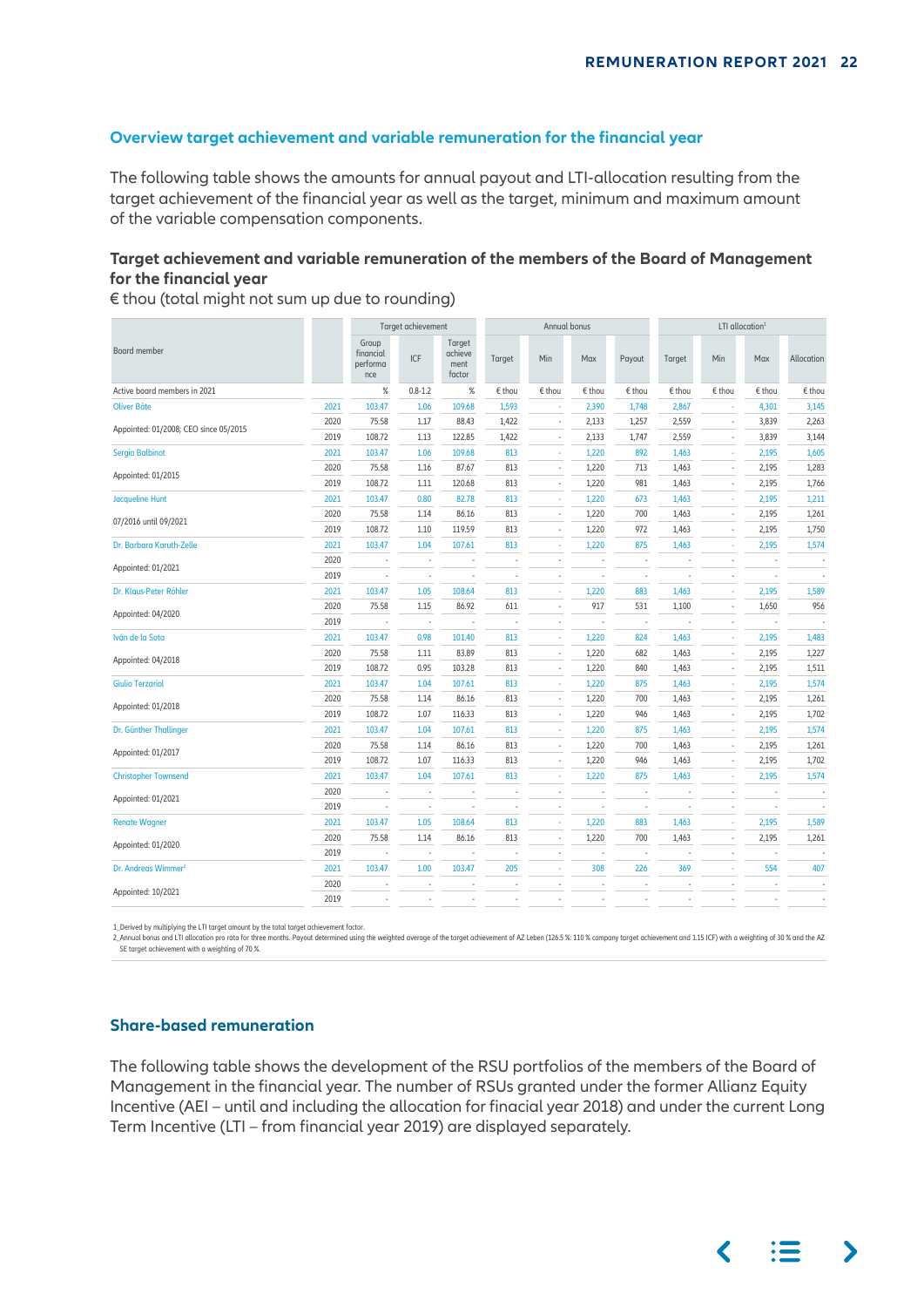<span id="page-22-0"></span> The reported RSU portfolios can include RSUs which have been granted prior to the appointment as member of the Board of Management of Allianz SE. The decisive price of the Allianz share at the time of payout was  $\in$  203.13.

|                                    |                 |                                  |                                                        | Development in financial year              |                                        |                                                |
|------------------------------------|-----------------|----------------------------------|--------------------------------------------------------|--------------------------------------------|----------------------------------------|------------------------------------------------|
| Board member                       | RSU plan        | Number of<br>RSUs on<br>1.1.2021 | Number of<br><b>RSUs</b><br>allocated in<br>March 2021 | Number of<br>RSUs settled in<br>March 2021 | Number of<br>RSUs forfeited<br>in 2021 | Number of<br>RSU <sub>s</sub> on<br>31.12.2021 |
| <b>Oliver Bäte</b>                 | LTI/ RSU        | 19,588                           | 13,972                                                 |                                            |                                        | 33,560                                         |
|                                    | AEI/RSU         | 30,347                           | ٠                                                      | 11,038                                     |                                        | 19,309                                         |
| <b>Sergio Balbinot</b>             | LTI/ RSU        | 11,001                           | 7,919                                                  |                                            |                                        | 18,920                                         |
|                                    | AEI/RSU         | 19,360                           | ä,                                                     | 7,359                                      |                                        | 12,001                                         |
|                                    | LTI/ RSU        | 10,902                           | 7,783                                                  |                                            |                                        | 18,685                                         |
| Jacqueline Hunt (until 09/2021)    | AEI/RSU         | 15,175                           | ٠                                                      | 3,417                                      |                                        | 11,758                                         |
|                                    | LTI/ RSU        |                                  |                                                        |                                            |                                        |                                                |
| Dr. Barbara Karuth-Zelle           | AEI/RSU         | 8,018                            | 2,945                                                  | 2,278                                      |                                        | 8,685                                          |
|                                    | LTI/ RSU        |                                  | 5,900                                                  |                                            |                                        | 5,900                                          |
| Dr. Klaus-Peter Röhler             | AEI/RSU         | 18,394                           | 1,809                                                  | 4,017                                      |                                        | 16,186                                         |
|                                    | <b>LTI/ RSU</b> | 9,415                            | 7,578                                                  |                                            |                                        | 16,993                                         |
| Iván de la Sota                    | AEI/RSU         | 12,177                           |                                                        | 3,200                                      |                                        | 8,977                                          |
|                                    | LTI/ RSU        | 10,604                           | 7,783                                                  |                                            |                                        | 18,387                                         |
| <b>Giulio Terzariol</b>            | AEI/RSU         | 10,445                           |                                                        | 2,599                                      |                                        | 7,846                                          |
|                                    | <b>LTI/ RSU</b> | 10,604                           | 7,783                                                  |                                            |                                        | 18,387                                         |
| Dr. Günther Thallinger             | AEI/RSU         | 14,163                           |                                                        | 2,826                                      |                                        | 11,337                                         |
|                                    | LTI/ RSU        |                                  |                                                        |                                            |                                        | ×                                              |
| <b>Christopher Townsend</b>        | AEI/RSU         |                                  |                                                        |                                            |                                        |                                                |
|                                    | <b>LTI/ RSU</b> |                                  | 7,783                                                  |                                            |                                        | 7,783                                          |
| <b>Renate Wagner</b>               | AEI/RSU         | 5,159                            |                                                        | 1,341                                      |                                        | 3,818                                          |
|                                    | <b>LTI/ RSU</b> |                                  |                                                        |                                            |                                        |                                                |
| Dr. Andreas Wimmer (since 10/2021) | AEI/RSU         | 4,808                            | 4,250                                                  | 1,452                                      |                                        | 7,606                                          |
|                                    |                 |                                  |                                                        |                                            |                                        |                                                |

## **RSU portfolio development in financial year**

# **Shareholding requirements**

 Under the shareholding requirements, members of the Board of Management must build share ownership within three years. The following table shows the values of the share ownership and RSU portfolios, and their proportion of base salary.

## **Shareholding exposure as of 31 December 2021**

| in $\epsilon$ thou                     | Share-<br>ownership<br>portfolio <sup>1</sup> | RSU portfolio <sup>2</sup> | Total portfolio | Proportion of<br>total portfolio<br>value of base<br>salary in % |
|----------------------------------------|-----------------------------------------------|----------------------------|-----------------|------------------------------------------------------------------|
| Board members active in financial year |                                               |                            |                 |                                                                  |
| Oliver Bäte                            | 3,802                                         | 9,734                      | 13,536          | 708                                                              |
| Sergio Balbinot                        | 1,086                                         | 5,760                      | 6,846           | 702                                                              |
| Jacqueline Hunt                        |                                               | 5,671                      | 5,671           | 582                                                              |
| Dr. Barbara Karuth-Zelle               |                                               | 1,644                      | 1,644           | 169                                                              |
| Dr. Klaus-Peter Röhler                 | 314                                           | 4,131                      | 4,445           | 456                                                              |
| Ivan de la Sota                        | 1,086                                         | 4,799                      | 5,885           | 604                                                              |
| <b>Giulio Terzariol</b>                | 1,086                                         | 4,806                      | 5,892           | 604                                                              |
| Dr. Günther Thallinger                 | 1,806                                         | 5,530                      | 6,616           | 679                                                              |
| <b>Christopher Townsend</b>            |                                               |                            |                 | ٠                                                                |
| <b>Renate Wagner</b>                   | 471                                           | 2,073                      | 2,544           | 261                                                              |
| <b>Dr. Andreas Wimmer</b>              |                                               | 1,400                      | 1,400           | 144                                                              |

1\_Based on the XETRA closing price of the Allianz share as of 30 December 2021. Shareholdings as of 31 December 2021: Oliver Bäte: 18,309 shares; Sergio Balbinot, Iván de la Sota, Giulio Terzariol and Dr. Günther Thallinge -<br>Renate Wagner: 2,270 shares, Dr. Klaus-Peter Röhler: 1,513 shares. As part of the share ownership guideline, the first acquisition for Dr. Barbara Karuth-Zelle and Christopher Townsend will take place in 2022, and for Dr 2023.

2\_Based on fair value of RSU portfolio as of 31 December 2021 shown in the table reporting the share-based compensation. The determination of the LTI fair values is based on an option pricing model taking into account addi including the term structure of interest rates and the expected relative performance of the Allianz share price compared to the peer index. For the latter, simulation techniques are applied at the valuation date to determi Allianz stock, the volatility of the peer index and their correlation.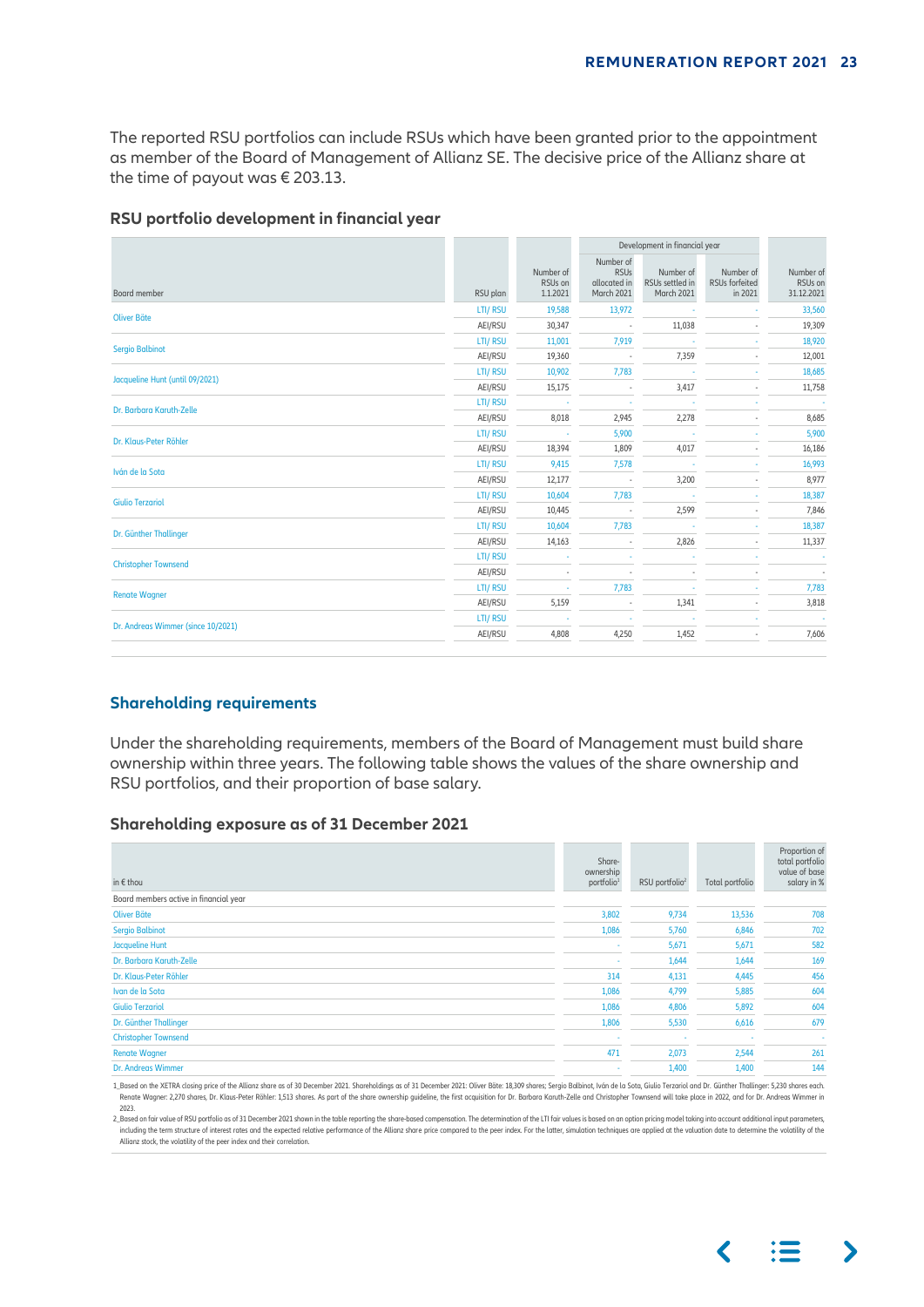## <span id="page-23-0"></span>**Pensions**

 Company contributions to the current pension plan "My Allianz Pension" are generally 15% of total target direct compensation, reduced by an amount covering the death and occupational or general disability risk. They are invested in a fund with a guarantee on the contributions paid, but no further interest guarantee.

 For members with pension rights under the now frozen defined benefit plan, the above contribution rates are reduced by 19% of the expected annual pension from that frozen plan.

 In 2021, the Allianz Group paid € 5 mn (2020: € 6 mn) to increase reserves for pensions and similar benefits for active members of the Board of Management. As of 31 December 2021, reserves for pensions and similar benefits for active members of the Board of Management amounted to €33 mn (2020:  $€ 35$  mn).

 Reserves for current pension obligations and accrued pension rights for former members of the Board of Management totaled € 201 mn (2020: € 171 mn).

## **Individual pensions: 2021 and 2020**

 $\epsilon$  thou (total might not sum up due to rounding)

|                              |      | Current pension plan     |                  | Previous pension plans <sup>1</sup> |                  | Total           |                  |
|------------------------------|------|--------------------------|------------------|-------------------------------------|------------------|-----------------|------------------|
| Board members                |      | SC <sup>2</sup>          | DBO <sup>3</sup> | SC <sup>2</sup>                     | DBO <sup>3</sup> | SC <sup>2</sup> | DBO <sup>3</sup> |
|                              | 2021 | 878                      | 4,830            | 172                                 | 5,494            | 1,050           | 10,324           |
| <b>Oliver Bäte</b>           | 2020 | 812                      | 3,765            | 229                                 | 5,638            | 1,041           | 9,403            |
|                              | 2021 | 465                      | 2,885            | 2                                   | 45               | 467             | 2,930            |
| Sergio Balbinot              | 2020 | 464                      | 2,354            | 8                                   | 46               | 472             | 2,400            |
|                              | 2021 | 344                      |                  |                                     | ٠                | 344             | $\sim$           |
| Jacqueline Hunt <sup>4</sup> | 2020 | 458                      | 1,720            |                                     |                  | 458             | 1,720            |
| Dr. Barbara Karuth-Zelle     | 2021 | 353                      | 1,115            | 45                                  | 1,091            | 398             | 2,206            |
|                              | 2020 |                          |                  | ÷,                                  |                  | ×               | ×                |
| Dr. Klaus-Peter Röhler       | 2021 | 461                      | 1,826            | 79                                  | 2,466            | 540             | 4,292            |
|                              | 2020 | 346                      | 1,302            | 44                                  | 2,519            | 390             | 3,821            |
| Iván de la Sota              | 2021 | 462                      | 1,708            | 73                                  | 635              | 535             | 2,343            |
|                              | 2020 | 462                      | 1,197            | 98                                  | 617              | 560             | 1,814            |
| <b>Giulio Terzariol</b>      | 2021 | 461                      | 1,950            | 104                                 | 1,481            | 565             | 3,431            |
|                              | 2020 | 462                      | 1,427            | 94                                  | 1,464            | 556             | 2,891            |
| Dr. Günther Thallinger       | 2021 | 465                      | 2,484            | 83                                  | 1,779            | 548             | 4,263            |
|                              | 2020 | 464                      | 1,927            | 71                                  | 1,933            | 535             | 3,860            |
| <b>Christopher Townsend</b>  | 2021 | 412                      | 417              |                                     |                  | 412             | 417              |
|                              | 2020 | $\overline{\phantom{a}}$ |                  | ٠                                   | ٠                |                 | $\alpha$         |
|                              | 2021 | 464                      | 1,182            | 63                                  | 247              | 527             | 1,429            |
| <b>Renate Wagner</b>         | 2020 | 464                      | 683              | 13                                  | 265              | 477             | 948              |
| Dr. Andreas Wimmer           | 2021 | 42                       | 836              | 9                                   | 289              | 51              | 1,125            |
|                              | 2020 |                          |                  |                                     |                  |                 |                  |
|                              |      |                          |                  |                                     |                  |                 |                  |

1\_Previous closed and frozen plans, including transition payment for Oliver Bäte.

2\_SC = service cost. Service costs are calculatory costs for the DBO related to the business year reported.

3\_DBO = Defined Benefit Obligation, end of year. The figures show the obligation for Allianz resulting from defined benefit plans, taking into account realistic assumptions with regard to interest rate, dynamics and biomet 4. As Jacqueline Hunt`s service as a member of the Board of Management ended 30 September 2021, her employer-financed DBO of € 2,215 thou as of 31 December 2021 is taken into account under the former board members.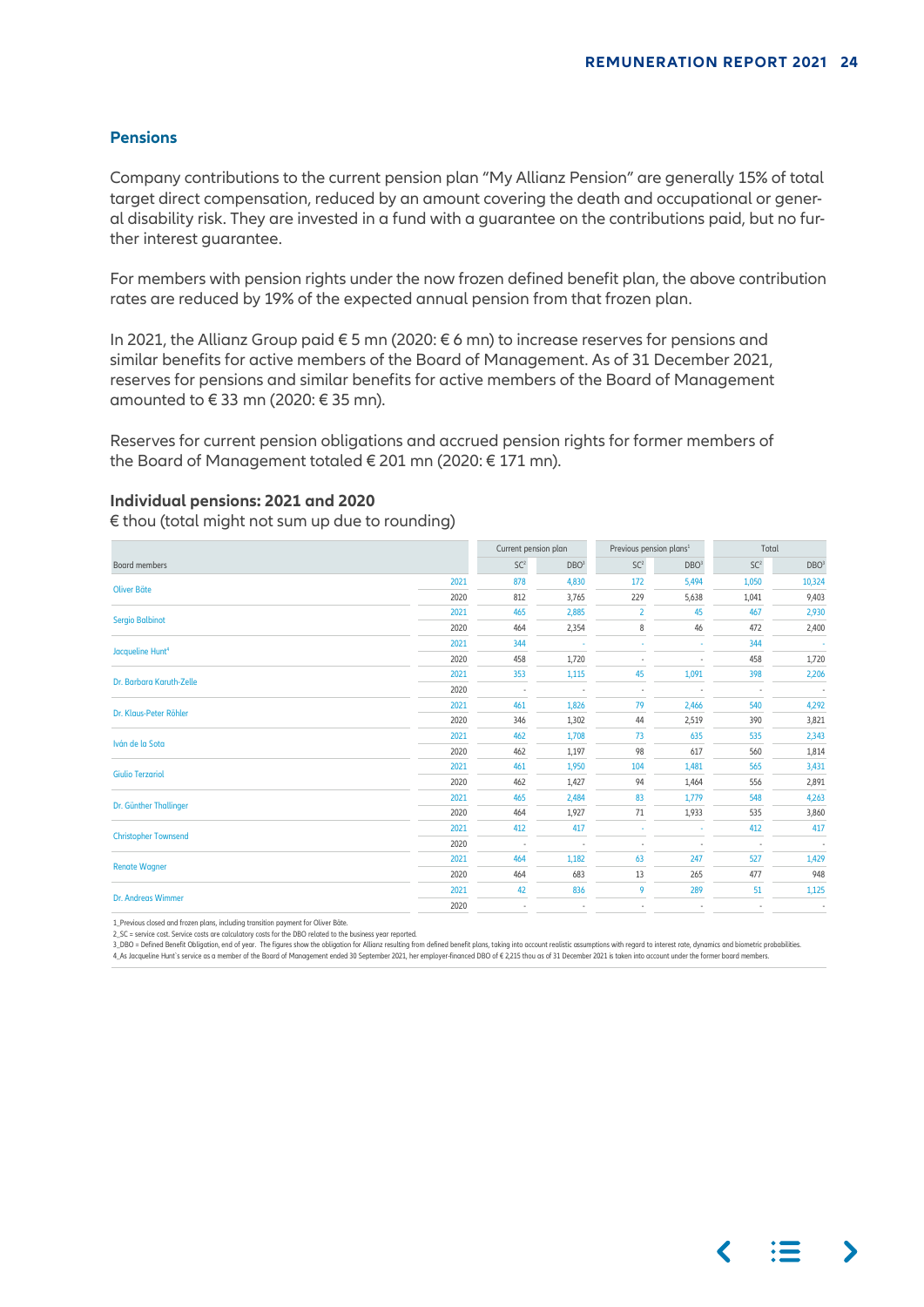#### <span id="page-24-0"></span>**Remuneration of the members of the Board of Management**

 The following tables show the individual remuneration of the members of the Board of Management who were active in the reporting year, for the 2021 and 2020 financial years.

 The table "Remuneration In The Financial Year" features the remuneration awarded and due in accordance with § 162 (1) sentence 1 AktG. It includes the payments made in the financial year for base salary, perquisites, and other remuneration. For the variable remuneration, the components for performance fully rendered in the financial year are reported. This requirement is met in case the applicable performance criteria are fulfilled and conditions subsequent and suspensive have been met or have ceased to exist. For the financial year 2021, this is the annual bonus that refers to the 2021 performance period and is paid out in March 2022. For the share-based renumeration, the payout of the RSU allocation of the Allianz Equity Incentive (AEI) for the financial year 2016, which vested in the financial year 2021, is reported.

 This interpretation of the awarding concept corresponds to the definition of the payout in the remuneration reports of previous years. The information in the table "Remuneration In The Financial Year" is therefore consistent with the details in the column "Payout" in previous remuneration reports.

 The additional table "Renumeration For The Financial Year" goes above and beyond the requirements of § 162 AktG. It includes the contributions to base salary and perquisites made in the respective financial year as well as the annual bonus for the respective financial year and the allocation amount of the share-based remuneration for the financial year.

 The amounts for the annual bonus and LTI allocation reported here result from the achievement of the targets for the financial year. The information therefore directly depicts the correlation between remuneration and business development.

 These compensation components correspond with the components in the column "Actual Grant" in previous remuneration reports.

 Furthermore, the remuneration for the financial year is decisive for reviewing the retention of the general payout cap of € 11,750 thou for the Chairperson of the Board of Management and € 6,000 thou for a regular member. It is reviewed prior to the payout in 2026 and 2025 of the LTI tranches allocated for the financial year 2021 and 2020, and reported in the remuneration report for the respective financial year.

 Furthermore, the pension expenses in the financial year are listed in both tables, even if these are not regarded as remuneration awarded and due in accordance with § 162 AktG. Finally, in addition to the absolute amounts, the share of the individual remuneration components relative to the total remuneration is stated.

 The information provided for by the Stock Corporation Act on remuneration awarded and due to former members of the Board of Management is shown in a separate table for the sake of clarity.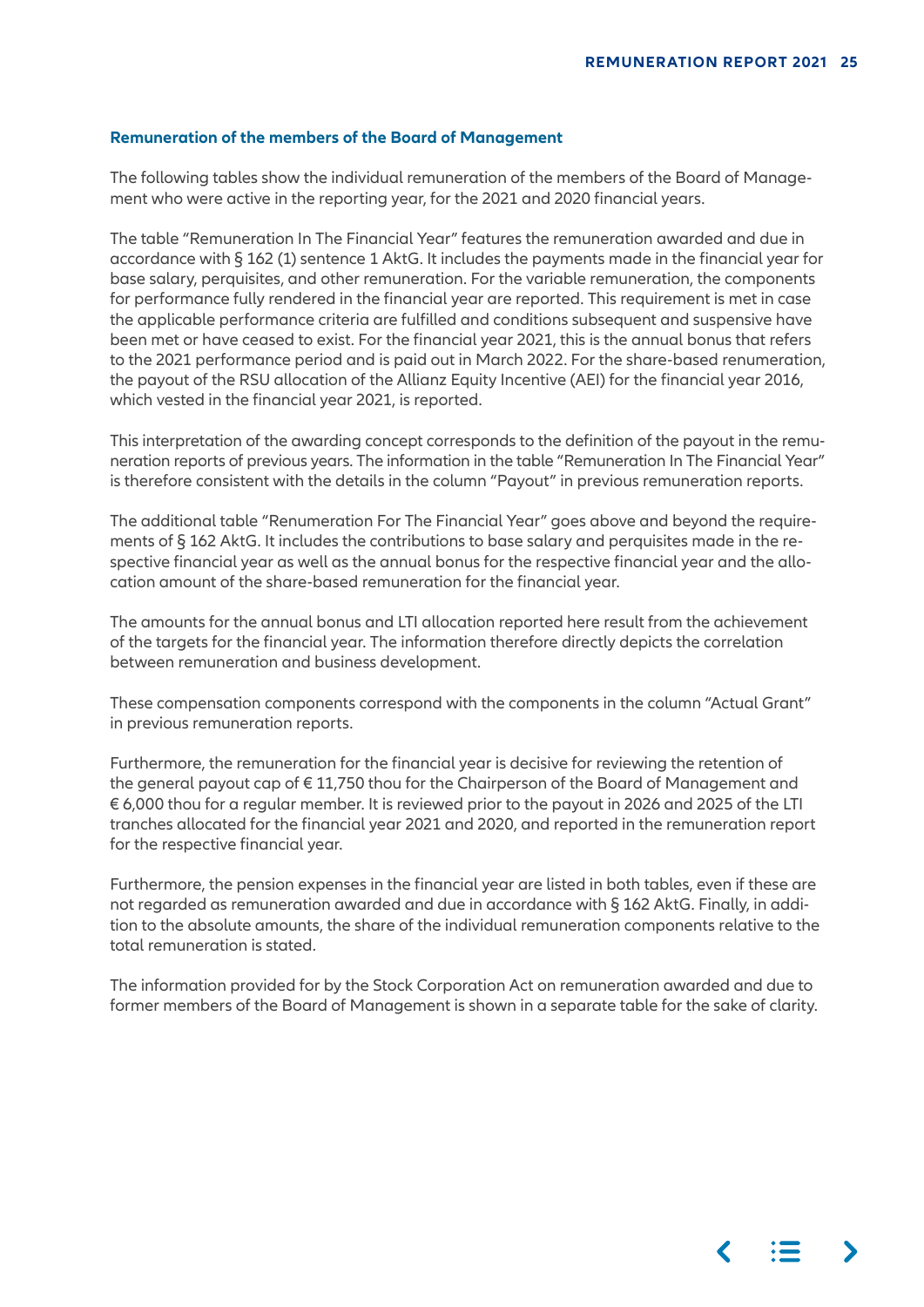<span id="page-25-0"></span> The following diagram presents the allocation of the remuneration components in the two tables, using the financial year 2021 as an example:



## **Remuneration in the financial year**

 The following table shows the remuneration awarded and due in accordance with § 162 AktG. It includes the payments made in the financial year for base salary and perquisites, the annual bonus that refers to the performance period of the financial year and the payout amount of the share-based remuneration, that vested in the financial year.

 Furthermore, the pension expenses in the financial year are listed, even if these are not regarded as remuneration awarded and due in accordance with § 162 AktG.

## **Individual remuneration: 2021 and 2020**

€ thou (total might not sum up due to rounding)

|                                                                                                                                                                                                                                |      | Fixed compensation |                      |                |                      |        | Variable short-term  |        |                             | Variable long-term |                      |                                       | Total                      |        |
|--------------------------------------------------------------------------------------------------------------------------------------------------------------------------------------------------------------------------------|------|--------------------|----------------------|----------------|----------------------|--------|----------------------|--------|-----------------------------|--------------------|----------------------|---------------------------------------|----------------------------|--------|
| Board members                                                                                                                                                                                                                  |      |                    | <b>Base salary</b>   |                | Perquisites          |        | Annual bonus         |        | Share-based<br>compensation |                    | Other compensation   | compens<br>ation acc<br>\$162<br>AktG | Pension<br>service<br>cost | Total  |
| Board members active in<br>financial year                                                                                                                                                                                      |      | € thou             | in % of<br><b>TC</b> | € thou         | in % of<br><b>TC</b> | € thou | in % of<br><b>TC</b> | € thou | in % of<br><b>TC</b>        | € thou             | in % of<br><b>TC</b> | € thou                                | € thou                     | € thou |
| <b>Oliver Bäte</b>                                                                                                                                                                                                             | 2021 | 1,911              | 32                   | 11             |                      | 1.748  | 30                   | 2,242  | 38                          |                    |                      | 5,912                                 | 1,050                      | 6,961  |
| Appointed: 01/2008; CEO<br>since 05/2015                                                                                                                                                                                       | 2020 | 1,706              | 32                   | 11             |                      | 1,257  | 23                   | 2,375  | 44                          |                    |                      | 5,350                                 | 1,041                      | 6,391  |
| <b>Sergio Balbinot</b>                                                                                                                                                                                                         | 2021 | 975                | 28                   | 91             | $\overline{3}$       | 892    | 26                   | 1,495  | 43                          |                    | ż                    | 3,453                                 | 467                        | 3,920  |
| Appointed: 01/2015                                                                                                                                                                                                             | 2020 | 975                | 27                   | 74             | $\overline{2}$       | 713    | 20                   | 1,883  | 52                          |                    | à,                   | 3,644                                 | 472                        | 4,116  |
| Jacqueline Hunt <sup>1</sup>                                                                                                                                                                                                   | 2021 | 975                | 41                   | 14             | 1                    | 673    | 29                   | 694    | 29                          |                    |                      | 2,357                                 | 344                        | 2,700  |
| Appointed: 07/2016; end of<br>service 09/2021                                                                                                                                                                                  | 2020 | 975                | 57                   | 23             | $\mathbf{1}$         | 700    | 41                   |        |                             |                    |                      | 1,699                                 | 458                        | 2,156  |
| Dr. Barbara Karuth-Zelle                                                                                                                                                                                                       | 2021 | 975                | 52                   | 11             | $\mathbf{1}$         | 875    | 47                   |        |                             |                    |                      | 1,861                                 | 398                        | 2,258  |
| Appointed: 01/2021                                                                                                                                                                                                             | 2020 |                    |                      |                |                      |        |                      |        |                             |                    |                      |                                       |                            |        |
| Dr. Klaus-Peter Röhler                                                                                                                                                                                                         | 2021 | 975                | 52                   | 30             | $\overline{2}$       | 883    | 47                   |        |                             |                    |                      | 1,888                                 | 540                        | 2,428  |
| Appointed: 04/2020                                                                                                                                                                                                             | 2020 | 731                | 57                   | 23             | $\overline{c}$       | 531    | 41                   |        |                             |                    |                      | 1,285                                 | 390                        | 1,675  |
| Iván de la Sota                                                                                                                                                                                                                | 2021 | 975                | 54                   | 15             | 1                    | 824    | 45                   |        |                             |                    |                      | 1,814                                 | 535                        | 2,349  |
| Appointed: 04/2018                                                                                                                                                                                                             | 2020 | 975                | 57                   | 60             | $\overline{3}$       | 682    | 40                   |        |                             |                    |                      | 1,717                                 | 560                        | 2,277  |
| <b>Giulio Terzariol</b>                                                                                                                                                                                                        | 2021 | 975                | 52                   | 20             | 1                    | 875    | 47                   |        |                             |                    |                      | 1,870                                 | 565                        | 2,435  |
| Appointed: 01/2018                                                                                                                                                                                                             | 2020 | 975                | 58                   | 18             | $\mathbf{1}$         | 700    | 41                   |        |                             |                    |                      | 1,694                                 | 556                        | 2,250  |
| Dr. Günther Thallinger                                                                                                                                                                                                         | 2021 | 975                | 53                   | $\overline{2}$ |                      | 875    | 47                   |        |                             |                    |                      | 1,852                                 | 548                        | 2,400  |
| Appointed: 01/2017                                                                                                                                                                                                             | 2020 | 975                | 58                   | $\overline{2}$ |                      | 700    | 42                   |        |                             |                    |                      | 1,678                                 | 535                        | 2,212  |
| <b>Christopher Townsend</b>                                                                                                                                                                                                    | 2021 | 975                | 51                   | 53             | $\overline{3}$       | 875    | 46                   |        |                             |                    |                      | 1,903                                 | 412                        | 2,315  |
| Appointed: 01/2021                                                                                                                                                                                                             | 2020 |                    |                      |                |                      |        |                      |        |                             |                    |                      |                                       |                            |        |
| <b>Renate Wagner</b>                                                                                                                                                                                                           | 2021 | 975                | 52                   | 25             | 1                    | 883    | 47                   |        |                             |                    |                      | 1,883                                 | 527                        | 2,410  |
| Appointed: 01/2020                                                                                                                                                                                                             | 2020 | 975                | 57                   | 32             | $\overline{2}$       | 700    | 41                   |        |                             |                    |                      | 1,708                                 | 477                        | 2,185  |
| Dr. Andreas Wimmer                                                                                                                                                                                                             | 2021 | 244                | 52                   | $\overline{2}$ |                      | 226    | 48                   |        |                             |                    |                      | 472                                   | 51                         | 522    |
| Appointed: 10/2021                                                                                                                                                                                                             | 2020 |                    |                      |                |                      |        |                      |        |                             |                    |                      |                                       |                            |        |
| 1. For reasons of clarity, Jacqueline Hunt's complete renumeration in the financial year is reported here. Her pro-rated base salary for the period from 1 January to 30 September 2021 is 731 € thou. The pro-rated annual bo |      |                    |                      |                |                      |        |                      |        |                             |                    |                      |                                       |                            |        |

period is 503 € thou.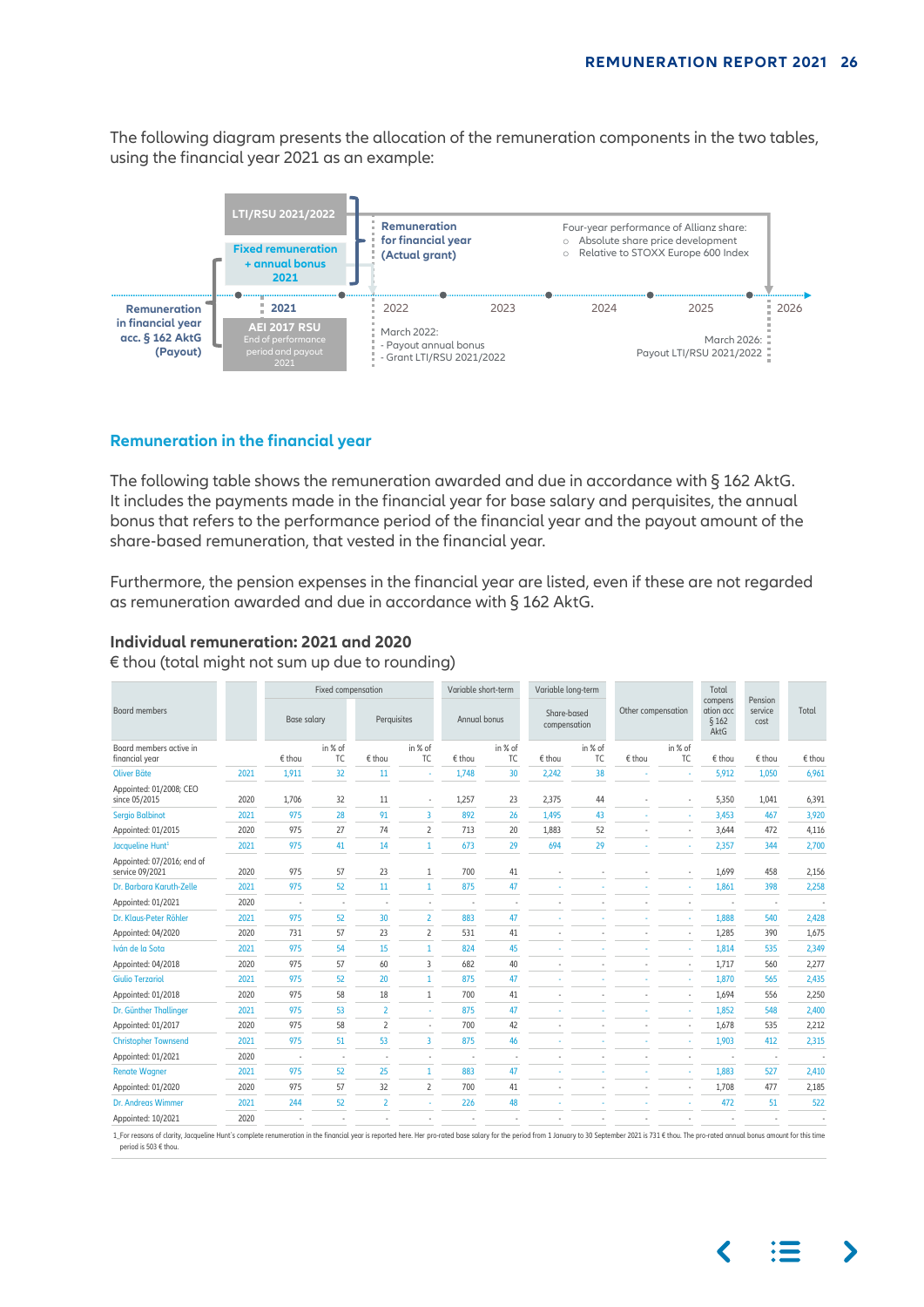# <span id="page-26-0"></span>**Compliance with the maximum remuneration principles on payouts for share-based remuneration in the financial year 2021**

 In the financial year 2021, the RSU tranches for the financial year 2016, allocated in March 2017, were paid out to Oliver Bäte, Sergio Balbinot and Jacqueline Hunt. According to the remuneration system applicable at the time of the allocation, the RSU payout is capped at 200% above the grant price. During the term of the AEI/RSU 2017 tranche, the decisive price of the Allianz share rose from € 165.55 to € 203.13. The increase, and therefore the payout, remained significantly below this cap.

## **Remuneration for the financial year**

 The following table shows the remuneration for the financial year. It contains the variable remuneration amounts resulting directly from the target achievement of the financial year: the payout amount of the annual bonus and the allocation amount of the LTI grant for the financial year.

# **Individual remuneration: 2021 and 2020**

€ thou (total might not sum up due to rounding)

|                                               |      |             | Fixed compensation   |                |                      | Variable short-term<br>Variable long-term |                      |        |                             |        |                      | Total  | Pension<br>service<br>cost |        |
|-----------------------------------------------|------|-------------|----------------------|----------------|----------------------|-------------------------------------------|----------------------|--------|-----------------------------|--------|----------------------|--------|----------------------------|--------|
| <b>Board members</b>                          |      | Base salary |                      | Perquisites    |                      |                                           | Annual bonus         |        | Share-based<br>compensation |        | Other compensation   |        |                            | Total  |
| Board members active in<br>financial year     |      | € thou      | in % of<br><b>TC</b> | € thou         | in % of<br><b>TC</b> | € thou                                    | in % of<br><b>TC</b> | € thou | in % of<br><b>TC</b>        | € thou | in % of<br><b>TC</b> | € thou | € thou                     | € thou |
| <b>Oliver Bäte</b>                            | 2021 | 1,911       | 28                   | 11             |                      | 1,748                                     | 26                   | 3,145  | 46                          |        |                      | 6,815  | 1,050                      | 7,864  |
| Appointed: 01/2008; CEO<br>since 05/2015      | 2020 | 1,706       | 32                   | 11             |                      | 1,257                                     | 24                   | 2,348  | 44                          |        |                      | 5,323  | 1,041                      | 6,364  |
| <b>Sergio Balbinot</b>                        | 2021 | 975         | 27                   | 91             | 3                    | 892                                       | 25                   | 1,605  | 45                          |        |                      | 3,563  | 467                        | 4,030  |
| Appointed: 01/2015                            | 2020 | 975         | 31                   | 74             | $\overline{2}$       | 713                                       | 23                   | 1,345  | 43                          |        |                      | 3,107  | 472                        | 3,578  |
| Jacqueline Hunt                               | 2021 | 975         | 34                   | 14             | 1                    | 673                                       | 23                   | 1,211  | 42                          |        |                      | 2,874  | 344                        | 3,217  |
| Appointed: 07/2016; end of<br>service 09/2021 | 2020 | 975         | 32                   | 23             | 1                    | 700                                       | 23                   | 1,324  | 44                          |        |                      | 3,023  | 458                        | 3,481  |
| Dr. Barbara Karuth-Zelle                      | 2021 | 975         | 28                   | 11             |                      | 875                                       | 25                   | 1,574  | 46                          |        |                      | 3,435  | 398                        | 3,833  |
| Appointed: 01/2021                            | 2020 |             |                      |                |                      |                                           |                      |        |                             |        |                      |        |                            |        |
| Dr. Klaus-Peter Röhler                        | 2021 | 975         | 28                   | 30             | 1                    | 883                                       | 25                   | 1,589  | 46                          |        |                      | 3,478  | 540                        | 4,018  |
| Appointed: 04/2020                            | 2020 | 731         | 32                   | 23             | $\mathbf{1}$         | 531                                       | 23                   | 1,017  | 44                          |        |                      | 2,302  | 390                        | 2,692  |
| Iván de la Sota                               | 2021 | 975         | 30                   | 15             |                      | 824                                       | 25                   | 1,483  | 45                          |        |                      | 3,298  | 535                        | 3,832  |
| Appointed: 04/2018                            | 2020 | 975         | 32                   | 60             | $\overline{2}$       | 682                                       | 23                   | 1,290  | 43                          |        |                      | 3,007  | 560                        | 3,567  |
| <b>Giulio Terzariol</b>                       | 2021 | 975         | 28                   | 20             | 1                    | 875                                       | 25                   | 1,574  | 46                          |        |                      | 3,444  | 565                        | 4,009  |
| Appointed: 01/2018                            | 2020 | 975         | 32                   | 18             | 1                    | 700                                       | 23                   | 1,322  | 44                          |        |                      | 3,016  | 556                        | 3,572  |
| Dr. Günther Thallinger                        | 2021 | 975         | 28                   | $\overline{2}$ |                      | 875                                       | 26                   | 1.574  | 46                          |        |                      | 3,426  | 548                        | 3,974  |
| Appointed: 01/2017                            | 2020 | 975         | 33                   | $\overline{2}$ |                      | 700                                       | 23                   | 1,322  | 44                          |        |                      | 3,000  | 535                        | 3,535  |
| <b>Christopher Townsend</b>                   | 2021 | 975         | 28                   | 53             | $\overline{2}$       | 875                                       | 25                   | 1,574  | 45                          |        |                      | 3,477  | 412                        | 3,889  |
| Appointed: 01/2021                            | 2020 |             |                      |                |                      |                                           |                      |        |                             |        |                      |        |                            |        |
| <b>Renate Wagner</b>                          | 2021 | 975         | 28                   | 25             | 1                    | 883                                       | 25                   | 1,589  | 46                          |        |                      | 3,472  | 527                        | 4,000  |
| Appointed: 01/2020                            | 2020 | 975         | 32                   | 32             | $\mathbf{1}$         | 700                                       | 23                   | 1,324  | 44                          |        |                      | 3,032  | 477                        | 3,508  |
| <b>Dr. Andreas Wimmer</b>                     | 2021 | 244         | 28                   | $\overline{2}$ |                      | 226                                       | 26                   | 407    | 46                          |        |                      | 879    | 51                         | 929    |
| Appointed: 10/2021                            | 2020 |             |                      |                |                      |                                           |                      |        |                             |        |                      |        |                            |        |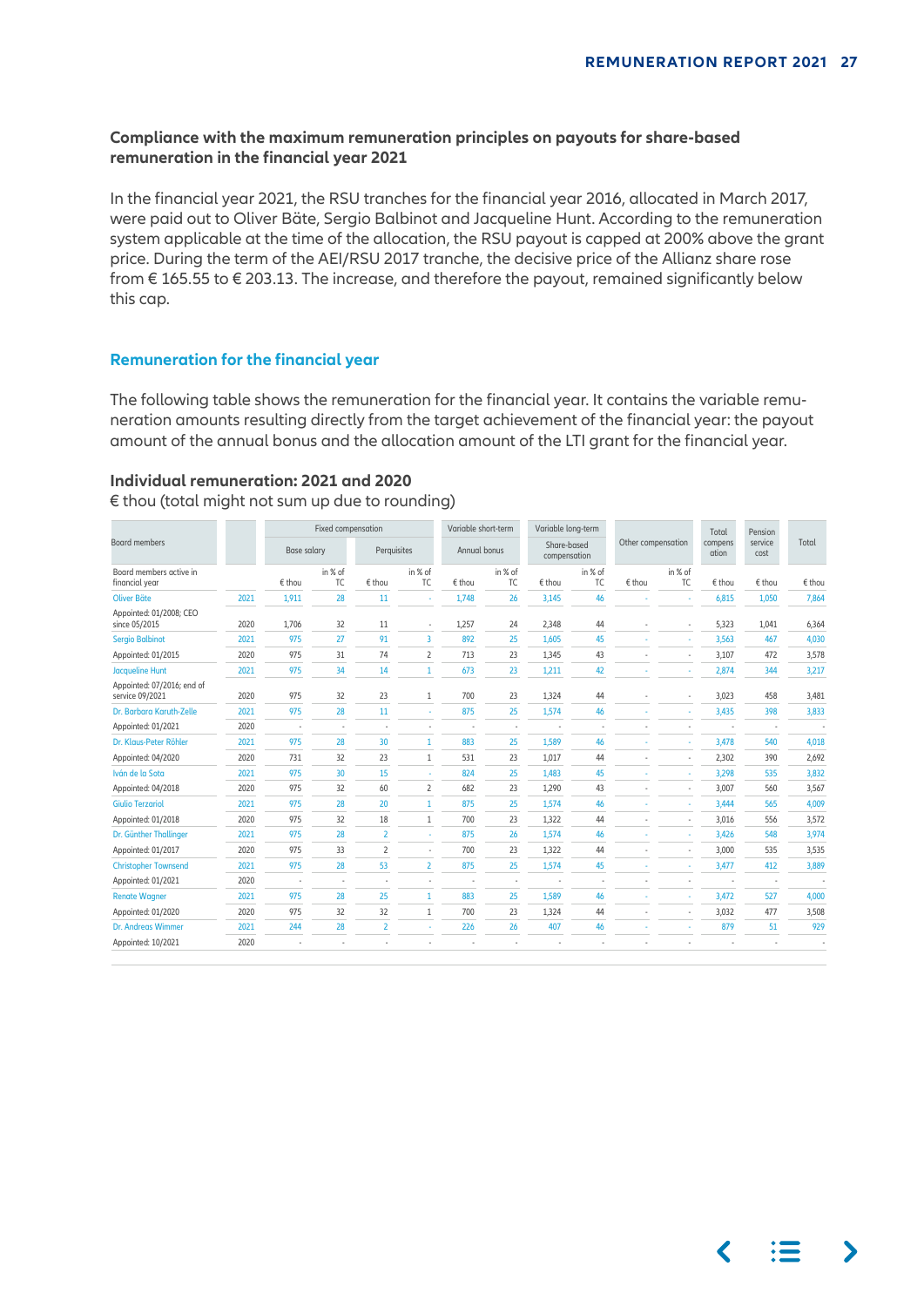## <span id="page-27-0"></span>**Members who retired from the Board of Management in the reporting year**

 Jacqueline Hunt resigned from her office as member of the Board of Management with effect from 1 October 2021. The remuneration principles of the employment contract remain unchanged until the end of the employment contract as at 31 December 2022. For the sake of clarity, the amounts are therefore reported for the full financial year 2021 in the tables above.

# **Remuneration awarded and due in the financial year 2021 for former members of the Board of Management**

 The following table shows the components awarded and due to former members of the Board of Management in accordance with § 162 AktG in the financial year 2021, and their relative share of total remuneration. According to § 162 (5) AktG, the reporting is at individual employee level for up to 10 years after the end of the financial year in which the board member in question has ended their activity. Remuneration awarded and due totaling € 4 mn were awarded in the financial year 2021 to 13 members of the Board of Management that had left before this period.

## **Individual remuneration: 2021**

 $\epsilon$  thou (total might not sum up due to rounding)

| Former members of the Board of Management | Share-based<br>compensation |                  | Pensions        |                  | Other compensation |                  | Total  |  |
|-------------------------------------------|-----------------------------|------------------|-----------------|------------------|--------------------|------------------|--------|--|
|                                           | € thou                      | in % of<br>total | $\epsilon$ thou | in % of<br>total | € thou             | in % of<br>total | € thou |  |
| Dr. Christof Mascher (until 12/2020)      | 1,324                       | 91               | 128             | 9                | ٠                  | ٠                | 1,452  |  |
| Dr. Axel Theis (until 03/2020)            | 1,481                       | 84               | 292             | 16               |                    | ÷                | 1,773  |  |
| Dr. Helga Jung (until 12/2019)            | 1,352                       | 100              |                 | ٠                |                    | ٠                | 1,354  |  |
| Dr. Dieter Wemmer (until 12/2017)         | 1,452                       | 94               | 92              | b.               |                    | ٠                | 1,544  |  |
| Dr. Werner Zedelius (until 12/2017)       | 1,452                       | 76               | 467             | 24               | ٠                  | ٠                | 1,919  |  |
| Dr. Maximilian Zimmerer (until 12/2016)   | 1,495                       | 64               | 858             | 36               |                    | ٠                | 2,353  |  |
| Manuel Bauer (08/2015)                    |                             |                  | 132             | 100              |                    |                  | 132    |  |
| Michael Diekmann (04/2015)                | $\sim$                      | ٠.               | 658             | 100              | ٠                  | ٠                | 658    |  |
| Clement Booth (12/2014)                   | $\sim$                      | ٠                | 147             | 100              | $\sim$             | ٠                | 147    |  |
| Dr. Paul Achleitner (05/2012)             |                             | <b>COL</b>       | 337             | 100              |                    | $\sim$           | 337    |  |

## **Comparative presentation**

 The following overview compares the annual development of the remuneration of the members of the Board of Management, the average remuneration of the employees, and selected earnings parameters over the last five financial years.

 The remuneration of the members of the Board of Management presented in the table corresponds to the total remuneration rewarded and due in the respective financial year. The earnings development is shown using the two key performance indicators for the Group's financial target achievement – operating profit and net income, as well as net income as reported in the individual financial statements of Allianz SE. The workforce of the German companies of the Allianz Group is used to present the average employee remuneration on the basis of full-time equivalents.

 It must be noted with regard to the Board of Management remuneration from 2017 to 2018 that the payout for the mid-term bonus (MTB) for 2016-2018 is reported in the financial year 2018. The year-on-year change in Sergio Balbinot's remuneration in 2020 is largely attributable to the fact that he received a payout from the share-based compensation for the first time in this year. Jacqueline Hunt received the share-based compensation for the first time in the financial year 2021. The significant change from 2020 to 2021 in Dr. Klaus-Peter Röhler's remuneration is explained by the fact that he joined the Board of Management during the year, so the remuneration reported for 2020 is pro rata only.

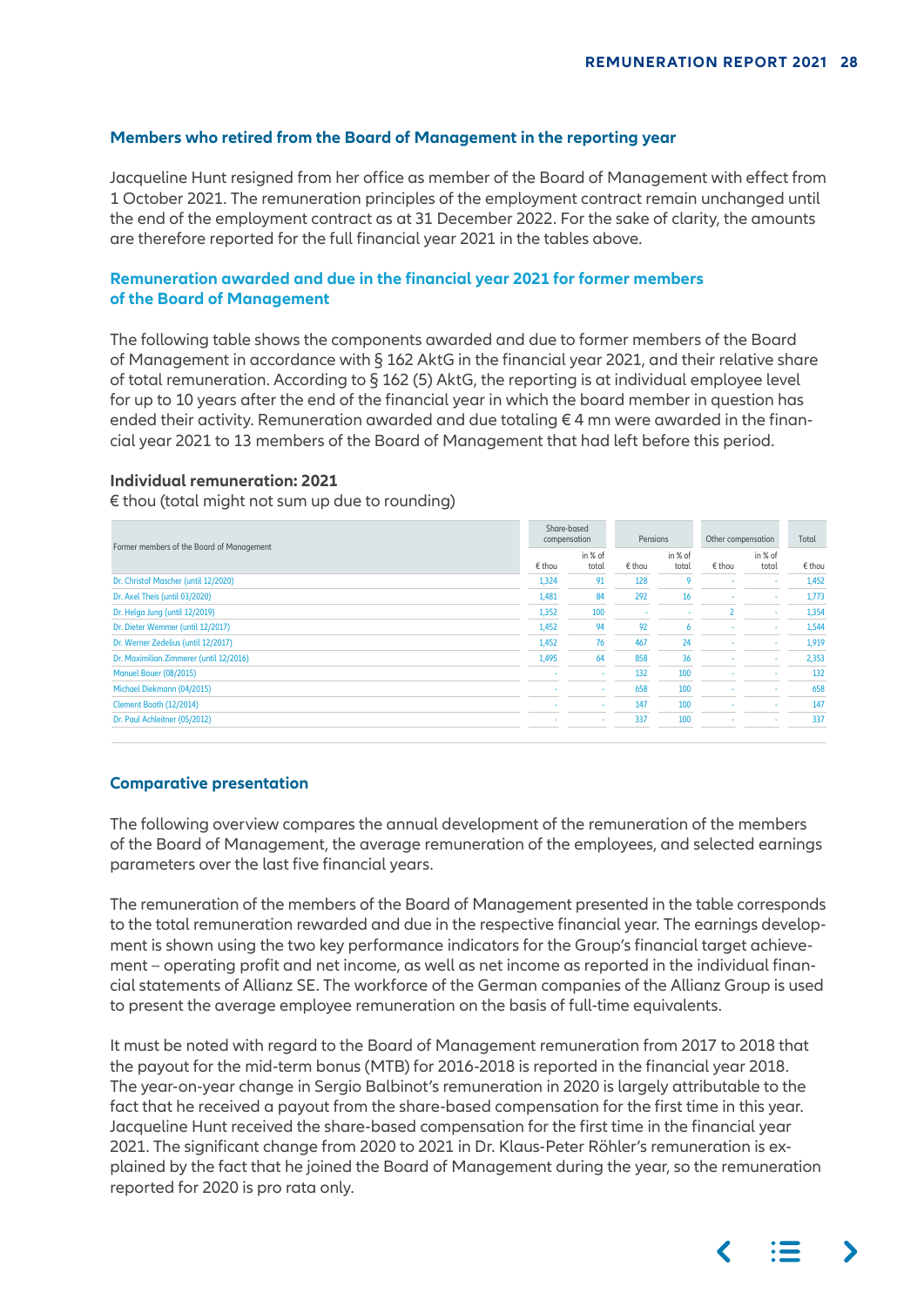<span id="page-28-0"></span> Remuneration awarded and due to former members of the Board of Management for the financial years following their departure comprises mainly pension payments, share-based compensation payouts and other remuneration.

#### **Comparative presentation**

|                                                    | Development of Board of Management compensation, profit and average compensation of employees |                                |       |                                   |       |                                      |       |                                      |       |  |
|----------------------------------------------------|-----------------------------------------------------------------------------------------------|--------------------------------|-------|-----------------------------------|-------|--------------------------------------|-------|--------------------------------------|-------|--|
| Financial year                                     | 2017                                                                                          | Change<br>2017 to<br>2018 in % | 2018  | Change<br>2018 to<br>2019 in<br>% | 2019  | Change<br>2019 to<br>2020 in<br>$\%$ | 2020  | Change<br>2020 to<br>2021 in<br>$\%$ | 2021  |  |
| Board of management compensation in € thou         |                                                                                               |                                |       |                                   |       |                                      |       |                                      |       |  |
| Board members active in financial year             |                                                                                               |                                |       |                                   |       |                                      |       |                                      |       |  |
| Oliver Bäte                                        | 4,361                                                                                         | 121                            | 9,634 | (47)                              | 5,058 | $\ddot{\mathbf{6}}$                  | 5,350 | 11                                   | 5,912 |  |
| <b>Sergio Balbinot</b>                             | 1,704                                                                                         | 181                            | 4.793 | (58)                              | 2.030 | 80                                   | 3.644 | (5)                                  | 3,453 |  |
| Jacqueline Hunt (end of service 09/2021)           | 1,691                                                                                         | 145                            | 4,135 | (52)                              | 1,967 | (14)                                 | 1,699 | 39                                   | 2,357 |  |
| Dr. Barbara Karuth-Zelle                           |                                                                                               |                                |       |                                   |       |                                      |       |                                      | 1,861 |  |
| Dr. Klaus-Peter Röhler                             |                                                                                               |                                |       |                                   |       |                                      | 1,285 | 47                                   | 1,888 |  |
| Iván de la Sota                                    |                                                                                               |                                | 1,967 | (7)                               | 1,833 | (6)                                  | 1,717 | h                                    | 1,814 |  |
| <b>Giulio Terzariol</b>                            |                                                                                               |                                | 2.622 | (26)                              | 1.946 | (13)                                 | 1,694 | 10                                   | 1,870 |  |
| Dr. Günther Thallinger                             | 1,609                                                                                         | 122                            | 3,568 | (46)                              | 1,926 | (13)                                 | 1,678 | 10                                   | 1,852 |  |
| <b>Christopher Townsend</b>                        |                                                                                               |                                |       |                                   |       |                                      |       |                                      | 1,903 |  |
| <b>Renate Wagner</b>                               |                                                                                               |                                |       |                                   |       |                                      | 1,708 | 10                                   | 1,883 |  |
| Dr. Andreas Wimmer (appointed: 10/2021)            |                                                                                               |                                |       |                                   |       |                                      |       |                                      | 472   |  |
| Former members                                     |                                                                                               |                                |       |                                   |       |                                      |       |                                      |       |  |
| Dr. Christof Mascher (end of service 12/2020)      | 3,854                                                                                         | 55                             | 5,989 | (44)                              | 3,356 | (2)                                  | 3,285 | (56)                                 | 1,452 |  |
| Niran Peiris (end of service 12/2020)              |                                                                                               |                                | 2,662 | (35)                              | 1,730 | (13)                                 | 1,507 |                                      |       |  |
| Dr. Axel Theis (end of service 03/2020)            | 1,662                                                                                         | 185                            | 4.729 | (58)                              | 1.988 | 21                                   | 2.405 | (26)                                 | 1,773 |  |
| Dr. Helga Jung (end of service 12/2019)            | 3,279                                                                                         | 93                             | 6,313 | (50)                              | 3,135 | (54)                                 | 1,428 | (5)                                  | 1,354 |  |
| Dr. Dieter Wemmer (end of service 12/2017)         | 3,505                                                                                         | 6                              | 3,724 | (56)                              | 1,655 | 15                                   | 1,902 | (19)                                 | 1,544 |  |
| Dr. Werner Zedelius (end of service 12/2017)       | 3,337                                                                                         | 22                             | 4,083 | (35)                              | 2,640 | (14)                                 | 2,268 | (15)                                 | 1,919 |  |
| Profit development in € billion                    |                                                                                               |                                |       |                                   |       |                                      |       |                                      |       |  |
| Operating profit                                   | 11.10                                                                                         | 4                              | 11.51 | $\overline{3}$                    | 11.86 | (9)                                  | 10.75 | 25                                   | 13.40 |  |
| Net income attributable to shareholders            | 6.80                                                                                          | 10                             | 7.46  | 6                                 | 7.91  | (14)                                 | 6.81  | (3)                                  | 6.61  |  |
| Net income acc. AZ SE financial statement          | 3.67                                                                                          | 46                             | 5.36  | (14)                              | 4.60  |                                      | 4.61  | 16                                   | 5.35  |  |
| Average employee compensation in € thou            |                                                                                               |                                |       |                                   |       |                                      |       |                                      |       |  |
| Average compensation based on full-time equivalent | 85                                                                                            | (2)                            | 83    | 4                                 | 86    | (6)                                  | 81    | 4                                    | 84    |  |

# **Outlook for 2022**

#### **New board members**

 Effective 1 January 2022, Sirma Boshnakova was appointed to the Board of Management. Her remuneration has been set at the same level as the other regular members of the Board of Management.

#### **Individual contribution factor (ICF) structure**

 In determining the targets for 2022, even greater account was taken of the increased importance of sustainability issues. In addition to group-wide sustainability targets, individual environmental, social and governance targets were set for each member of the Board of Management for their respective areas of responsibility.

 In order to take better account of this when assessing the target achievement, the individual contribution factor was also restructured with effect from 1 January 2022.

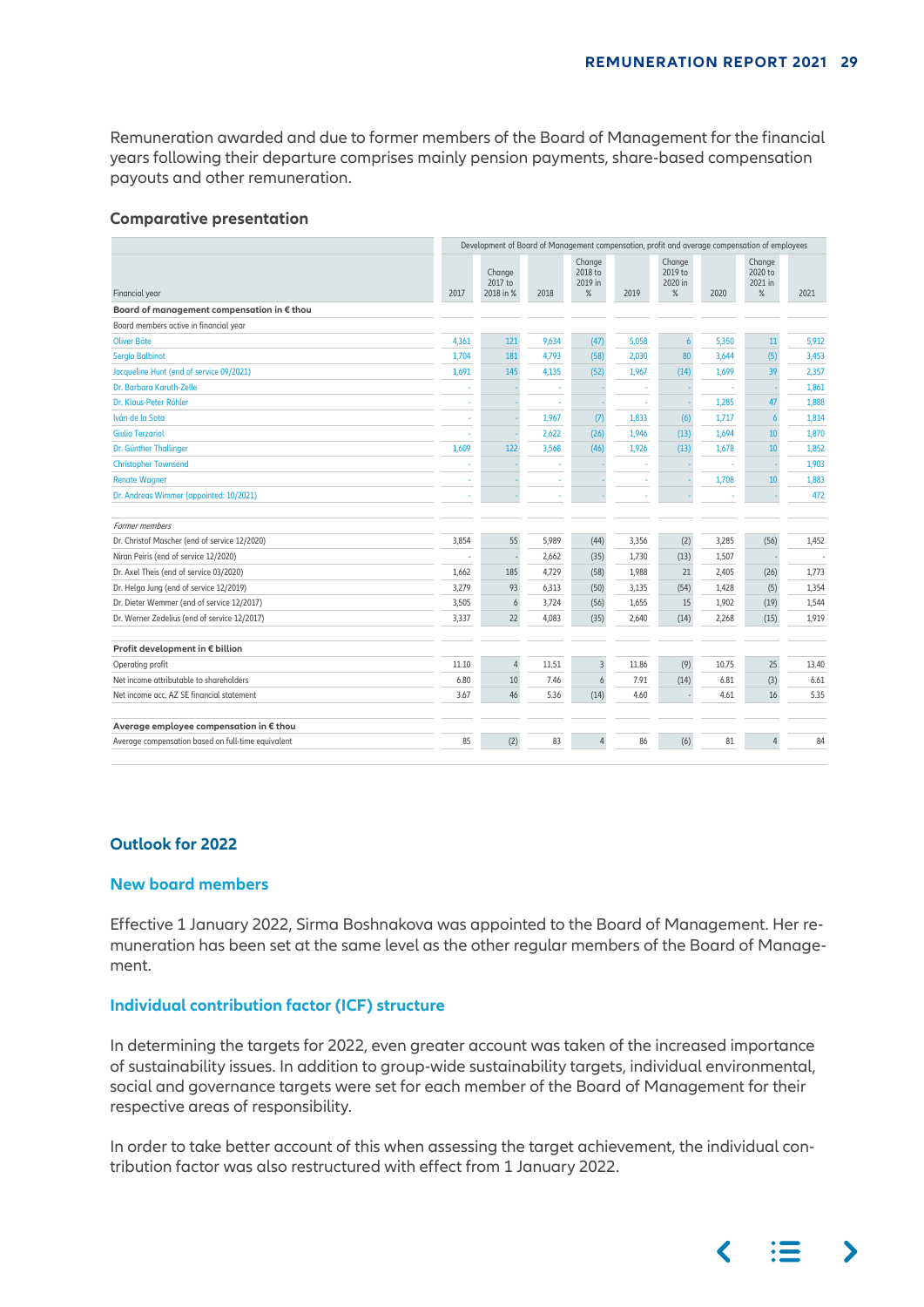<span id="page-29-0"></span> In the future, the ICF will comprise three categories, namely the Group's financial targets, the strategic priorities, and the sustainability targets, which are described in detail. The new structure of the individual contribution factor will be explained in detail in the remuneration report for the financial year 2022.

## **Remuneration of the Allianz SE Supervisory Board**

 The remuneration of the Supervisory Board is governed by the Statutes of Allianz SE and the German Stock Corporation Act. The structure of the Supervisory Board's remuneration is regularly reviewed with regard to its compliance with German, European, and international corporate governance recommendations and regulations.

## **Remuneration principles**

- The set total remuneration reflects the scale and scope of the duties of the members of the Board of Management, and is appropriate to the company's activities, and business and financial situation. The contribution to the long-term development of the company by the monitoring activity of the Supervisory Board is also reflected.
- The remuneration structure takes into account the individual functions and responsibilities of Supervisory Board members, such as chair, vice chair, or committee mandates.
- The remuneration structure allows proper oversight of business as well as independent decisions on executive personnel and remuneration.
- In view of the size, complexity and the Allianz Group's long-term performance, the level of the remuneration for the Supervisory Board is based on the upper quartile of the Supervisory Board remuneration of the companies reported in the DAX.

## **Remuneration structure and components**

 The remuneration for the Supervisory Board of Allianz SE provides for a fixed remuneration. Supervisory Board members who had only served on the Supervisory Board during part of the financial year receive one twelfth of the remuneration for each month of service commenced. This shall apply accordingly for membership of Supervisory Board committees.

 The Supervisory Board's Remuneration System was presented to the Annual General Meeting of Allianz SE on 5 May 2021 for approval. The inclusion of remuneration for members of the Nomination Committee was also proposed. The remuneration is set at € 25 thou for the Chairperson and € 12.5 thou for a regular member, which is half of the usual committee remuneration. This remuneration takes into account the increased tasks in the selection of suitable candidates for the election of shareholder representatives on the Supervisory Board as well as the increased selection frequency due to the proposed shortening of the term of office of shareholder representatives on the Supervisory Board from five to four years.

 In the financial year 2021, the Supervisory Board also set up a Sustainability Committee, to closely monitor the sustainability strategy of the Board of Management, in particular. The remuneration was proposed at the usual committee remuneration level of  $\epsilon$  50 thou for the Chairperson and € 25 thou for a regular member.

The Annual General Meeting approved these proposals with a majority of 97.56%.

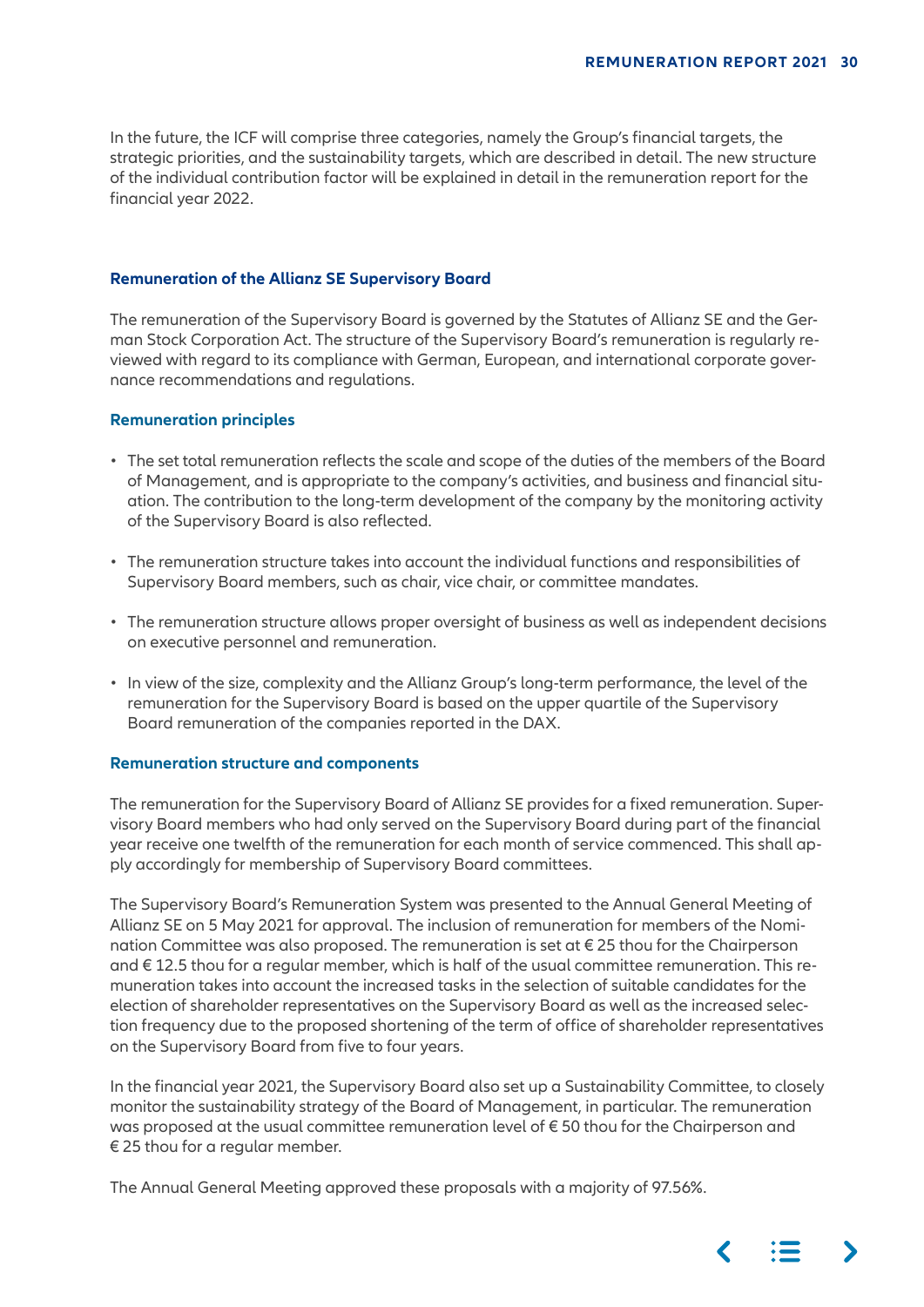## <span id="page-30-0"></span>**Fixed annual remuneration**

 The remuneration of a Supervisory Board member consists of a fixed cash amount paid pro rata temporis after the end of the respective quarter of the business year for services rendered over that period. In 2021, each regular Supervisory Board member received a fixed compensation amounting to € 125 thou per year. The Chairperson received € 250 thou, each Vice Chairperson received  $\epsilon$  187.5 thou.

# **Committee-related remuneration**

 The Chairperson and members of the Supervisory Board committees receive additional committeerelated remuneration. The committee-related remuneration is as follows:

| <b>FIXED ANNUAL REMUNERATION</b>                                                                                   |                                                         |                                      |                          |                                     |                                |                                       |                                    |  |  |  |  |
|--------------------------------------------------------------------------------------------------------------------|---------------------------------------------------------|--------------------------------------|--------------------------|-------------------------------------|--------------------------------|---------------------------------------|------------------------------------|--|--|--|--|
| <u> 22222222222</u>                                                                                                |                                                         |                                      |                          |                                     |                                |                                       |                                    |  |  |  |  |
| <b>Vice Chairperson</b><br><b>Regular member</b><br><b>Chairperson</b><br>€ 250 thou<br>€ 187.5 thou<br>€ 125 thou |                                                         |                                      |                          |                                     |                                |                                       |                                    |  |  |  |  |
| <b>COMMITTEE-RELATED REMUNERATION</b>                                                                              |                                                         |                                      |                          |                                     |                                |                                       |                                    |  |  |  |  |
|                                                                                                                    | <b>Audit</b><br><b>Committee</b>                        | <b>Personnel</b><br><b>Committee</b> | <b>Risk</b><br>Committee | <b>Standing</b><br><b>Committee</b> | <b>Technology</b><br>Committee | <b>Nomination</b><br><b>Committee</b> | <b>Sustainability</b><br>Committee |  |  |  |  |
| <b>Chairperson</b>                                                                                                 | $\epsilon$ 100 thou                                     |                                      | $\epsilon$ 50 thou       |                                     |                                |                                       |                                    |  |  |  |  |
| <b>Regular member</b>                                                                                              | $\epsilon$ 25 thou<br>€ 12.5 thou<br>$\epsilon$ 50 thou |                                      |                          |                                     |                                |                                       |                                    |  |  |  |  |

# **Attendance fees and expenses**

 In addition to the fixed and committee-related remuneration, members of the Supervisory Board receive an attendance fee of €1,000 for each Supervisory Board or committee meeting they attend. Should several meetings be held on the same or consecutive days, the attendance fee will only be paid once. In addition, the Supervisory Board members are reimbursed for their out-of-pocket expenses and the VAT payable on their Supervisory Board service. The company provides insurance coverage and technical support to the Supervisory Board members to an extent reasonable for carrying out their Supervisory Board duties.

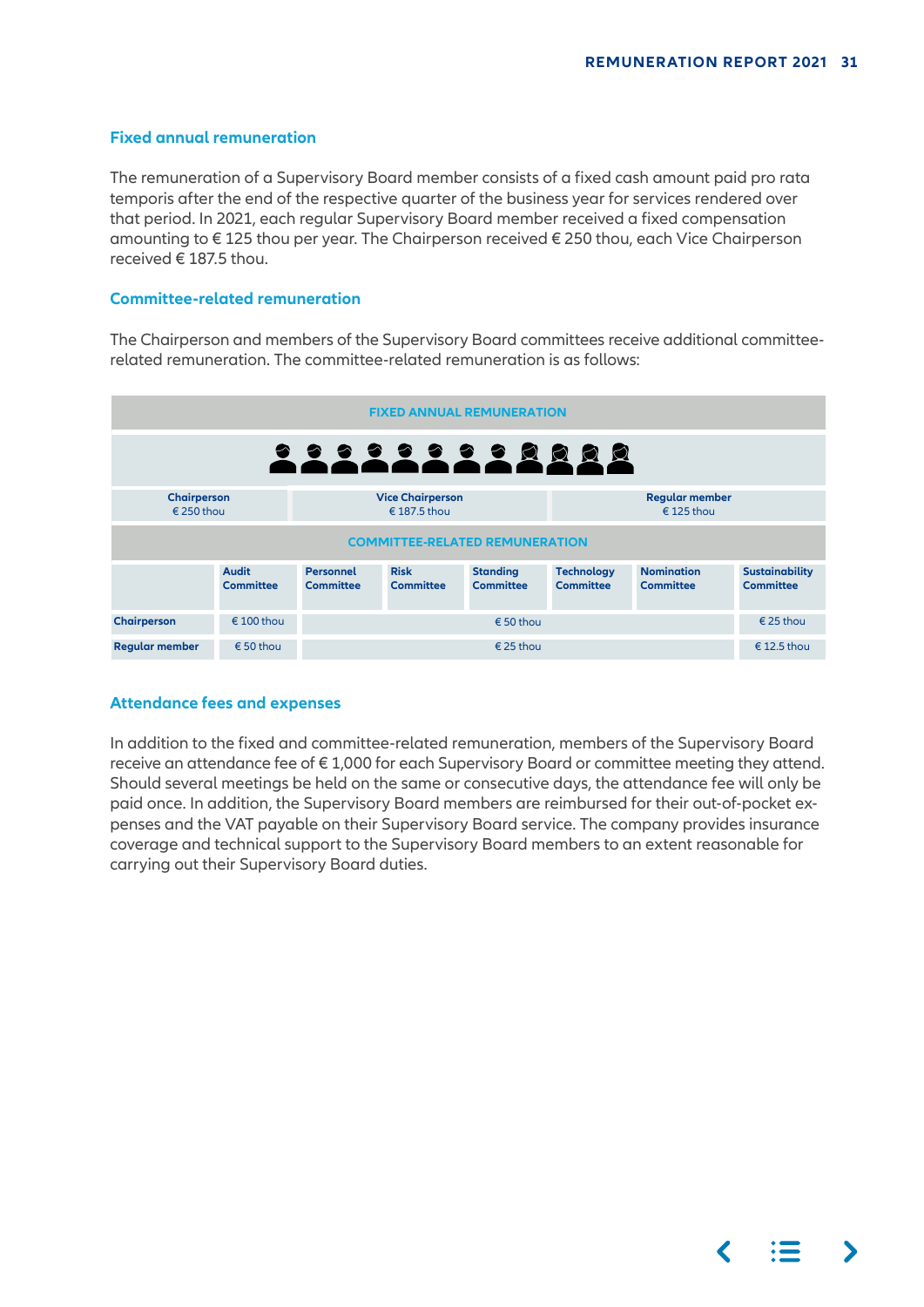# <span id="page-31-0"></span>**Remuneration awarded and due**

The following table shows the remuneration awarded and due in accordance with § 162 AktG. It comprises the fixed remuneration, committee remuneration and attendance fees as well as their relative share of the total remuneration.

## **Individual remuneration: 2021 and 2020**

€ thou (total might not sum up due to rounding)

| Members of the Supervisory Board                                                            |      |                    |                  |                           |                  |                 | Total            | Committees <sup>1</sup> |              |   |         |           |         |   |    |
|---------------------------------------------------------------------------------------------|------|--------------------|------------------|---------------------------|------------------|-----------------|------------------|-------------------------|--------------|---|---------|-----------|---------|---|----|
|                                                                                             |      | Fixed remuneration |                  | Committee<br>remuneration |                  | Attendance fees |                  | remuner<br>ation        | Α            | N | $\sf P$ | ${\sf R}$ | $\sf S$ | T | SU |
| Members active in financial year                                                            |      | € thou             | in % of<br>total | € thou                    | in % of<br>total | € thou          | in % of<br>total | € thou                  |              |   |         |           |         |   |    |
| <b>Michael Diekmann</b>                                                                     | 2021 | 250.0              | 47               | 272.9                     | 51               | 8.0             | $\overline{2}$   | 530.9                   | M            | C | C       | C         | C       | M | M  |
| (Chairperson)                                                                               | 2020 | 250.0              | 51               | 225.0                     | 46               | 11.0            | $\overline{2}$   | 486.0                   | M            | C | C       | C         | C       | M |    |
| <b>Jim Hagemann Snabe</b>                                                                   | 2021 | 187.5              | 68               | 87.5                      | 32               | 1.0             | ÷                | 276.0                   |              | M |         |           | M       | C |    |
| (Vice Chairperson)                                                                          | 2020 | 187.5              | 70               | 75.0                      | 28               | 4.0             | 2                | 266.5                   |              | М |         |           | М       | С |    |
| <b>Gabriele Burkhardt-Berg</b>                                                              | 2021 | 187.5              | 72               | 72.9                      | 28               | 1.0             |                  | 261.4                   |              |   | M       |           |         | M | M  |
| (Vice Chairperson)                                                                          | 2020 | 187.5              | 78               | 50.0                      | 21               | 3.0             | $\mathbf{1}$     | 240.5                   |              |   | M       |           |         | M |    |
| <b>Sophie Boissard</b>                                                                      | 2021 | 125.0              | 62               | 72.9                      | 36               | 3.0             | $\mathbf{1}$     | 200.9                   | M            |   |         |           |         |   | M  |
|                                                                                             | 2020 | 125.0              | 70               | 50.0                      | 28               | 3.0             | $\overline{2}$   | 178.0                   | M            |   |         |           |         |   |    |
| <b>Christine Bosse</b>                                                                      | 2021 | 125.0              | 60               | 83.3                      | 40               | 1.0             | $\sim$           | 209.3                   |              | M |         | M         |         |   |    |
|                                                                                             | 2020 | 125.0              | 82               | 25.0                      | 16               | 3.0             | $\overline{2}$   | 153.0                   |              | M |         | M         |         |   |    |
| Dr. Friedrich Eichiner                                                                      | 2021 | 125.0              | 45               | 150.0                     | 54               | 3.0             | $\mathbf{1}$     | 278.0                   | C            |   |         | M         |         | M |    |
|                                                                                             | 2020 | 125.0              | 44               | 150.0                     | 53               | 6.0             | $\overline{2}$   | 281.0                   | $\mathsf{C}$ |   |         | M         |         | M |    |
| Jean-Claude Le Goaër                                                                        | 2021 | 125.0              | 62               | 75.0                      | 37               | 3.0             | $\mathbf{1}$     | 203.0                   | M            |   |         |           | M       |   |    |
|                                                                                             | 2020 | 125.0              | 62               | 75.0                      | 37               | 3.0             | $\mathbf{1}$     | 203.0                   | M            |   |         |           | M       |   |    |
| <b>Martina Grundler</b>                                                                     | 2021 | 125.0              | 71               | 50.0                      | 28               | 1.0             | $\mathbf{1}$     | 176.0                   | M            |   |         |           |         |   |    |
|                                                                                             | 2020 | 125.0              | 70               | 50.0                      | 28               | 4.0             | 2                | 179.0                   | M            |   |         |           |         |   |    |
| <b>Herbert Hainer</b>                                                                       | 2021 | 125.0              | 71               | 50.0                      | 28               | 1.0             | $\mathbf{1}$     | 176.0                   |              |   | M       |           | M       |   |    |
|                                                                                             | 2020 | 125.0              | 69               | 50.0                      | 28               | 5.0             | 3                | 180.0                   |              |   | M       |           | M       |   |    |
| <b>Godfrey Robert Hayward</b>                                                               | 2021 | 125.0              | 83               | 25.0                      | 17               |                 | ä,               | 150.0                   |              |   |         | M         |         |   |    |
|                                                                                             | 2020 | 125.0              | 82               | 25.0                      | 16               | 2.0             | $\mathbf{1}$     | 152.0                   |              |   |         | M         |         |   |    |
| <b>Frank Kirsch</b>                                                                         | 2021 | 125.0              | 72               | 47.9                      | 28               | 1.0             | $\mathbf{1}$     | 173.9                   |              |   |         | M         |         |   | M  |
|                                                                                             | 2020 | 125.0              | 81               | 25.0                      | 16               | 4.0             | 3                | 154.0                   |              |   |         | M         |         |   |    |
| Jürgen Lawrenz                                                                              | 2021 | 125.0              | 71               | 50.0                      | 28               | 1.0             | $\mathbf{1}$     | 176.0                   |              |   |         |           | M       | M |    |
|                                                                                             | 2020 | 125.0              | 70               | 50.0                      | 28               | 4.0             | 2                | 179.0                   |              |   |         |           | M       | M |    |
| Total                                                                                       | 2021 | 1,750.0            | 62               | 1,037.5                   | 37               | 24.0            | $\mathbf{1}$     | 2,811.5                 |              |   |         |           |         |   |    |
|                                                                                             | 2020 | 1,750.0            | 66               | 850.0                     | 32               | 52.0            | $\overline{2}$   | 2,652.0                 |              |   |         |           |         |   |    |
| Legend: C = Chairperson of the respective committee, M = Member of the respective committee |      |                    |                  |                           |                  |                 |                  |                         |              |   |         |           |         |   |    |

1\_Abbreviations: A = Audit, N = Nomination, P = Personnel, R = Risk, S = Standing, T = Technology, SU = Sustainability

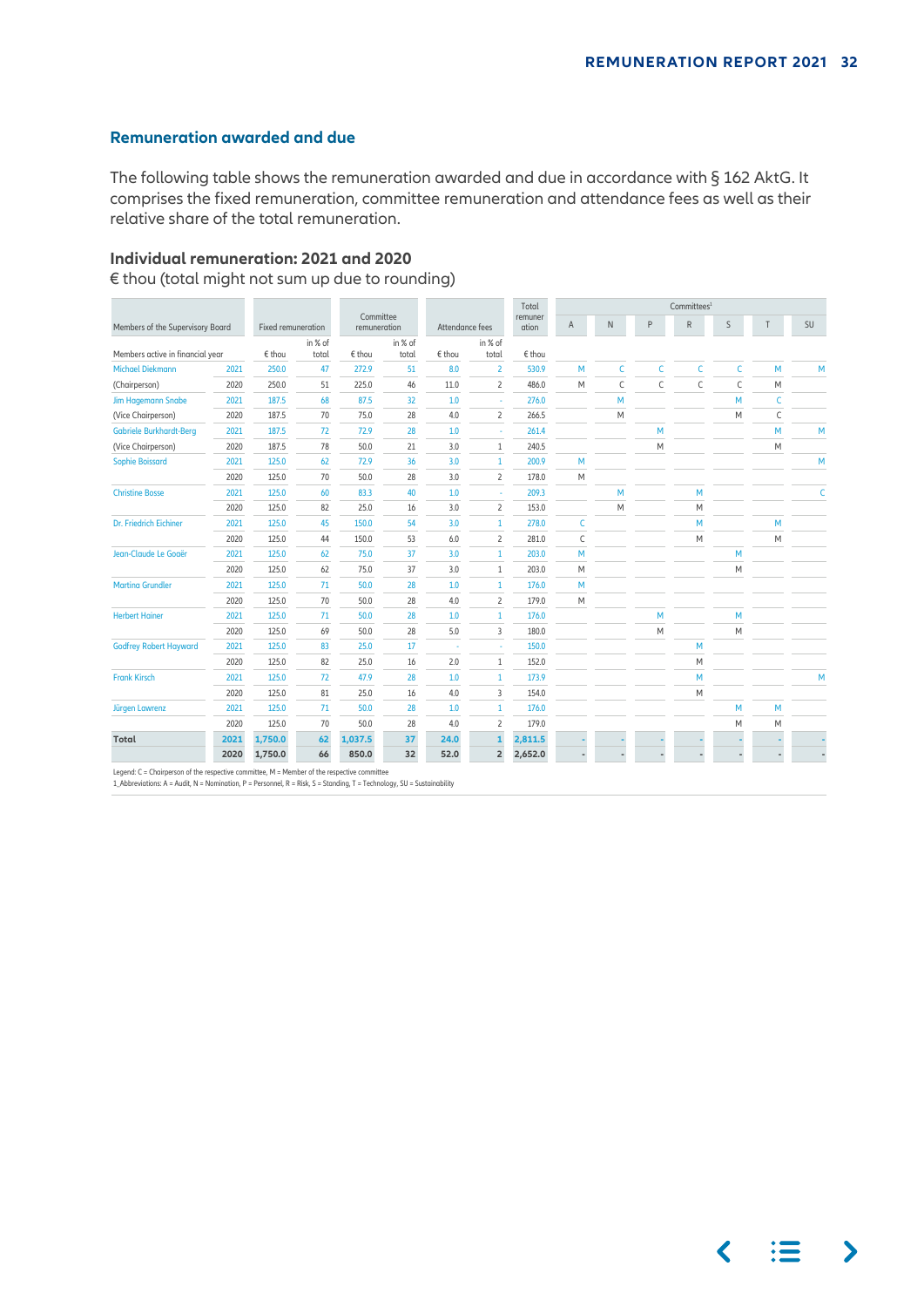## <span id="page-32-0"></span>**Comparative presentation**

 The following overview compares the annual development of the remuneration of the members of the Supervisory Board, the average remuneration of the employees, and selected earnings parameters over the last five financial years. The remuneration of the members of the Supervisory Board presented in the table corresponds to the total remuneration awarded and due in the respective financial year.

 The earnings development is shown using the two key performance indicators for the Group's financial target achievement – operating profit and net income as well as net income as reported in the individual financial statements of Allianz SE. The workforce of the German companies of the Allianz Group is used to present the average employee remuneration on the basis of full-time equivalents.

## **Comparative presentation**

| Comparative information                            | Development of Supervisory Board compensation, profit and average compensation of employees |                                |       |                                   |       |                                      |       |                                      |       |  |
|----------------------------------------------------|---------------------------------------------------------------------------------------------|--------------------------------|-------|-----------------------------------|-------|--------------------------------------|-------|--------------------------------------|-------|--|
| Financial year                                     | 2017                                                                                        | Change<br>2017 to<br>2018 in % | 2018  | Change<br>2018 to<br>2019 in<br>% | 2019  | Change<br>2019 to<br>2020 in<br>$\%$ | 2020  | Change<br>2020 to<br>2021 in<br>$\%$ | 2021  |  |
| Supervisory Board compensation in € thou           |                                                                                             |                                |       |                                   |       |                                      |       |                                      |       |  |
| Active members in financial year                   |                                                                                             |                                |       |                                   |       |                                      |       |                                      |       |  |
| <b>Michael Diekmann</b>                            | 257.0                                                                                       | 88                             | 484.0 |                                   | 484.0 |                                      | 486.0 | $\overline{Q}$                       | 530.9 |  |
| <b>Jim Hagemann Snabe</b>                          | 194.5                                                                                       | 38                             | 268.5 |                                   | 268.5 | (1)                                  | 266.5 |                                      | 276.0 |  |
| <b>Gabriele Burkhardt-Berg</b>                     | 137.1                                                                                       | 48                             | 202.8 | 20                                | 243.5 | (1)                                  | 240.5 | $\overline{Q}$                       | 261.4 |  |
| Sophie Boissard                                    | 97.1                                                                                        | 88                             | 183.0 |                                   | 184.0 | (3)                                  | 178.0 | 13                                   | 200.9 |  |
| <b>Christine Bosse</b>                             | 132.8                                                                                       | 17                             | 156.0 |                                   | 156.0 | (2)                                  | 153.0 | 37                                   | 209.3 |  |
| Dr. Friedrich Eichiner                             | 192.7                                                                                       | 47                             | 283.0 |                                   | 284.0 | (1)                                  | 281.0 | (1)                                  | 278.0 |  |
| Jean-Claude Le Goaër                               |                                                                                             |                                | 83.5  | 150                               | 209.0 | (3)                                  | 203.0 |                                      | 203.0 |  |
| <b>Martina Grundler</b>                            | 145.3                                                                                       | 26                             | 183.0 | (1)                               | 182.0 | (2)                                  | 179.0 | (2)                                  | 176.0 |  |
| <b>Herbert Hainer</b>                              | 96.4                                                                                        | 89                             | 182.0 | (1)                               | 181.0 | (1)                                  | 180.0 | (2)                                  | 176.0 |  |
| <b>Godfrey Robert Hayward</b>                      | 83.0                                                                                        | 88                             | 156.0 |                                   | 156.0 | (3)                                  | 152.0 | (1)                                  | 150.0 |  |
| <b>Frank Kirsch</b>                                |                                                                                             |                                | 52.0  | 200                               | 156.0 | (1)                                  | 154.0 | 13                                   | 173.9 |  |
| Jürgen Lawrenz                                     | 137.8                                                                                       | 31                             | 181.0 |                                   | 181.0 | (1)                                  | 179.0 | (2)                                  | 176.0 |  |
| Former members                                     |                                                                                             |                                |       |                                   |       |                                      |       |                                      |       |  |
| Rolf Zimmermann (end of service 08/2018)           | 196.2                                                                                       | (17)                           | 162.3 |                                   |       |                                      |       |                                      |       |  |
| Jean-Jacques Cette (end of service 07/2018)        | 145.3                                                                                       | (28)                           | 105.1 |                                   |       |                                      |       |                                      |       |  |
| Dante Barban (end of service 05/2017)              | 53.0                                                                                        |                                |       |                                   |       |                                      |       |                                      |       |  |
| Dr. Wulf Bernotat (end of service 05/2017)         | 106.4                                                                                       |                                | ٠     |                                   |       |                                      |       |                                      |       |  |
| Prof. Dr. Renate Köcher (end of service 05/2017)   | 52.2                                                                                        |                                |       |                                   |       |                                      |       |                                      |       |  |
| Dr. Helmut Perlet (end of service 05/2017)         | 152.2                                                                                       |                                |       |                                   |       |                                      |       |                                      |       |  |
| Profit development in € billion                    |                                                                                             |                                |       |                                   |       |                                      |       |                                      |       |  |
| Operating profit                                   | 11.10                                                                                       | $\overline{4}$                 | 11.51 | $\overline{3}$                    | 11.86 | (9)                                  | 10.75 | 25                                   | 13.40 |  |
| Net income attributable to shareholders            | 6.80                                                                                        | 10                             | 7.46  | 6                                 | 7.91  | (14)                                 | 6.81  | (3)                                  | 6.61  |  |
| Net income acc. AZ SE financial statement          | 3.67                                                                                        | 46                             | 5.36  | (14)                              | 4.60  |                                      | 4.61  | 16                                   | 5.35  |  |
| Average employee compensation in € thou            |                                                                                             |                                |       |                                   |       |                                      |       |                                      |       |  |
| Average compensation based on full-time equivalent | 85                                                                                          | (2)                            | 83    | $\overline{4}$                    | 86    | (6)                                  | 81    | 4                                    | 84    |  |

# **Remuneration for mandates in other Allianz companies and for other functions**

 Mr. Jürgen Lawrenz did not receive any remuneration for his service on the Supervisory Board of Allianz Technology SE. All current employee representatives of the Supervisory Board, except for Ms. Martina Grundler, are employed by Allianz Group companies and receive market-based remuneration for their services.

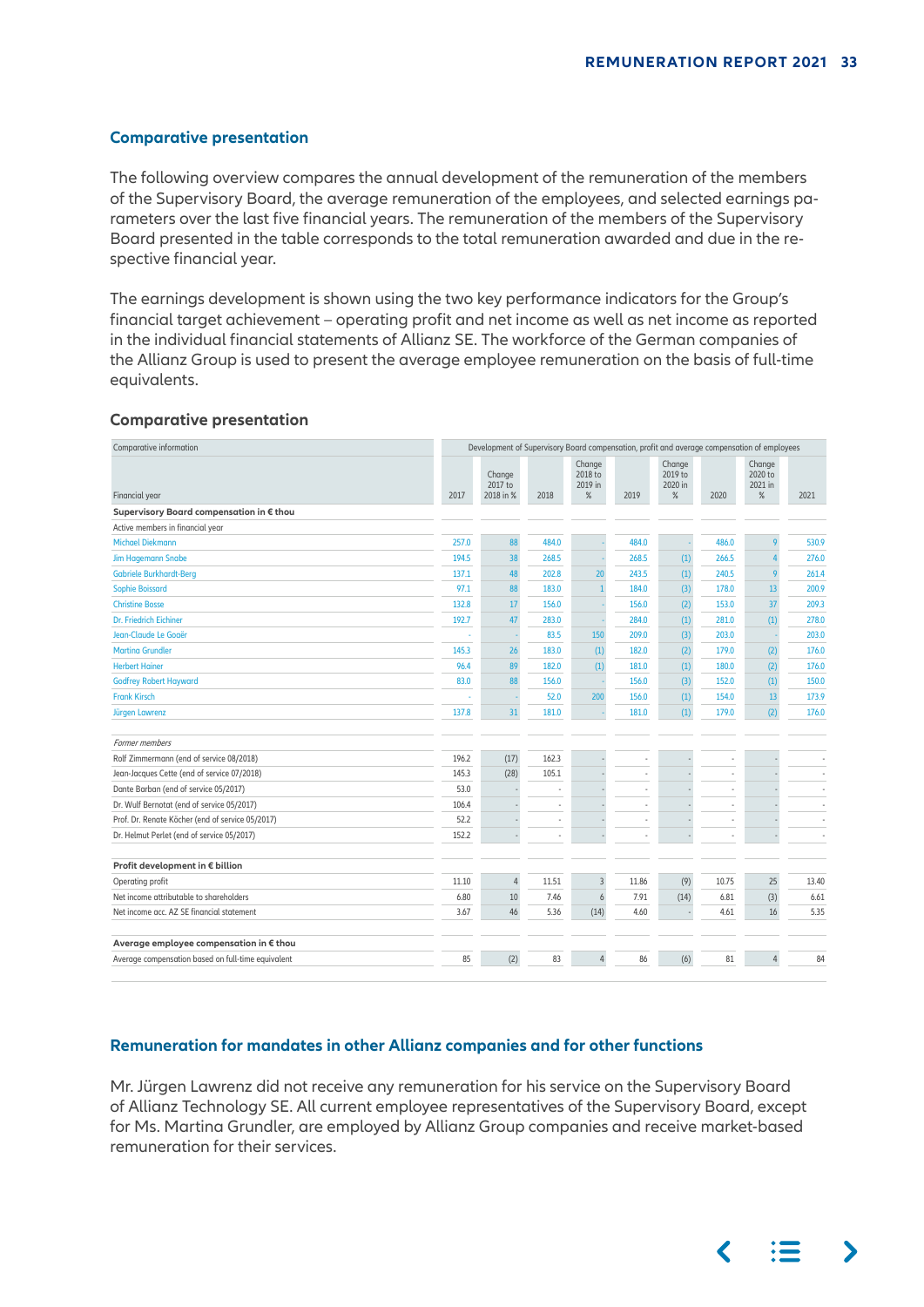## <span id="page-33-0"></span>**Auditor's report on the remuneration report**

To Allianz SE, Munich

# Auditor's report

 We have audited the remuneration report of Allianz SE, Munich, for the financial year from 1. January to 31. December 2021 including the related disclosures, which was prepared to comply with § [Article] 162 AktG [Aktiengesetz: German Stock Corporation Act].

## **Responsibilities of the executive directors and the supervisory board**

 The executive directors and the supervisory board of Allianz SE are responsible for the preparation of the remuneration report, including the related disclosures, that complies with the requirements of § 162 AktG. The executive directors and the supervisory board are also responsible for such internal control as they determine is necessary to enable the preparation of a remuneration report, including the related disclosures, that is free from material misstatement, whether due to fraud or error.

# **Auditor's responsibilities**

 Our responsibility is to express an opinion on this remuneration report, including the related disclosures, based on our audit. We conducted our audit in accordance with German generally accepted standards for the audit of financial statements promulgated by the Institut der Wirtschaftsprüfer (Institute of Public Auditors in Germany) (IDW). Those standards require that we comply with ethical requirements and plan and perform the audit to obtain reasonable assurance about whether the remuneration report, including the related disclosures, is free from material misstatement.

An audit involves performing procedures to obtain audit evidence about the amounts including the related disclosures stated in the remuneration report. The procedures selected depend on the auditor's judgment. This includes the assessment of the risks of material misstatement of the remuneration report including the related disclosures, whether due to fraud or error.

In making those risk assessments, the auditor considers internal control relevant to the preparation of the remuneration report including the related disclosures. The objective of this is to plan and perform audit procedures that are appropriate in the circumstances, but not for the purpose of expressing an opinion on the effectiveness of the company's internal control. An audit also includes evaluating the appropriateness of accounting policies used and the reasonableness of accounting estimates made by the executive directors and the supervisory board, as well as evaluating the overall presentation of remuneration report including the related disclosures.

We believe that the audit evidence we have obtained is sufficient and appropriate to provide a basis for our audit opinion.

## **Audit opinion**

In our opinion, based on the findings of our audit, the remuneration report for the financial year from 1. January to 31. December 2021, including the related disclosures, complies in all material respects with the accounting provisions of § 162 AktG.